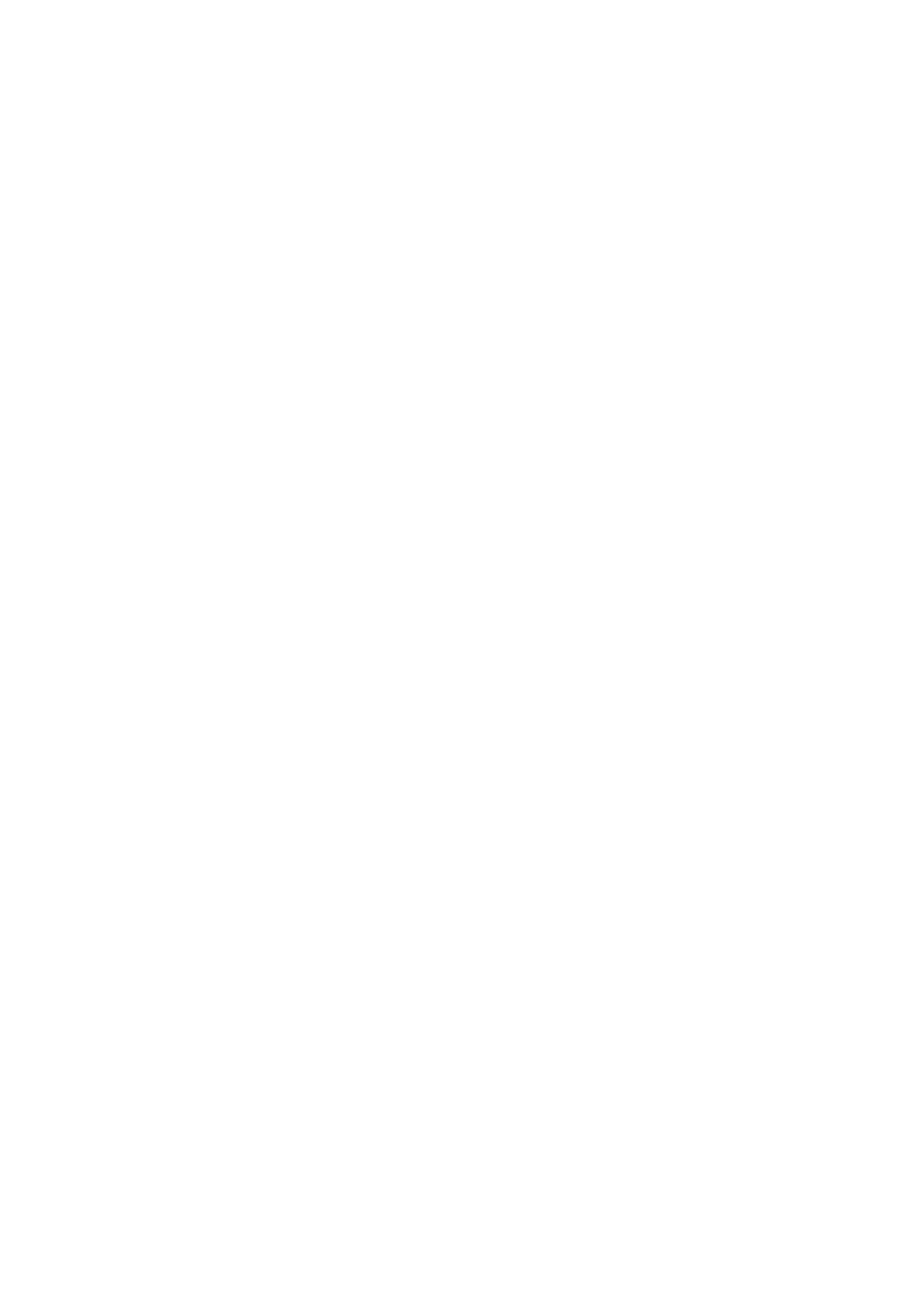# **Contents**

| 1              |     |                   |                                     | <b>Simple Video Player Using OpenCV</b>                                                                                                                                                                                              | 1              |
|----------------|-----|-------------------|-------------------------------------|--------------------------------------------------------------------------------------------------------------------------------------------------------------------------------------------------------------------------------------|----------------|
|                | 1.1 |                   |                                     |                                                                                                                                                                                                                                      | 1              |
| $\overline{2}$ |     |                   | <b>Data Structure Index</b>         |                                                                                                                                                                                                                                      | 3              |
|                | 2.1 |                   |                                     |                                                                                                                                                                                                                                      | 3              |
| 3              |     | <b>File Index</b> |                                     |                                                                                                                                                                                                                                      | 5              |
|                | 3.1 |                   |                                     |                                                                                                                                                                                                                                      | 5              |
| 4              |     |                   | <b>Data Structure Documentation</b> |                                                                                                                                                                                                                                      | $\overline{7}$ |
|                | 4.1 |                   |                                     |                                                                                                                                                                                                                                      | 7              |
|                |     | 4.1.1             |                                     | Detailed Description <i>witch the content of the content of the content of the content of the content of the content of the content of the content of the content of the content of the content of the content of the content of</i> | 7              |
|                |     | 4.1.2             |                                     | Field Documentation <i>and a series of the contract of the contract of the contract of the contract of the contract</i>                                                                                                              | 7              |
|                |     |                   | 4.1.2.1                             |                                                                                                                                                                                                                                      | 7              |
|                |     |                   | 4.1.2.2                             | $x^2$                                                                                                                                                                                                                                | 7              |
|                |     |                   | 4.1.2.3                             |                                                                                                                                                                                                                                      | 8              |
|                |     |                   | 4.1.2.4                             |                                                                                                                                                                                                                                      | 8              |
| 5              |     |                   | <b>File Documentation</b>           |                                                                                                                                                                                                                                      | 9              |
|                | 5.1 |                   |                                     |                                                                                                                                                                                                                                      | 9              |
|                |     | 5.1.1             |                                     |                                                                                                                                                                                                                                      | 14             |
|                |     | 5.1.2             |                                     | Macro Definition Documentation entries and the state of the state of the state of the state of the state of the Macro Definition of the state of the state of the state of the state of the state of the state of the state of       | 14             |
|                |     |                   | 5.1.2.1                             |                                                                                                                                                                                                                                      | 14             |
|                |     |                   | 5.1.2.2                             |                                                                                                                                                                                                                                      | 14             |
|                |     |                   | 5.1.2.3                             |                                                                                                                                                                                                                                      | 14             |
|                |     |                   | 5.1.2.4                             |                                                                                                                                                                                                                                      | 14             |
|                |     |                   | 5.1.2.5                             |                                                                                                                                                                                                                                      | 14             |
|                |     |                   | 5.1.2.6                             |                                                                                                                                                                                                                                      | 14             |
|                |     |                   | 5.1.2.7                             |                                                                                                                                                                                                                                      | 15             |
|                |     |                   | 5.1.2.8                             |                                                                                                                                                                                                                                      | 15             |
|                |     |                   | 5.1.2.9                             |                                                                                                                                                                                                                                      | 15             |
|                |     |                   | 5.1.2.10                            |                                                                                                                                                                                                                                      | 15             |
|                |     |                   | 5.1.2.11                            |                                                                                                                                                                                                                                      | 15             |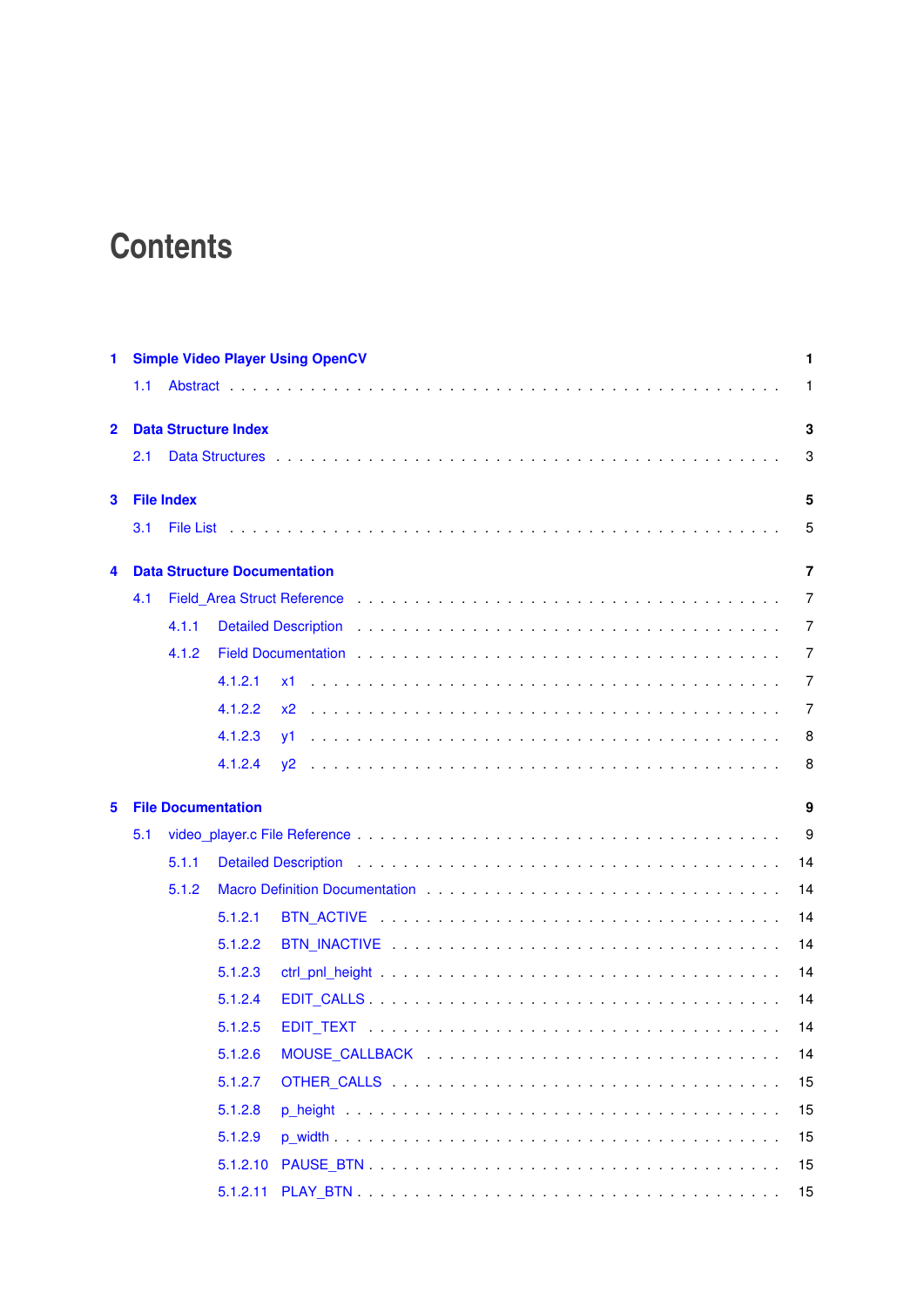|       |          |                                                                                                                                                                                                                                | 16 |
|-------|----------|--------------------------------------------------------------------------------------------------------------------------------------------------------------------------------------------------------------------------------|----|
|       | 5.1.2.13 |                                                                                                                                                                                                                                | 16 |
|       | 5.1.2.14 |                                                                                                                                                                                                                                | 16 |
|       | 5.1.2.15 |                                                                                                                                                                                                                                | 16 |
|       | 5.1.2.16 |                                                                                                                                                                                                                                | 16 |
|       | 5.1.2.17 |                                                                                                                                                                                                                                | 16 |
|       |          |                                                                                                                                                                                                                                | 16 |
| 5.1.3 |          | Function Documentation enterprise and and an article of the series and article of the series of the series of the series of the series of the series of the series of the series of the series of the series of the series of  | 17 |
|       | 5.1.3.1  |                                                                                                                                                                                                                                | 17 |
|       | 5.1.3.2  |                                                                                                                                                                                                                                | 17 |
|       | 5.1.3.3  |                                                                                                                                                                                                                                | 18 |
|       | 5.1.3.4  |                                                                                                                                                                                                                                | 19 |
|       | 5.1.3.5  |                                                                                                                                                                                                                                | 20 |
|       | 5.1.3.6  |                                                                                                                                                                                                                                | 20 |
|       | 5.1.3.7  |                                                                                                                                                                                                                                | 21 |
|       | 5.1.3.8  |                                                                                                                                                                                                                                | 22 |
|       | 5.1.3.9  |                                                                                                                                                                                                                                | 23 |
|       | 5.1.3.10 |                                                                                                                                                                                                                                | 24 |
|       | 5.1.3.11 | initialize_pnl with a state of the state of the state of the state of the state of the state of the state of the state of the state of the state of the state of the state of the state of the state of the state of the state | 25 |
|       | 5.1.3.12 |                                                                                                                                                                                                                                | 28 |
|       | 5.1.3.13 |                                                                                                                                                                                                                                | 32 |
|       | 5.1.3.14 |                                                                                                                                                                                                                                | 34 |
|       | 5.1.3.15 |                                                                                                                                                                                                                                | 37 |
|       | 5.1.3.16 |                                                                                                                                                                                                                                | 37 |
|       |          |                                                                                                                                                                                                                                | 39 |
| 5.1.4 |          | Variable Documentation enterpreteration of the contract of the contract of the contract of the contract of the contract of the contract of the contract of the contract of the contract of the contract of the contract of the | 41 |
|       | 5.1.4.1  |                                                                                                                                                                                                                                | 41 |
|       | 5.1.4.2  |                                                                                                                                                                                                                                | 41 |
|       | 5.1.4.3  |                                                                                                                                                                                                                                | 41 |
|       | 5.1.4.4  |                                                                                                                                                                                                                                | 41 |
|       | 5.1.4.5  |                                                                                                                                                                                                                                | 41 |
|       | 5.1.4.6  |                                                                                                                                                                                                                                | 41 |
|       | 5.1.4.7  |                                                                                                                                                                                                                                | 42 |
|       | 5.1.4.8  |                                                                                                                                                                                                                                | 42 |
|       | 5.1.4.9  |                                                                                                                                                                                                                                | 42 |
|       | 5.1.4.10 |                                                                                                                                                                                                                                | 42 |
|       | 5.1.4.11 |                                                                                                                                                                                                                                | 42 |
|       | 5.1.4.12 |                                                                                                                                                                                                                                | 42 |
|       | 5.1.4.13 |                                                                                                                                                                                                                                | 42 |
|       |          |                                                                                                                                                                                                                                | 42 |
|       |          |                                                                                                                                                                                                                                |    |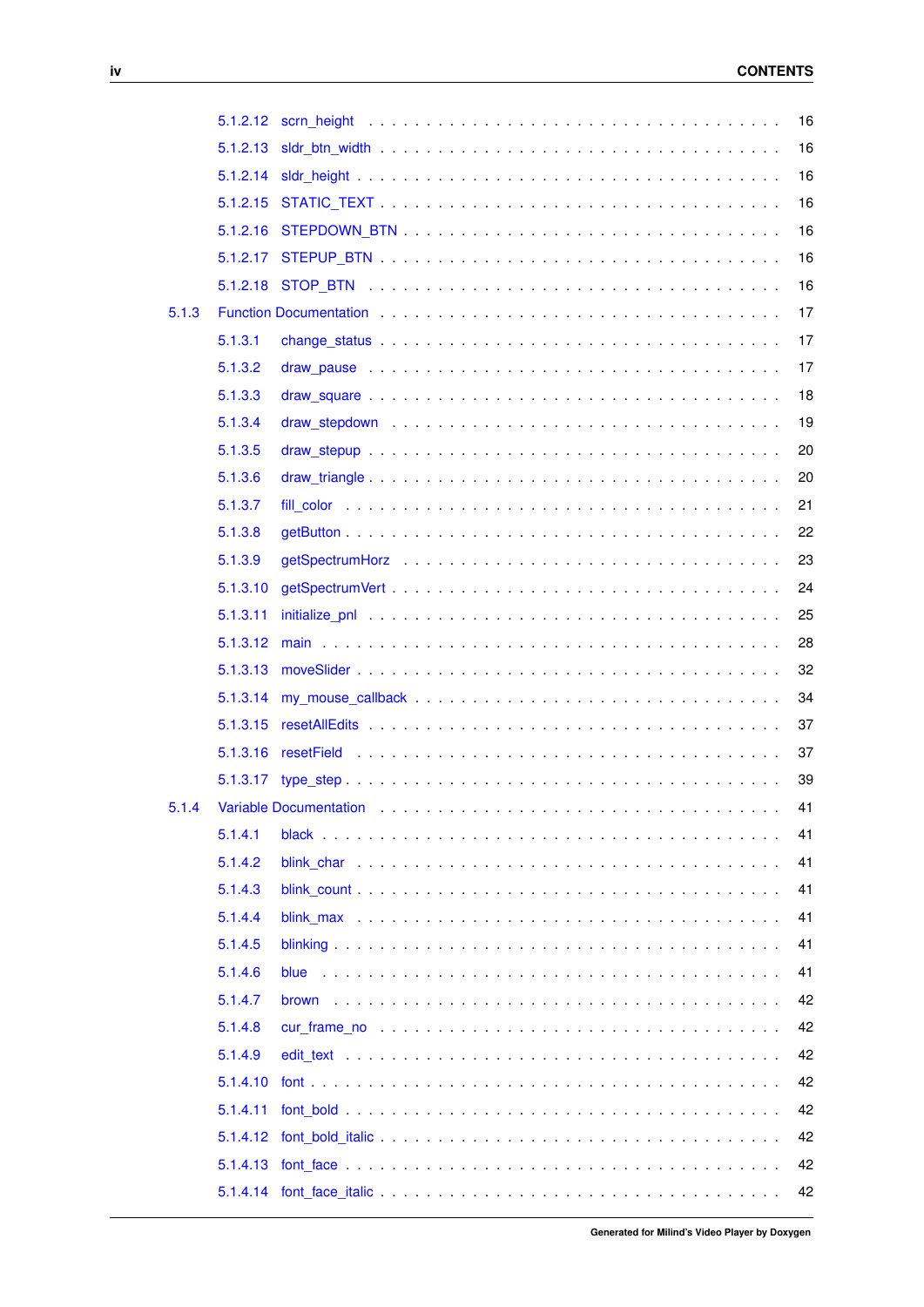| 5.1.4.15 | 43 |
|----------|----|
| 5.1.4.16 | 43 |
| 5.1.4.17 | 43 |
| 5.1.4.18 | 43 |
| 5.1.4.19 | 43 |
| 5.1.4.20 | 43 |
| 5.1.4.21 | 43 |
| 5.1.4.22 | 43 |
| 5.1.4.23 | 44 |
| 5.1.4.24 | 44 |
| 5.1.4.25 | 44 |
| 5.1.4.26 | 44 |
| 5.1.4.27 | 45 |
| 5.1.4.28 | 45 |
| 5.1.4.29 | 45 |
| 5.1.4.30 | 45 |
| 5.1.4.31 | 45 |
| 5.1.4.32 | 45 |
| 5.1.4.33 | 45 |
| 5.1.4.34 | 46 |
| 5.1.4.35 | 46 |
| 5.1.4.36 | 46 |
| 5.1.4.37 | 46 |
| 5.1.4.38 | 46 |
| 5.1.4.39 | 47 |
|          | 47 |
| 5.1.4.41 | 47 |
| 5.1.4.42 | 47 |
| 5.1.4.43 | 47 |
| 5.1.4.44 | 47 |
| 5.1.4.45 | 48 |
| 5.1.4.46 | 48 |
| 5.1.4.47 | 48 |
|          | 48 |
| 5.1.4.48 |    |
| 5.1.4.49 | 48 |
| 5.1.4.50 | 49 |
| 5.1.4.51 | 49 |
| 5.1.4.52 | 49 |
| 5.1.4.53 | 49 |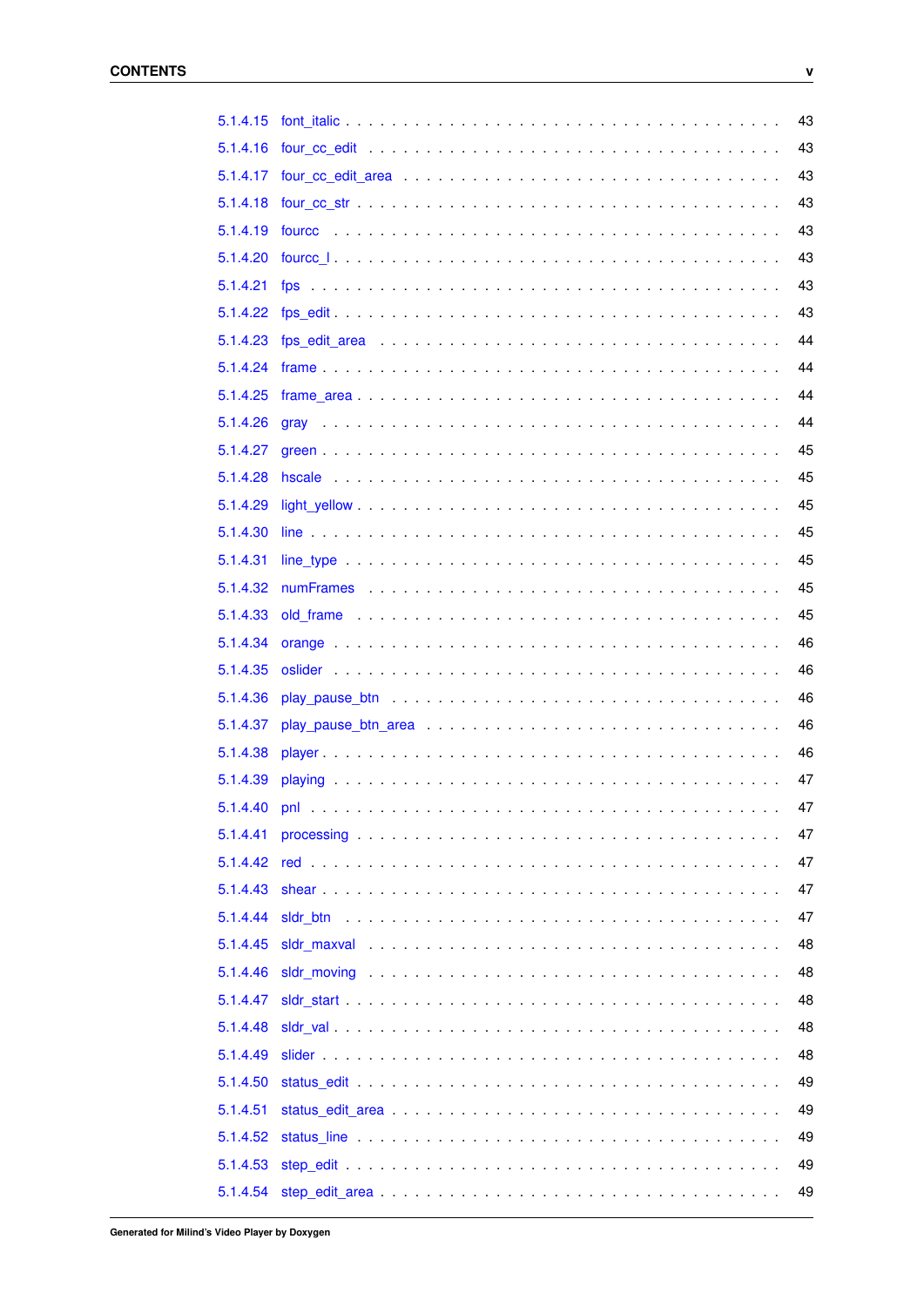**[Index](#page-57-0) 52**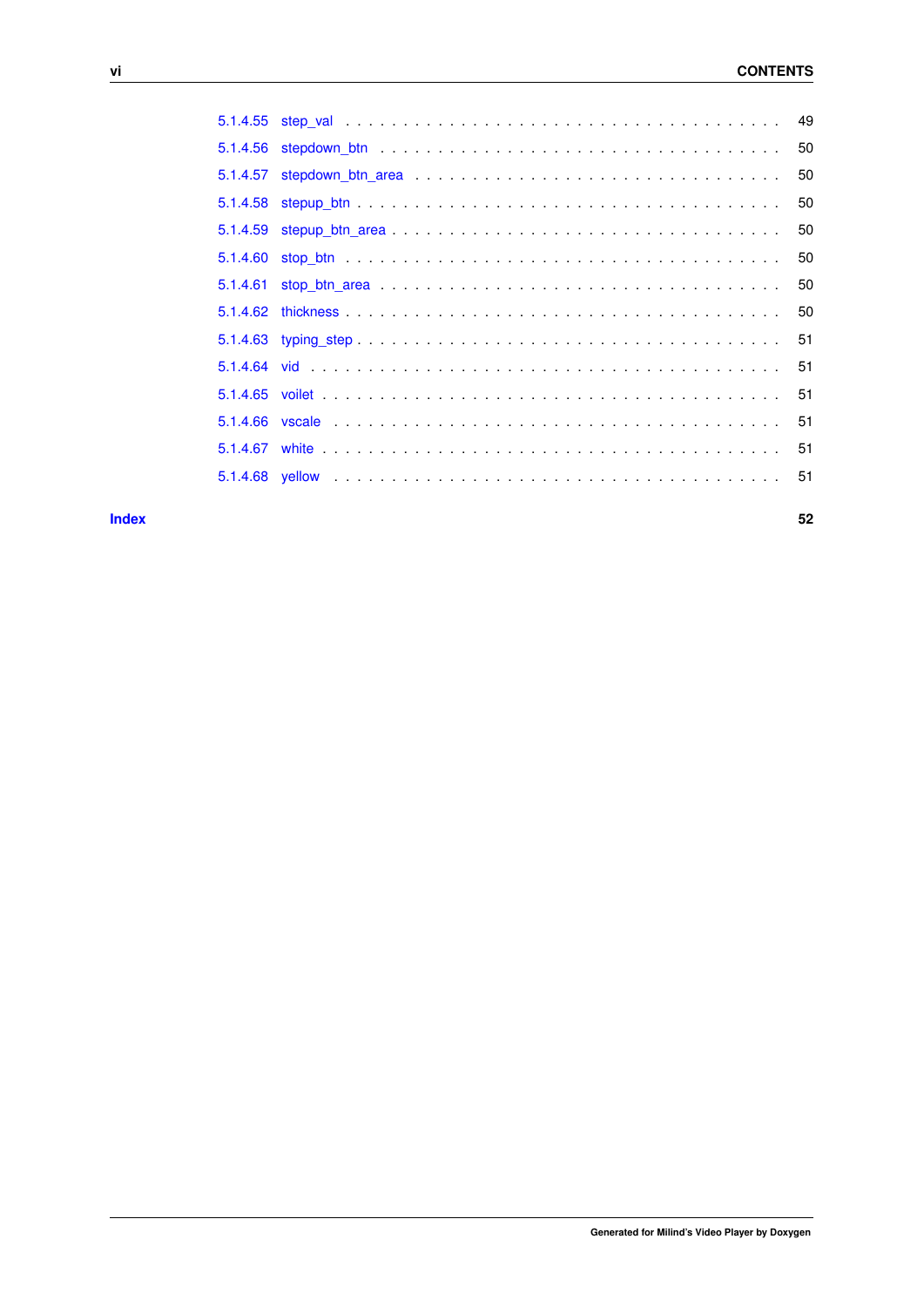## <span id="page-6-0"></span>**Simple Video Player Using OpenCV**



Figure 1.1: Outline

### <span id="page-6-1"></span>**1.1 Abstract**

This document explains the code I have used to create a simple video player using the OpenCV library. One may use this as a quick guide to the most common OpenCV functions. Although I suggest this document for those who are beginners and want to quickly get accustomed to using OpenCV, I strongly recommend using the official book "Learning OpenCV", published by O'REILLY. This document will be most beneficial for those who are already familiar with image / video processing, but want to start using OpenCV library for various reasons.

**Author**

Milind G. Padalkar ([milind.padalkar@gmail.com](mailto:milind.padalkar@gmail.com))

**Date**

October 2010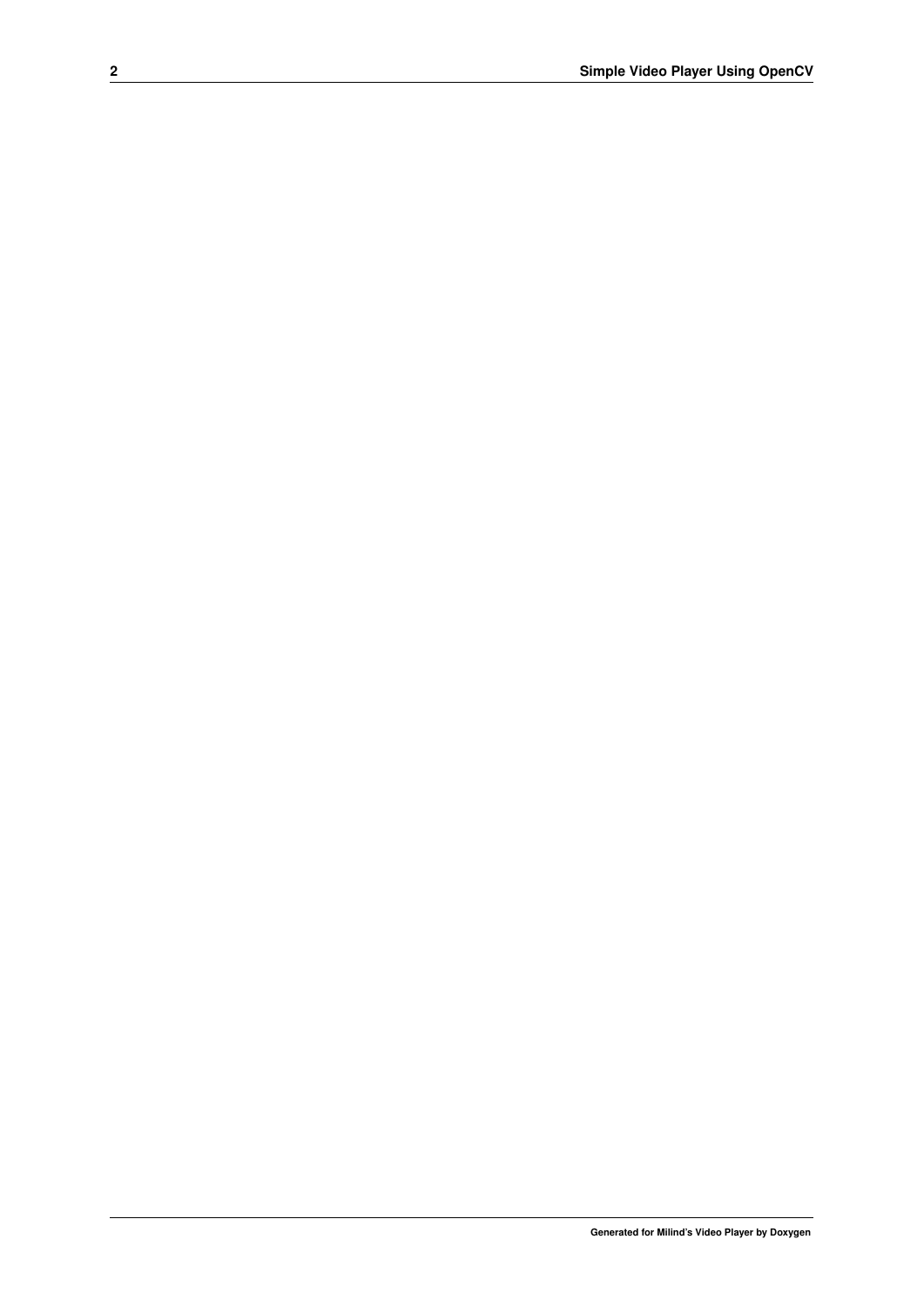# <span id="page-8-0"></span>**Data Structure Index**

### <span id="page-8-1"></span>**2.1 Data Structures**

Here are the data structures with brief descriptions:

[Field\\_Area](#page-12-1)

Structure to store the top-left and botton-right corner coordinates of various fields & buttons . . [7](#page-12-1)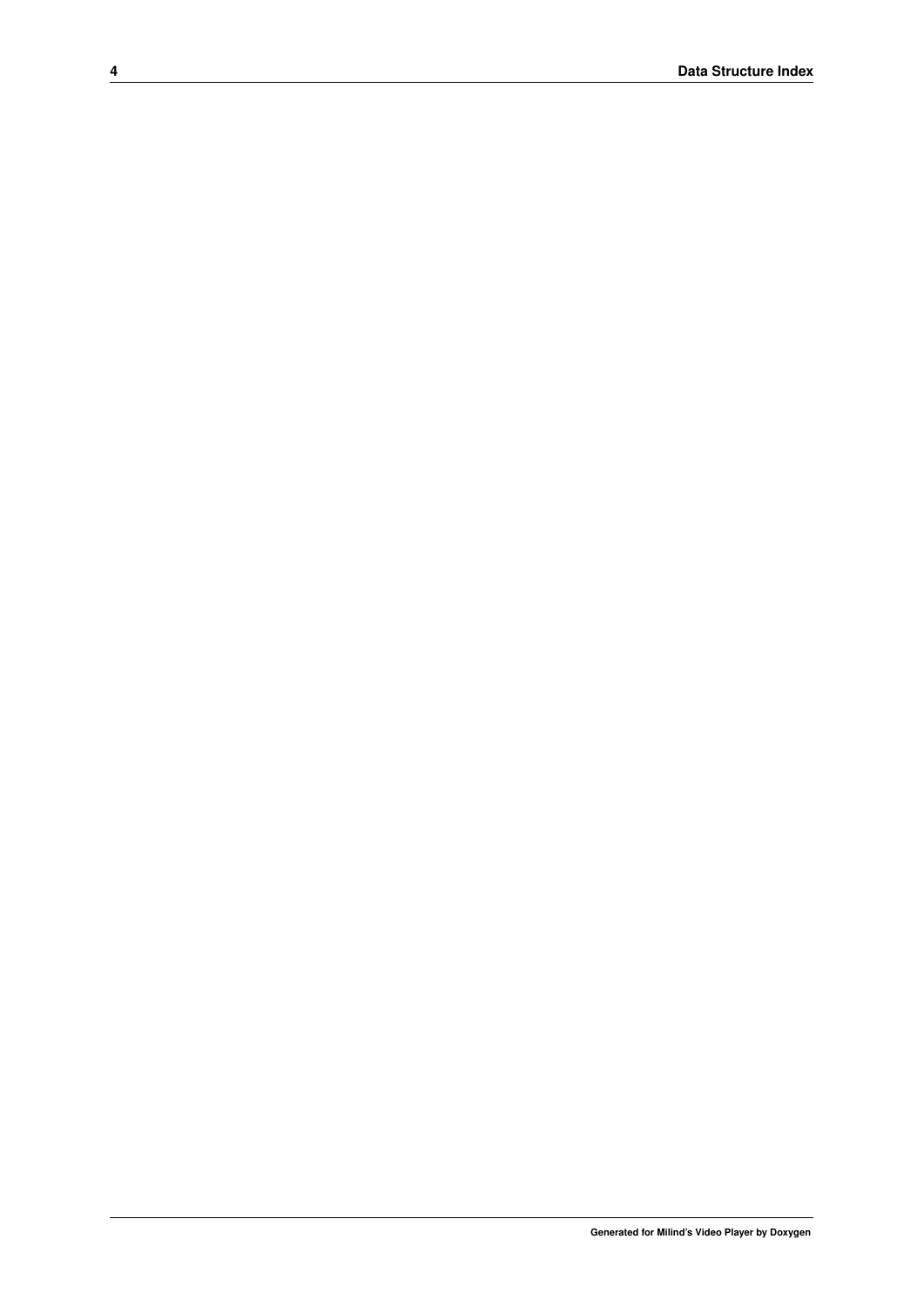# <span id="page-10-0"></span>**File Index**

### <span id="page-10-1"></span>**3.1 File List**

| Here is a list of all files with brief descriptions: |  |
|------------------------------------------------------|--|
|                                                      |  |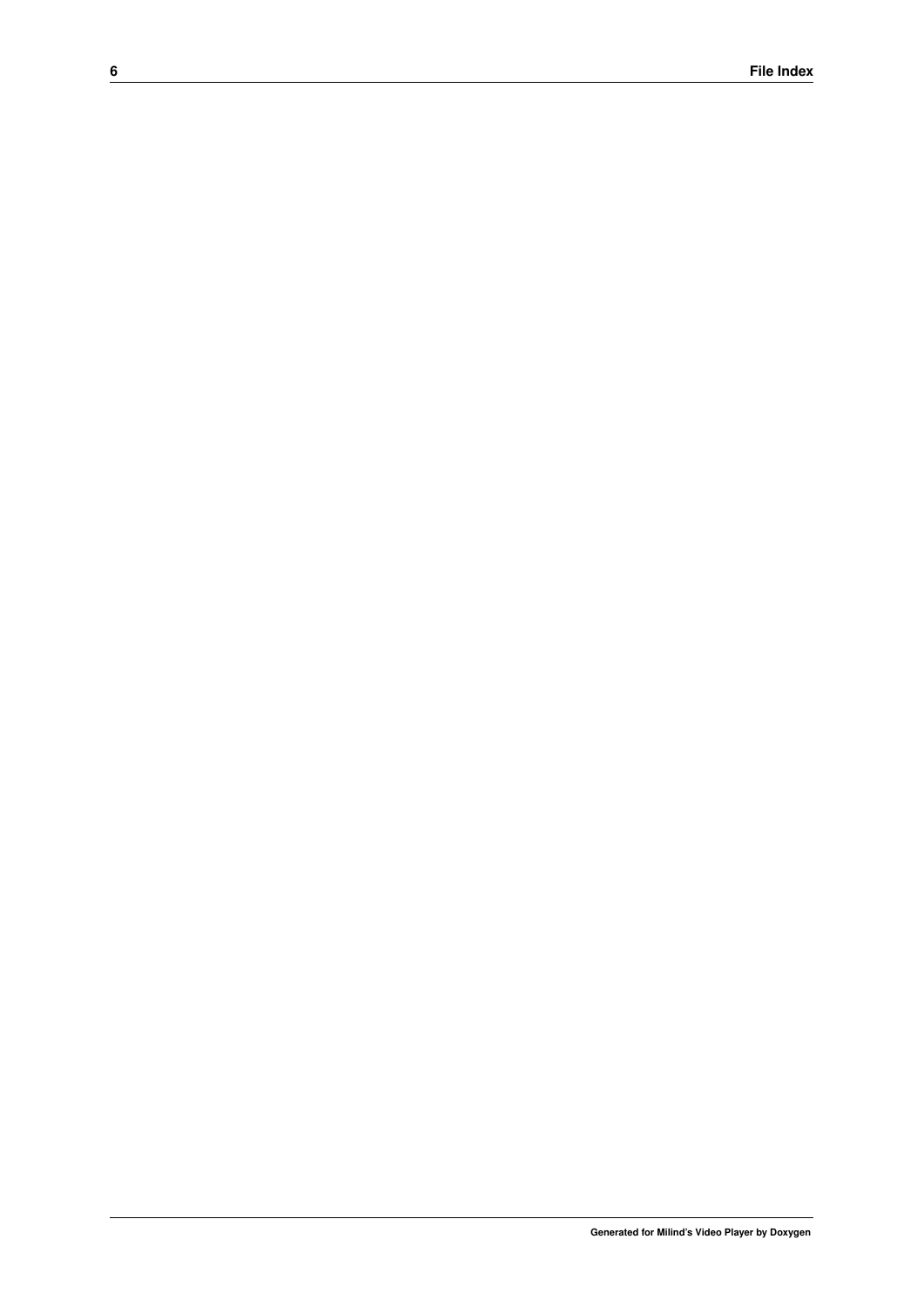## <span id="page-12-7"></span><span id="page-12-0"></span>**Data Structure Documentation**

### <span id="page-12-1"></span>**4.1 Field\_Area Struct Reference**

Structure to store the top-left and botton-right corner coordinates of various fields & buttons.

#### **Data Fields**

```
• int x1
```
*x coordinate of the top-left corrner.*

• int [y1](#page-13-2)

*y coordinate of the top-left corrner.*

- int [x2](#page-12-6)
	- *x coordinate of the bottom-right corrner.*
- int [y2](#page-13-3)

*y coordinate of the bottom-right corrner.*

#### <span id="page-12-2"></span>**4.1.1 Detailed Description**

Structure to store the top-left and botton-right corner coordinates of various fields & buttons.

At times, it is necessary to know the if the mouse is pointing to a sepcific area in the dispalyed image. Since all the buttons, text-fields, slider etc. are nothing by sub-images of the entire image, a structure is necessary to know their locations. This will enable us to call the correct callback function say, pressing the button, editing the text-box, moving the slider, etc. This structure holds the corrdinates of the top-left corner (*x1*, *y1*) and bottom-right corner (*x2*, *y2*) of the various fields.

Definition at line 152 of file video\_player.c.

#### <span id="page-12-3"></span>**4.1.2 Field Documentation**

<span id="page-12-4"></span>**4.1.2.1 int x1**

x coordinate of the top-left corrner.

<span id="page-12-6"></span>Definition at line 153 of file video\_player.c.

<span id="page-12-5"></span>**4.1.2.2 int x2**

x coordinate of the bottom-right corrner.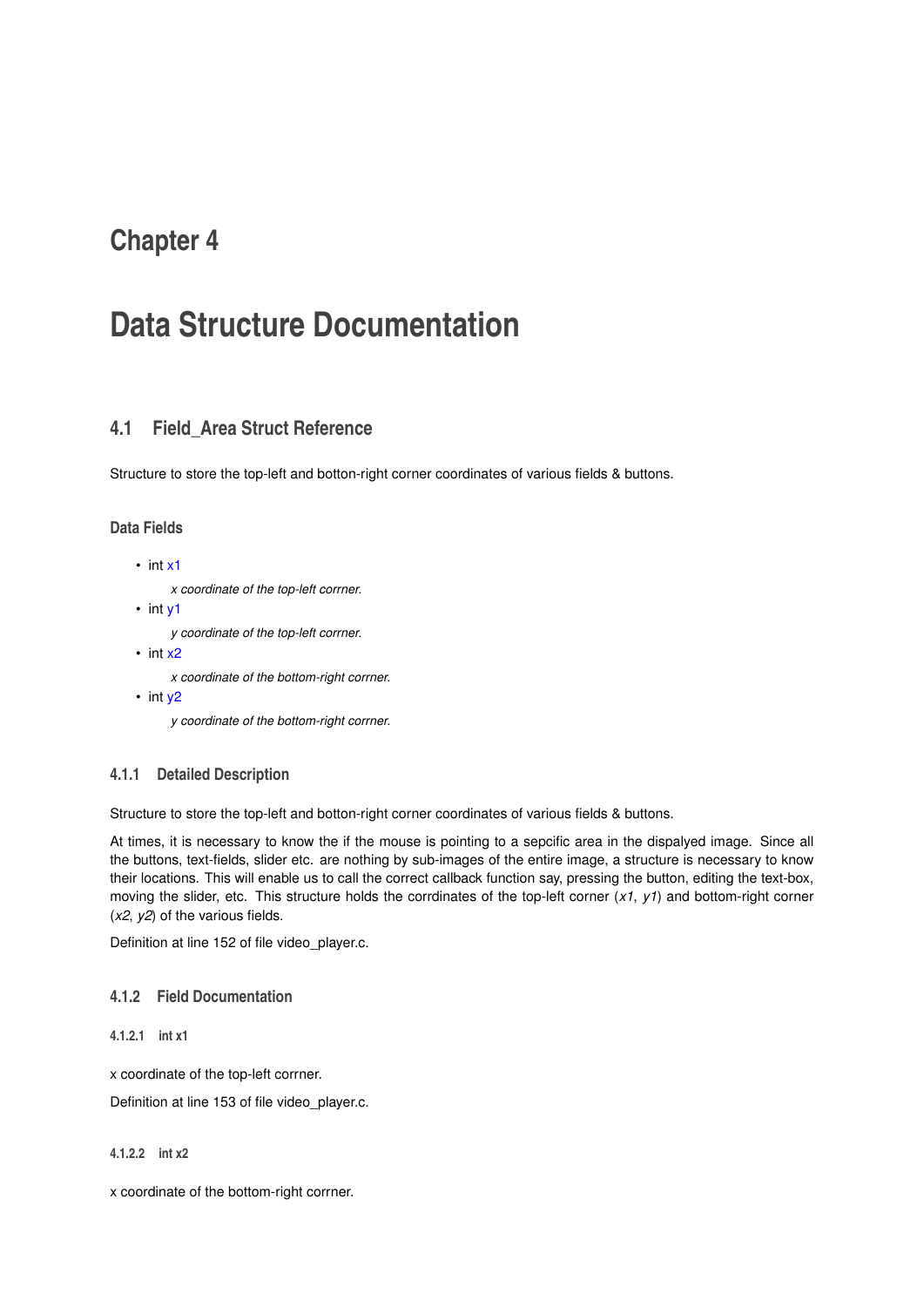<span id="page-13-4"></span><span id="page-13-2"></span>Definition at line 155 of file video\_player.c.

<span id="page-13-0"></span>**4.1.2.3 int y1**

y coordinate of the top-left corrner. Definition at line 154 of file video\_player.c.

<span id="page-13-3"></span><span id="page-13-1"></span>**4.1.2.4 int y2**

y coordinate of the bottom-right corrner.

Definition at line 156 of file video\_player.c.

The documentation for this struct was generated from the following file:

• [video\\_player.c](#page-14-1)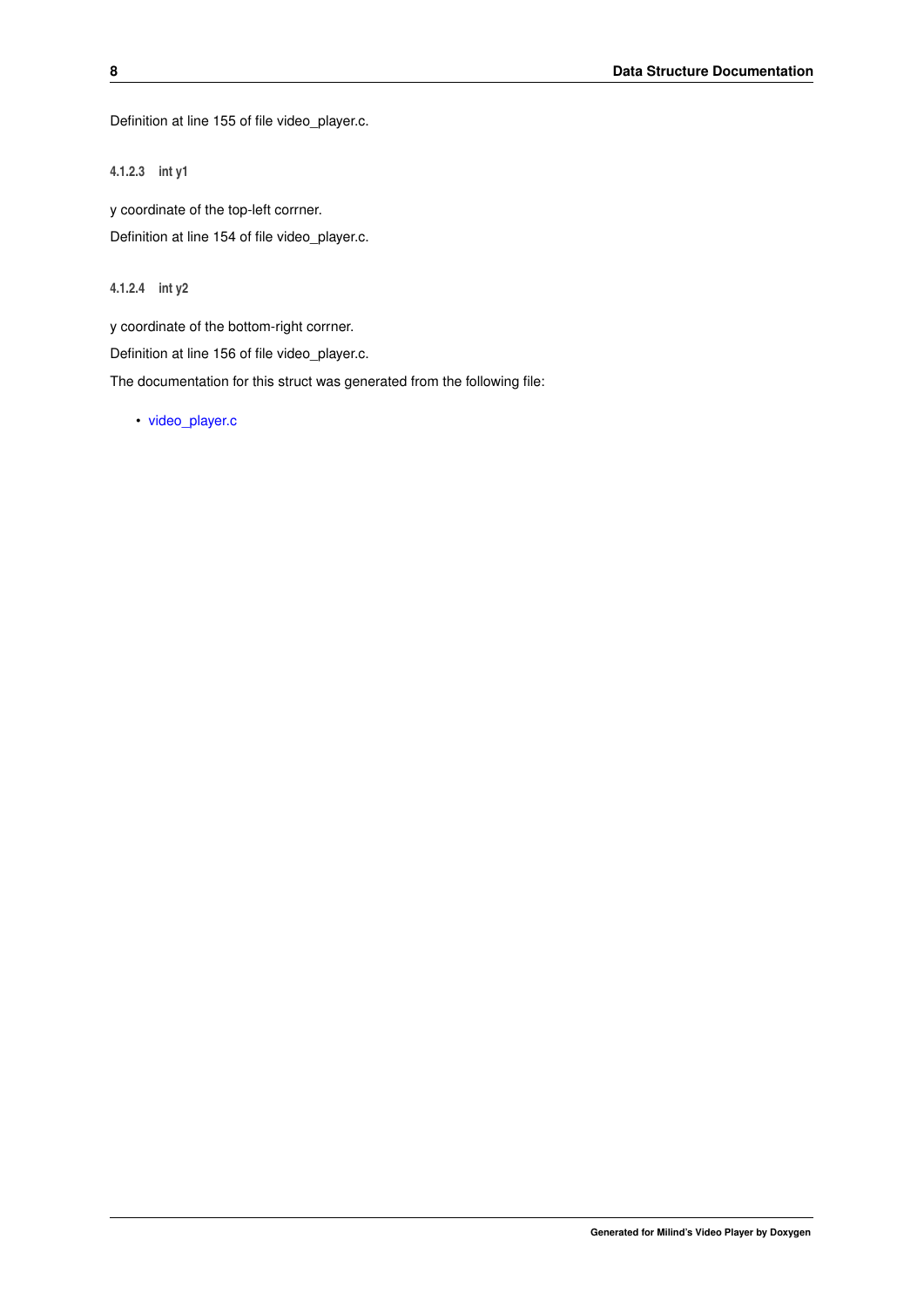## <span id="page-14-2"></span><span id="page-14-0"></span>**File Documentation**

### <span id="page-14-1"></span>**5.1 video\_player.c File Reference**

```
#include <highgui.h>
#include <cv.h>
#include <stdio.h>
#include <string.h>
Include dependency graph for video_player.c:
```


#### **Data Structures**

• struct Field Area

*Structure to store the top-left and botton-right corner coordinates of various fields & buttons.*

#### **Macros**

- #define [sldr\\_btn\\_width](#page-21-7) 15
	- *Default value for the Slider Button's width.*
- #define [sldr\\_height](#page-21-8) 10
	- *Default value for the Slider Button's height.*
- #define [ctrl\\_pnl\\_height](#page-19-8) 200 *Default value for Control Pannel's height.*
- #define [p\\_width](#page-20-5) 840

*Width of the video player.*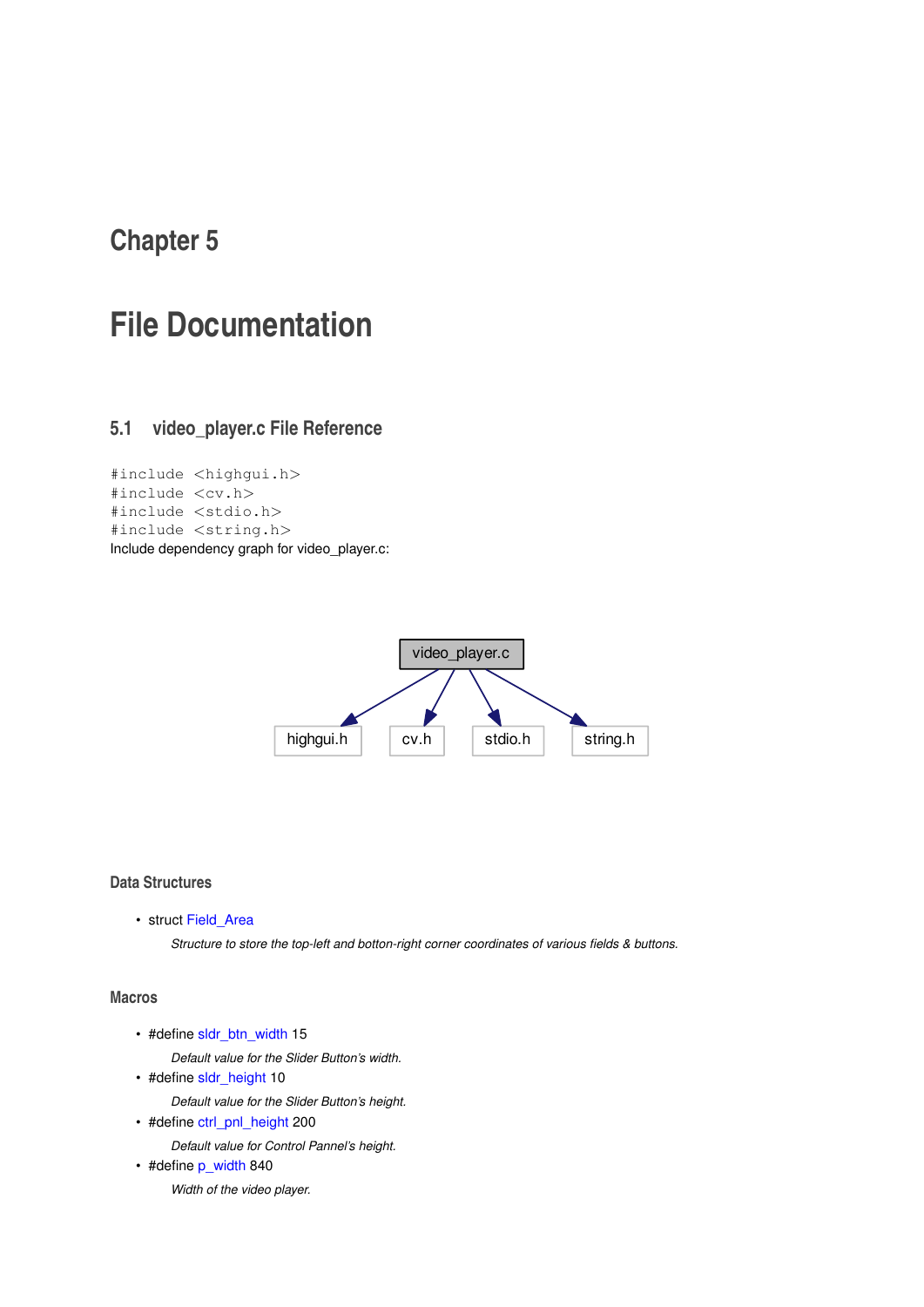• #define [scrn\\_height](#page-20-6) 480

*Height of the video-display area.*

- #define [p\\_height](#page-20-7) ( [scrn\\_height](#page-20-6) + [sldr\\_height](#page-21-8) + [ctrl\\_pnl\\_height](#page-19-8) )
	- *Height of the video player.*
- #define [MOUSE\\_CALLBACK](#page-19-9) 0

*Alias for function call made by the MOUSE's callback.*

• #define [OTHER\\_CALLS](#page-20-8) 1

*Alias for function call made by any function other than MOUSE's callback or Textbox Editor's function.*

• #define [EDIT\\_CALLS](#page-19-10) 2

*Alias for function call made by functions the edit the textboxes function. This is reserved for future.*

• #define [STATIC\\_TEXT](#page-21-9) 0

*Alias for static-text field.*

• #define [EDIT\\_TEXT](#page-19-11) 1

*Alias for text-box field.*

• #define [PLAY\\_BTN](#page-20-9) 0

*Alias for play button.*

• #define [PAUSE\\_BTN](#page-20-10) 1 *Alias for pause button.*

• #define [STOP\\_BTN](#page-21-10) 2

*Alias for stop button.*

• #define [STEPUP\\_BTN](#page-21-11) 3

*Alias for step-up button.*

• #define STEPDOWN BTN 4

*Alias for step-down button.*

• #define [BTN\\_ACTIVE](#page-19-2) 0

*Alias for an active button.*

• #define [BTN\\_INACTIVE](#page-19-12) 1

*Alias for an inactive button.*

#### **Functions**

- void [resetField](#page-42-2) (IplImage ∗image, int text\_type)
- *Function to reset a given text field.*
- void [initialize\\_pnl](#page-30-1) (char ∗filename)
- *Function to initialise the control pannel.*
- int [moveSlider](#page-37-1) (int pos, int call\_from) *Custome slider's callback function.*
- void [my\\_mouse\\_callback](#page-39-1) (int event, int x, int y, int flags, void ∗param)
	- *Mouse's callback function.*
- void [getButton](#page-27-1) (IplImage ∗image, int btn\_type, int btn\_state)
	- *Function to get a new button.*
- void [getSpectrumVert](#page-29-1) (IplImage ∗image, CvScalar color1, CvScalar color2) *Function to vertically color a button.*
- void [getSpectrumHorz](#page-28-1) (IplImage ∗image, CvScalar color1, CvScalar color2)
	- *Function to horizontaly color a button.*
- void [draw\\_triangle](#page-25-2) (IplImage ∗image, CvScalar color)

*Function to draw a triangle on a given image.*

- void [draw\\_square](#page-23-1) (IplImage ∗image, CvScalar color)
	- *Function to draw a square on a given image.*
- void [draw\\_pause](#page-22-3) (IplImage ∗image, CvScalar color)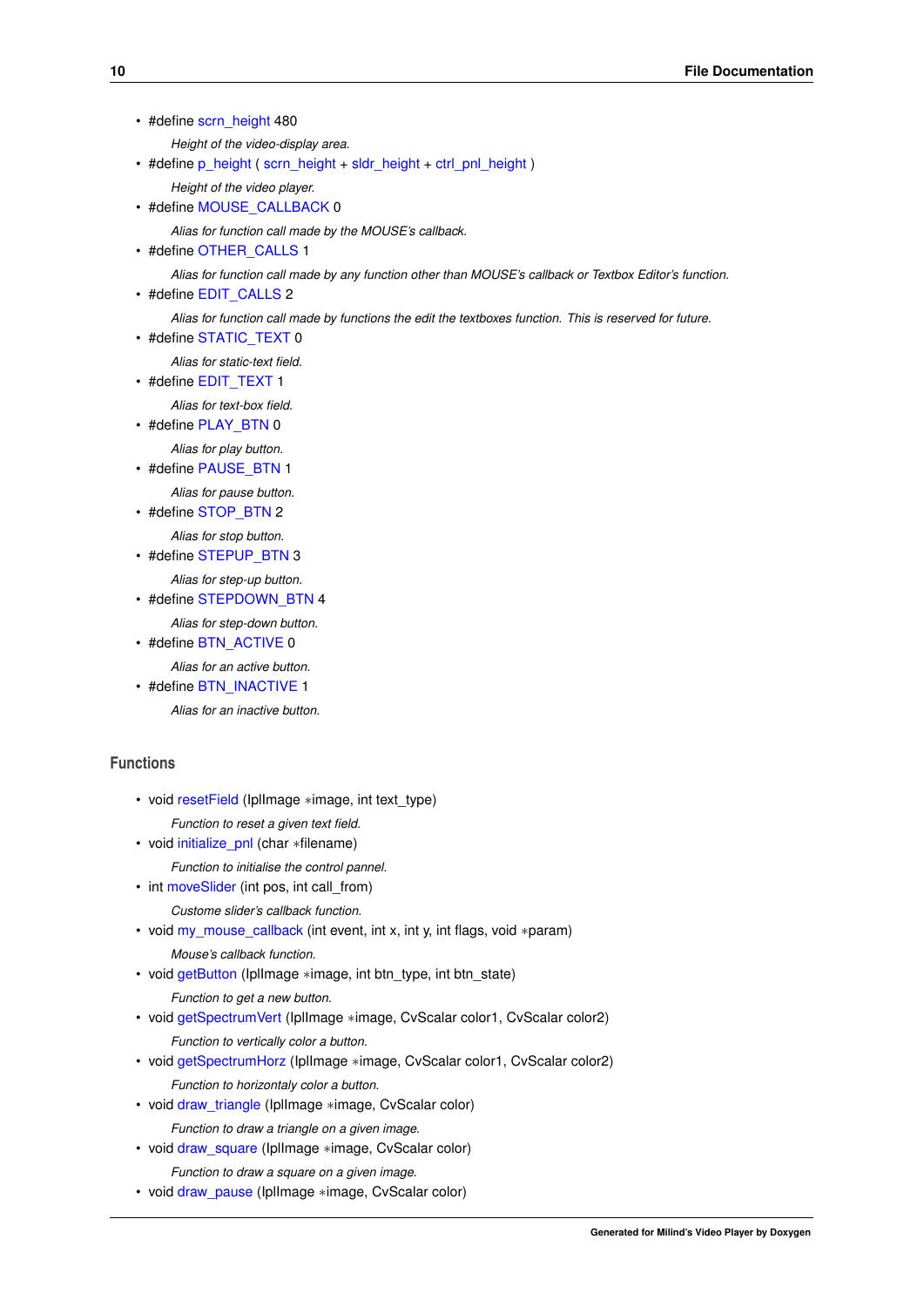*Function to draw a pause symbol on a given image.*

- void [draw\\_stepup](#page-25-3) (IplImage ∗image, CvScalar color) *Function to draw a step-up symbol on a given image.*
- void [draw\\_stepdown](#page-24-1) (IplImage ∗image, CvScalar color) *Function to draw a step-down symbol on a given image.*
- void [fill\\_color](#page-26-1) (IplImage ∗image, CvScalar color)

*Function to fill a symbol with a given color.*

- void change status ()
	- *Function to change the status message.*
- void [type\\_step](#page-44-1) (char c, int frame\_val)

*Function to edit a textbox.*

• void [resetAllEdits](#page-42-3) ()

*Function to reset all fields to their previous contents.*

• int [main](#page-33-1) (int argc, char ∗∗argv)

#### **Variables**

• CvCapture ∗ [vid](#page-56-6)

*Pointer to CvCapture structure.*

• IplImage ∗ [player](#page-51-5)

*Pointer to the main image.*

• IplImage ∗ [pnl](#page-52-6)

*Pointer to the control-pannel sub-image.*

• IplImage ∗ [slider](#page-53-5)

*Pointer to the slider-strip sub-image.*

• IplImage ∗ [sldr\\_btn](#page-52-7)

*Pointer to the slider-button sub-image.*

• IplImage \* [sldr\\_val](#page-53-6)

*Pointer to the slider-value static-text sub-image.*

• IplImage ∗ [oslider](#page-51-6)

*Pointer to temporary slider-value static-text sub-image.*

• IplImage ∗ [frame\\_area](#page-49-4)

*Pointer to the frame-area sub-image.*

• IplImage ∗ [frame](#page-49-5)

*Pointer to the fetched frame sub-image.*

• IplImage \* [old\\_frame](#page-50-7)

*Pointer to the previously fetched frame.*

• IplImage \* [cur\\_frame\\_no](#page-47-8)

*Pointer to current frame number static-text.*

• IplImage ∗ [fps\\_edit](#page-48-8)

*Pointer to FPS (Frames Per Second) static-text.*

• IplImage \* [four\\_cc\\_edit](#page-48-9)

*Pointer to FOUR\_CC static-text.*

• IplImage ∗ [status\\_edit](#page-54-6)

*Pointer to "Status" static-text.*

• IplImage ∗ [numFrames](#page-50-8)

*Pointer to Total Frames static-text.*

• IplImage ∗ [step\\_edit](#page-54-7)

*Pointer to the Step textbox.*

• IplImage ∗ [play\\_pause\\_btn](#page-51-7)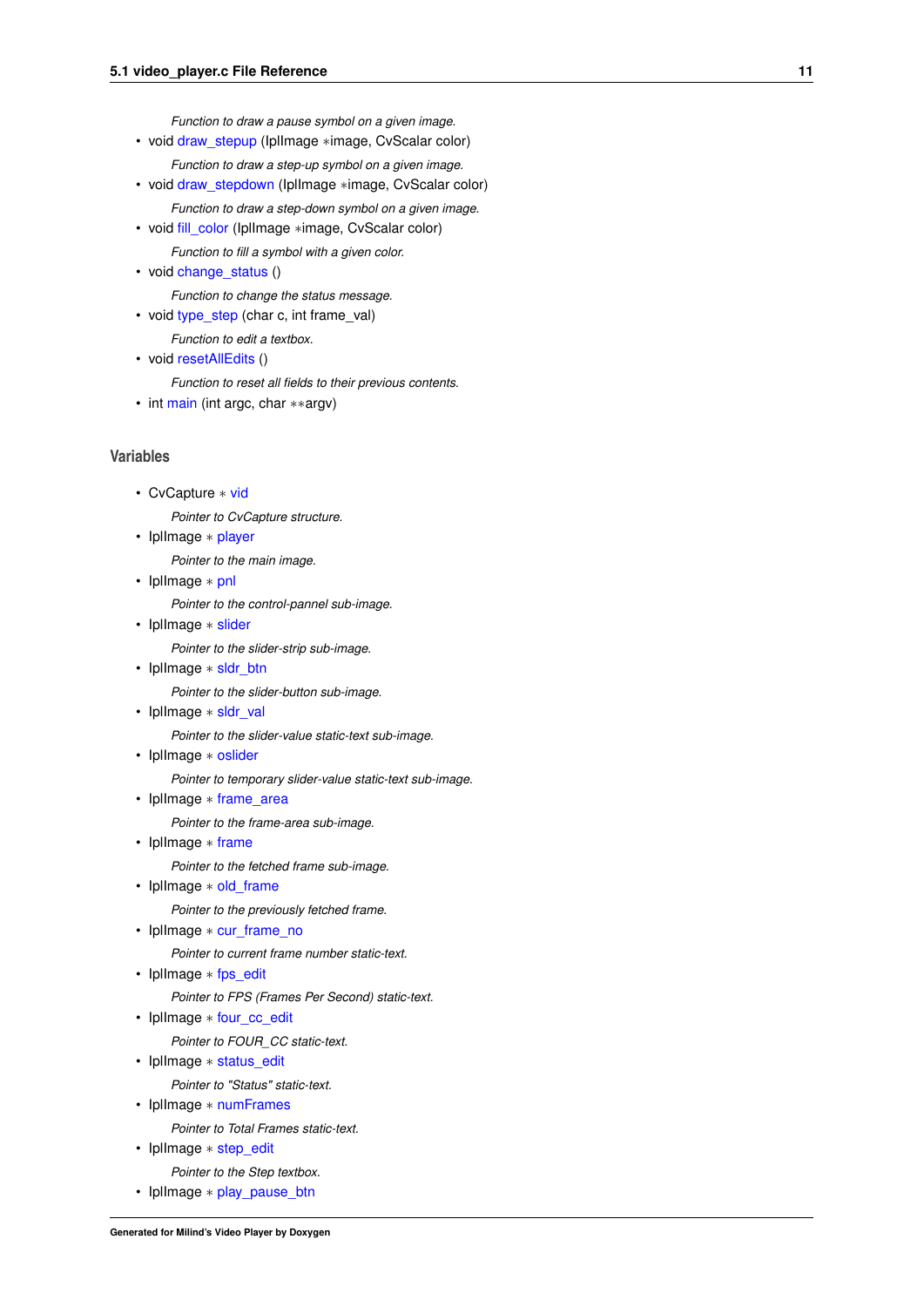```
Pointer to play/pause button area.
• IplImage ∗ stop_btn
     Pointer to stop button area.
stepup_btn
     Pointer to step_up button area.
• IplImage ∗ stepdown_btn
     Pointer to step_down button area.
sldr_start
     Indicates the starting position (frame number) of the slider.
sldr_maxval
     The maximum number of frames in the video.
\cdotstep_val = 1
     Step size.
line [20]
     Memory to hold any string temporarily.
• char edit text [20]
     Memory to hold a textbox string temporarily.
• char status line [15]
     Memory to hold the "status" string.
• char four cc_str [4]
     Memory to hold the Four Character Code (FOUR_CC).
fps
     Frames per second.
fourcc_l
     Four Character Code.
• char ∗ fourcc
     Four_CC temporary string.
\cdot int blink count = 0
     Blinker count.
• int blink max = 5• char blink char = '|'Threshold to toogle the blink_char.
• Field_Area play_pause_btn_area
     The blinking character, toogled with an underscore (_).
• Field Area stop btn area
     Stop Button coordinates.
• Field_Area stepup_btn_area
     Step Up Button coordinates.
• Field_Area stepdown_btn_area
     Step Down Button coordinates.
fps_edit_area
     FPS static-text coordinates.
• Field_Area four_cc_edit_area
     FOUR_CC static-text coordinates.
• Field_Area status_edit_area
     Status string coordinates.
• Field_Area step_edit_area
```

```
Step textbox coordinates.
```
- bool [sldr\\_moving](#page-53-9) = false *Ture when slider is moving.*
- bool [playing](#page-51-9) = false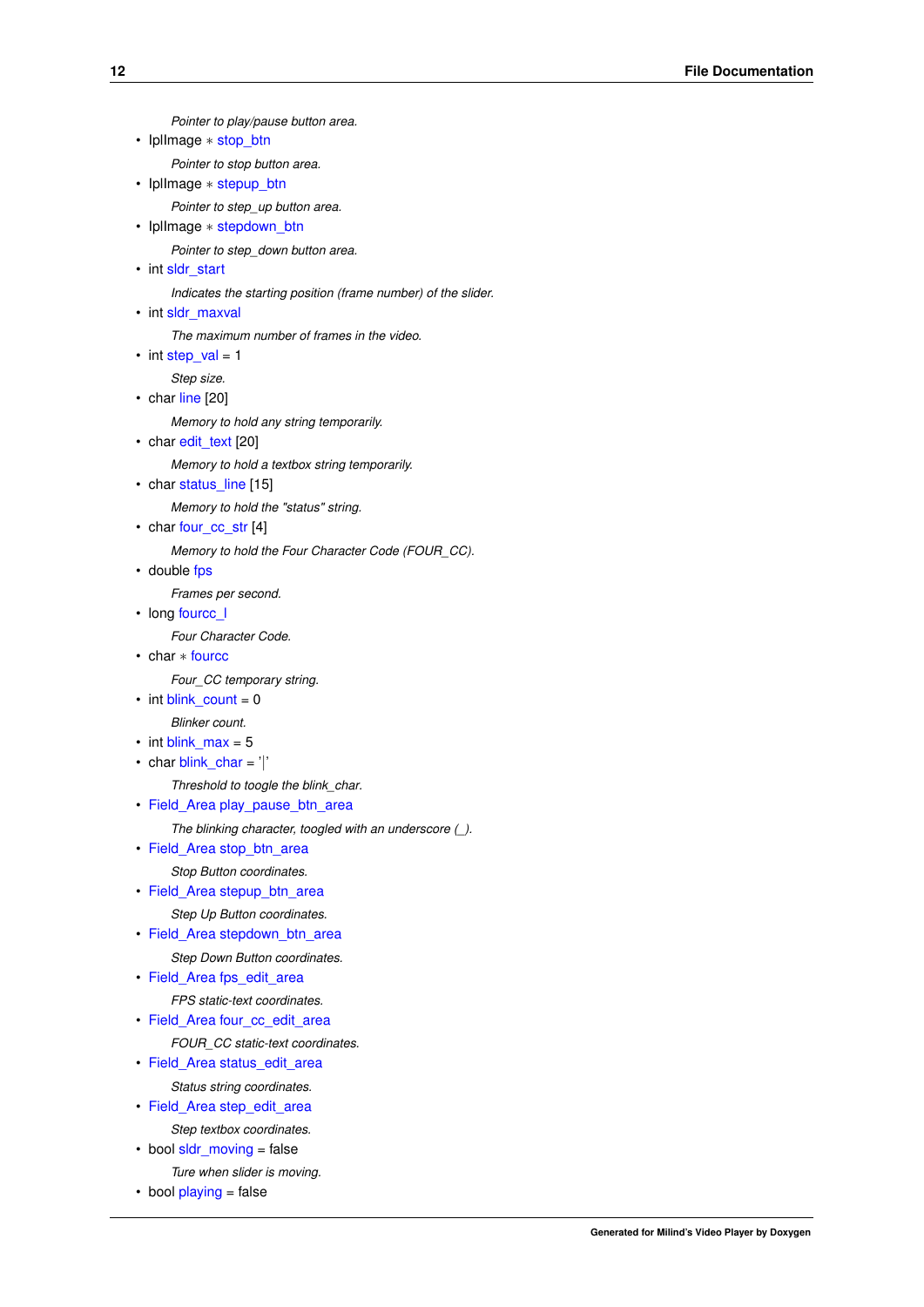```
True when the video is being played.
processing = false
     True when some processing is carried out.
typing_step = false
     True when any textbox value is being edited.
\cdotblinking = false
     True when blinking character is set.
• CvScalar red = cvScalar( 0, 0, 255)
     Red color.
green = cvScalar(0, 255, 0)Green color.
• CvScalar blue = cvScalar( 255, 0, 0)
     Blue color.
• CvScalar black = cvScalar(0, 0, 0)Black color.
white = cvScalar( 255, 255, 255)
     White color.
light_yellow = cvScalar(242, 255, 255)
     Light Yellow color.
\cdotyellow = cvScalar( 0, 255, 255)
     Yellow color.
\cdotgray = cvScalar( 242, 242, 242)
     Gray color.
\cdotorange = cvScalar( 0, 242, 255)
     Orange color.
\cdotvoilet = cvScalar( 255, 0, 127)
     Voilet color.
\cdotbrown = cvScalar( 0, 0, 127)
     Brown color.
• CvFont font
     Normal font.
font_italic
     Italic font.
font_bold
     Bold font.
font_bold_italic
     Bold Italic font.
• int font_face_italic = CV_FONT_HERSHEY_SIMPLEX|CV_FONT_ITALIC
     Font face.
• int font face = CV_FONT_HERSHEY_SIMPLEX
     Font face.
\cdothscale = 0.5
     Font's Horizontal Scale parameter.
\cdotvscale = 0.5
     Font's Vertical Scale parameter.
\cdotshear = 0
     Font's Shear parameter.
thickness = 1
     Font's Thickness parameter.
line_type = 8
```
*Font's Line-type parameter.*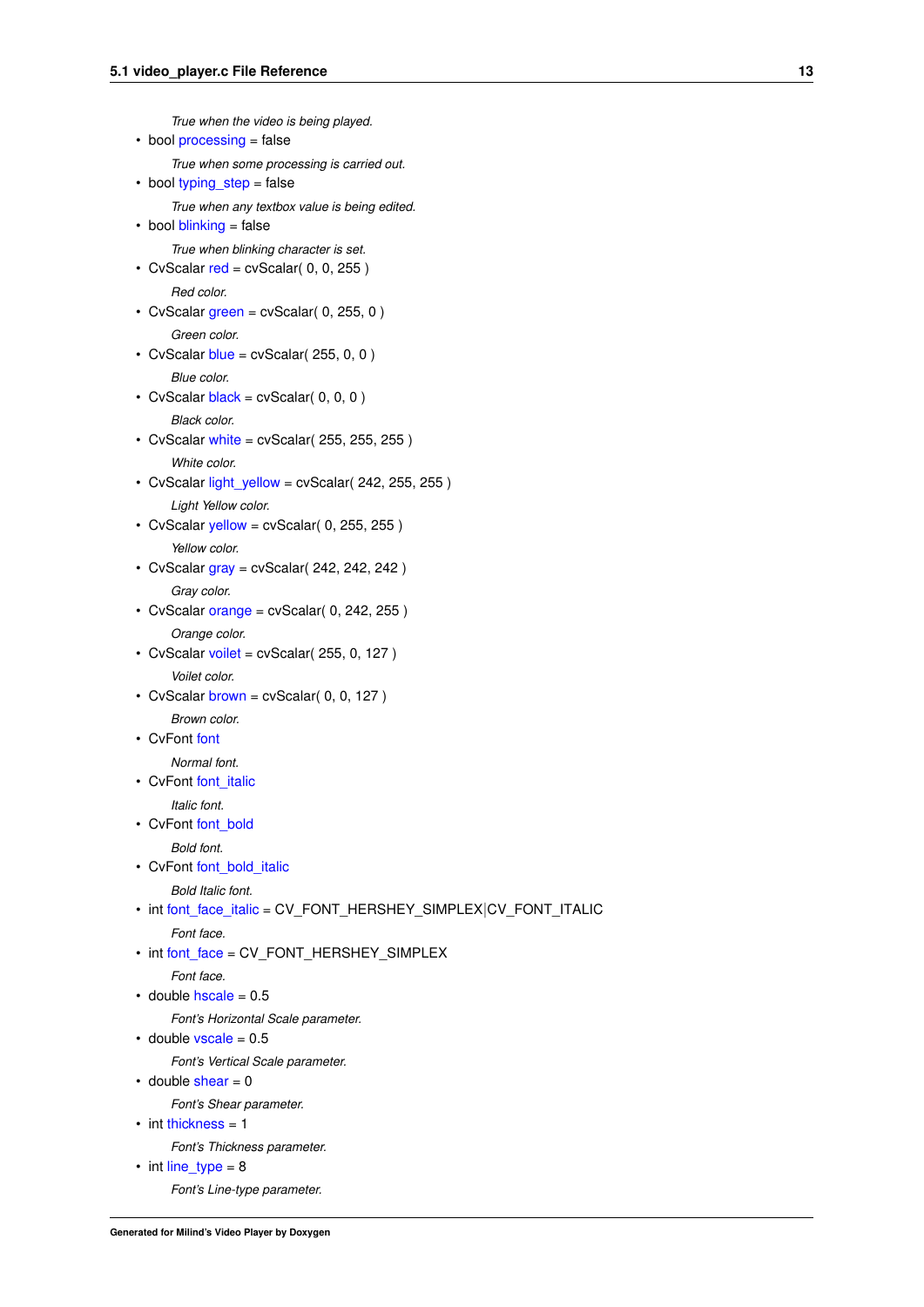#### <span id="page-19-13"></span><span id="page-19-0"></span>**5.1.1 Detailed Description**

File containing the source code of this simple video player.

Definition in file [video\\_player.c.](#page-0-0)

#### <span id="page-19-1"></span>**5.1.2 Macro Definition Documentation**

<span id="page-19-2"></span>**5.1.2.1 #define BTN\_ACTIVE 0**

Alias for an *active* button.

If this value is passed, then the button under consideration is active. Therefore, all the operations on the pressing the button will be possible.

<span id="page-19-12"></span>Definition at line 140 of file video\_player.c.

#### <span id="page-19-3"></span>**5.1.2.2 #define BTN\_INACTIVE 1**

Alias for an *inactive* button.

If this value is passed, then the button under consideration is inactive. Therefore, no operations will be possible on pressing this button i.e. the button's callback function will not be called. Currently, no buttons are inactive during any point of execution. This is reserved for future enhancements in the video player.

<span id="page-19-8"></span>Definition at line 146 of file video player.c.

#### <span id="page-19-4"></span>**5.1.2.3 #define ctrl\_pnl\_height 200**

Default value for Control Pannel's height.

The control pannel is nothing but a sub-image. This value specifies the height of this sub-image. The width is same as that of the player ( the main image displayed on the screen ) width.

<span id="page-19-10"></span>Definition at line 49 of file video player.c.

#### <span id="page-19-5"></span>**5.1.2.4 #define EDIT\_CALLS 2**

Alias for function call made by functions *the edit the textboxes function.* This is reserved for future.

If this value is passed, then the function call is made by the functions editing the textboxes (for future use). Curretly, this value is meaningless.

<span id="page-19-11"></span>Definition at line 89 of file video\_player.c.

#### <span id="page-19-6"></span>**5.1.2.5 #define EDIT\_TEXT 1**

Alias for *text-box* field.

If this value is passed, then the text field under consideration is a text-box. Accordingly operations are to be carried out on this text field.

<span id="page-19-9"></span>Definition at line 102 of file video\_player.c.

#### <span id="page-19-7"></span>**5.1.2.6 #define MOUSE\_CALLBACK 0**

Alias for *function call made by the MOUSE's callback.*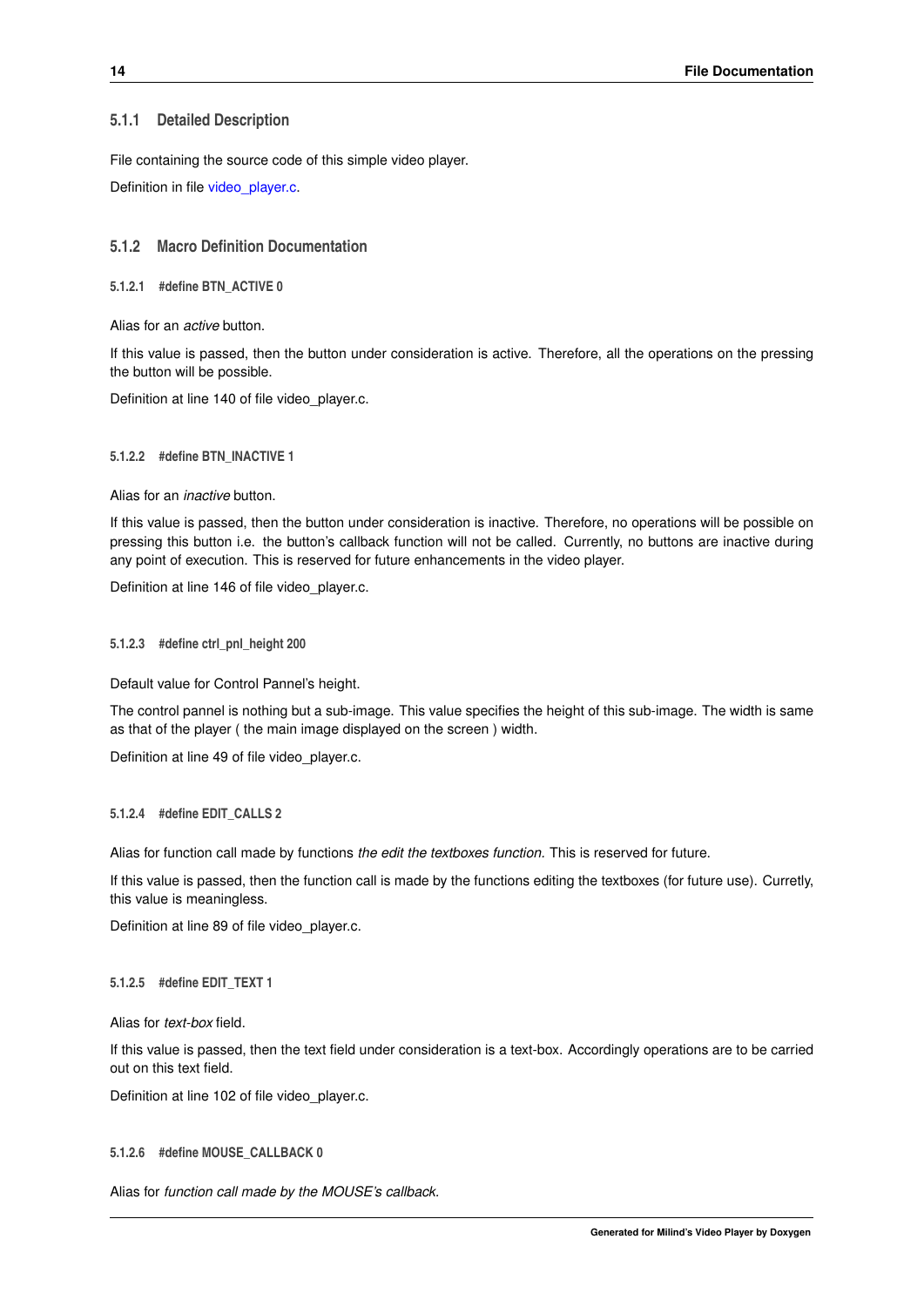<span id="page-20-11"></span>If this value is passed, then the function call is made by the MOUSE'S callback function. Sometimes the information about the caller function is required. This alias is easy to remember & is therefore associated to the MOUSE's callback function.

<span id="page-20-8"></span>Definition at line 77 of file video player.c.

<span id="page-20-0"></span>**5.1.2.7 #define OTHER\_CALLS 1**

Alias for function call made by any function other than *MOUSE's callback or Textbox Editor's function.*

If this value is passed, then the function call is made by any function other than the MOUSE'S callback function or functions editing the textboxes (for future use). Curretly, this value specifies that the call is made from any function other than the MOUSE's callback function.

<span id="page-20-7"></span>Definition at line 83 of file video\_player.c.

<span id="page-20-1"></span>**5.1.2.8 #define p\_height ( scrn\_height + sldr\_height + ctrl\_pnl\_height )**

Height of the video player.

This value defines the height of the video player i.e. the main image. This height is the addition of the heights of *display area*, the *slider height* and the *height of the control pannel*.

**See Also**

[p\\_width](#page-20-5)

<span id="page-20-5"></span>Definition at line 69 of file video player.c.

<span id="page-20-2"></span>**5.1.2.9 #define p\_width 840**

Width of the video player.

This value defines the width of the main image ( player ) displayed on the screen. Various areas like the area of the video being displayed, the different textboxes, etc are actually sub-images of this main image.

**See Also**

[p\\_height](#page-20-7)

<span id="page-20-10"></span>Definition at line 56 of file video\_player.c.

<span id="page-20-3"></span>**5.1.2.10 #define PAUSE\_BTN 1**

Alias for *pause* button.

If this value is passed, then the button under consideration is pause-button. Accordingly operations are to be carried out on the button area.

<span id="page-20-9"></span>Definition at line 115 of file video player.c.

<span id="page-20-4"></span>**5.1.2.11 #define PLAY\_BTN 0**

Alias for *play* button.

If this value is passed, then the button under consideration is play-button. Accordingly operations are to be carried out on the button area.

<span id="page-20-6"></span>Definition at line 109 of file video player.c.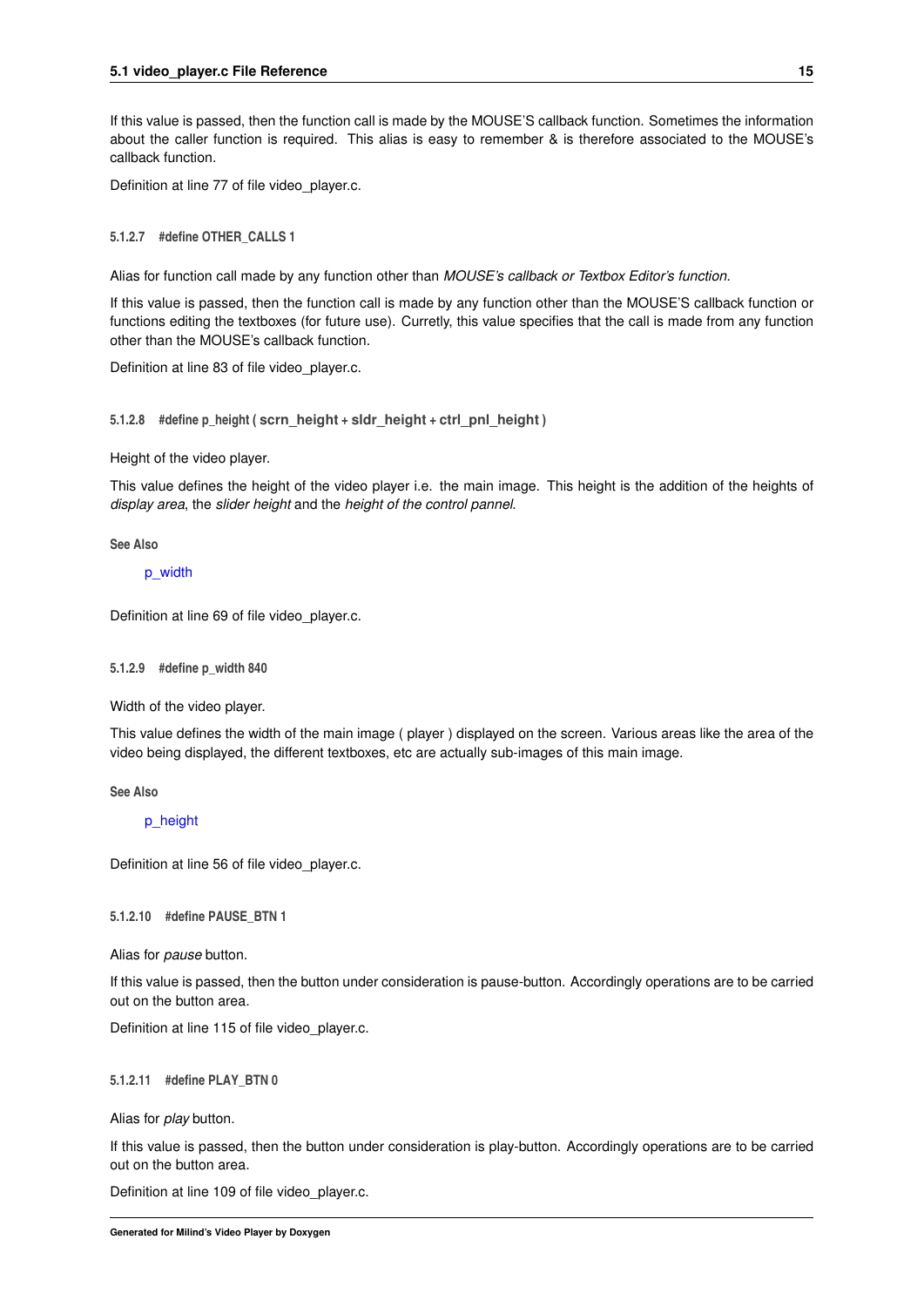<span id="page-21-13"></span><span id="page-21-0"></span>**5.1.2.12 #define scrn\_height 480**

Height of the video-display area.

This value defines the height of the video-display area. This is the area where the actual video frame is displayed. For convinence, every video frame is scaled to *p*\_*width*×*scrn*\_*height* before being displayed. Definition at line 62 of file video\_player.c.

<span id="page-21-7"></span><span id="page-21-1"></span>**5.1.2.13 #define sldr\_btn\_width 15**

Default value for the Slider Button's width.

The slider button's width is set using this value.

<span id="page-21-8"></span>Definition at line 37 of file video\_player.c.

<span id="page-21-2"></span>**5.1.2.14 #define sldr\_height 10**

Default value for the Slider Button's height. The slider button's height is set using this value. Definition at line 43 of file video\_player.c.

#### <span id="page-21-9"></span><span id="page-21-3"></span>**5.1.2.15 #define STATIC\_TEXT 0**

Alias for *static-text* field.

If this value is passed, then the text field under consideration is static-text. Accordingly operations are to be carried out on this text field.

<span id="page-21-12"></span>Definition at line 96 of file video\_player.c.

#### <span id="page-21-4"></span>**5.1.2.16 #define STEPDOWN\_BTN 4**

Alias for *step-down* button.

If this value is passed, then the button under consideration is step-down button. Accordingly operations are to be carried out on the button area.

<span id="page-21-11"></span>Definition at line 133 of file video\_player.c.

#### <span id="page-21-5"></span>**5.1.2.17 #define STEPUP\_BTN 3**

Alias for *step-up* button.

If this value is passed, then the button under consideration is step-up button. Accordingly operations are to be carried out on the button area.

<span id="page-21-10"></span>Definition at line 127 of file video\_player.c.

#### <span id="page-21-6"></span>**5.1.2.18 #define STOP\_BTN 2**

Alias for *stop* button.

If this value is passed, then the button under consideration is stop-button. Accordingly operations are to be carried out on the button area.

Definition at line 121 of file video player.c.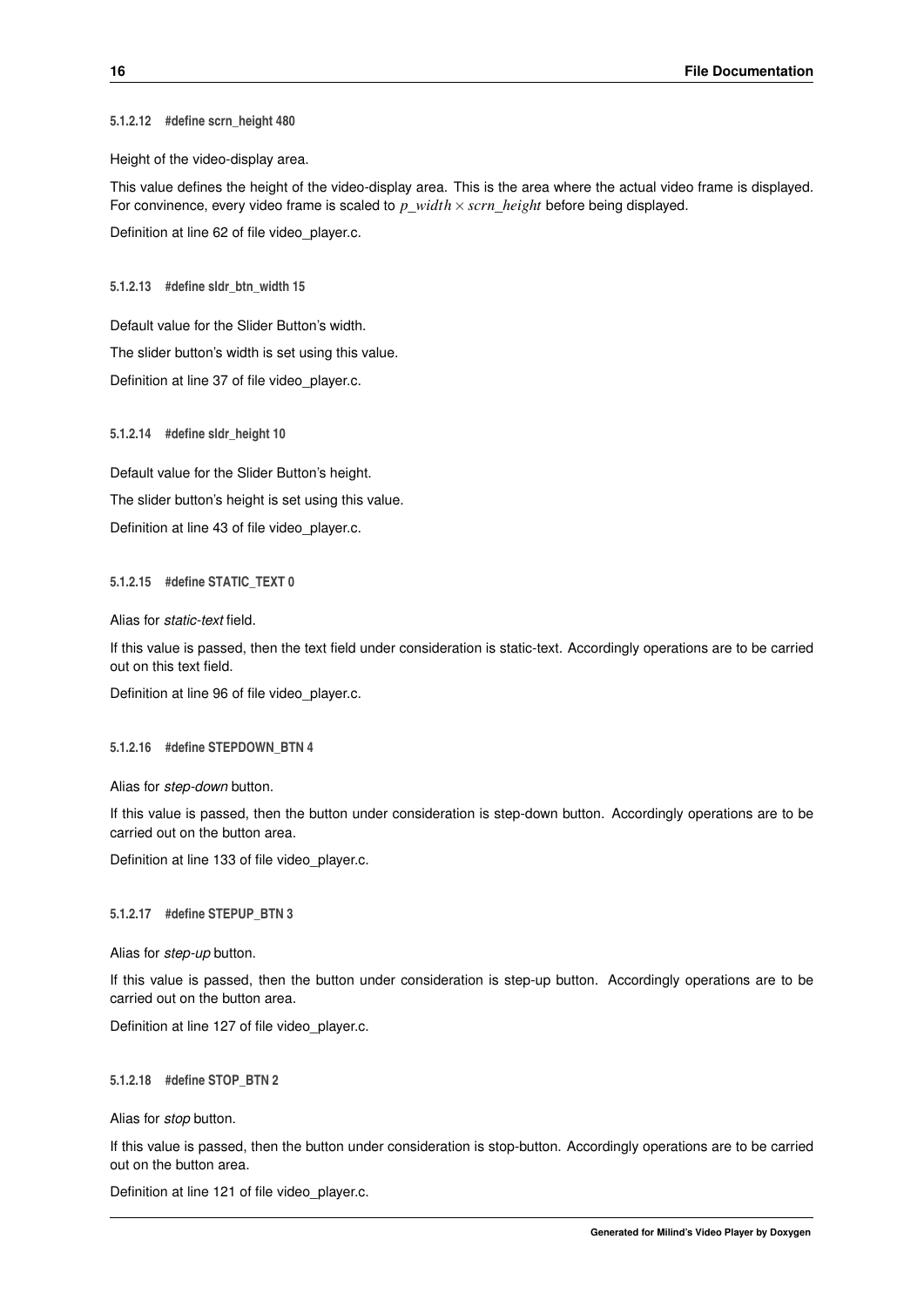#### <span id="page-22-4"></span><span id="page-22-0"></span>**5.1.3 Function Documentation**

<span id="page-22-1"></span>**5.1.3.1 void change\_status ( )**

Function to change the status message.

Definition at line 1405 of file video\_player.c.

```
1405 {
resetField(status_edit,STATIC_TEXT );<br>1407 cvPutText( status_edit, status_line, cv
        status_edit,status_line, cvPoint( 3,
     status_edit->height - 8&font,black );
1408 }
```
Here is the call graph for this function:



Here is the caller graph for this function:



<span id="page-22-3"></span><span id="page-22-2"></span>**5.1.3.2 void draw\_pause ( IplImage** ∗ *image,* **CvScalar** *color* **)**

Function to draw a pause symbol on a given image.

Function to draw a two parallel rectangles for the pause button. We pass the sub-image where we want to create the pause button and also pass the color which we desire of the button. We first define 2 points for the first rectangle whose coordinates are stored in pt1 and pt2 and a line between these points would be a vertical line. Now we simply draw 5 lines parallel to this line for the first rectangle and also 5 parallel lines for the second rectangle

**Parameters**

| ımaae | $\vert$ : The image where we want to place the pause-rectangles |
|-------|-----------------------------------------------------------------|
|       |                                                                 |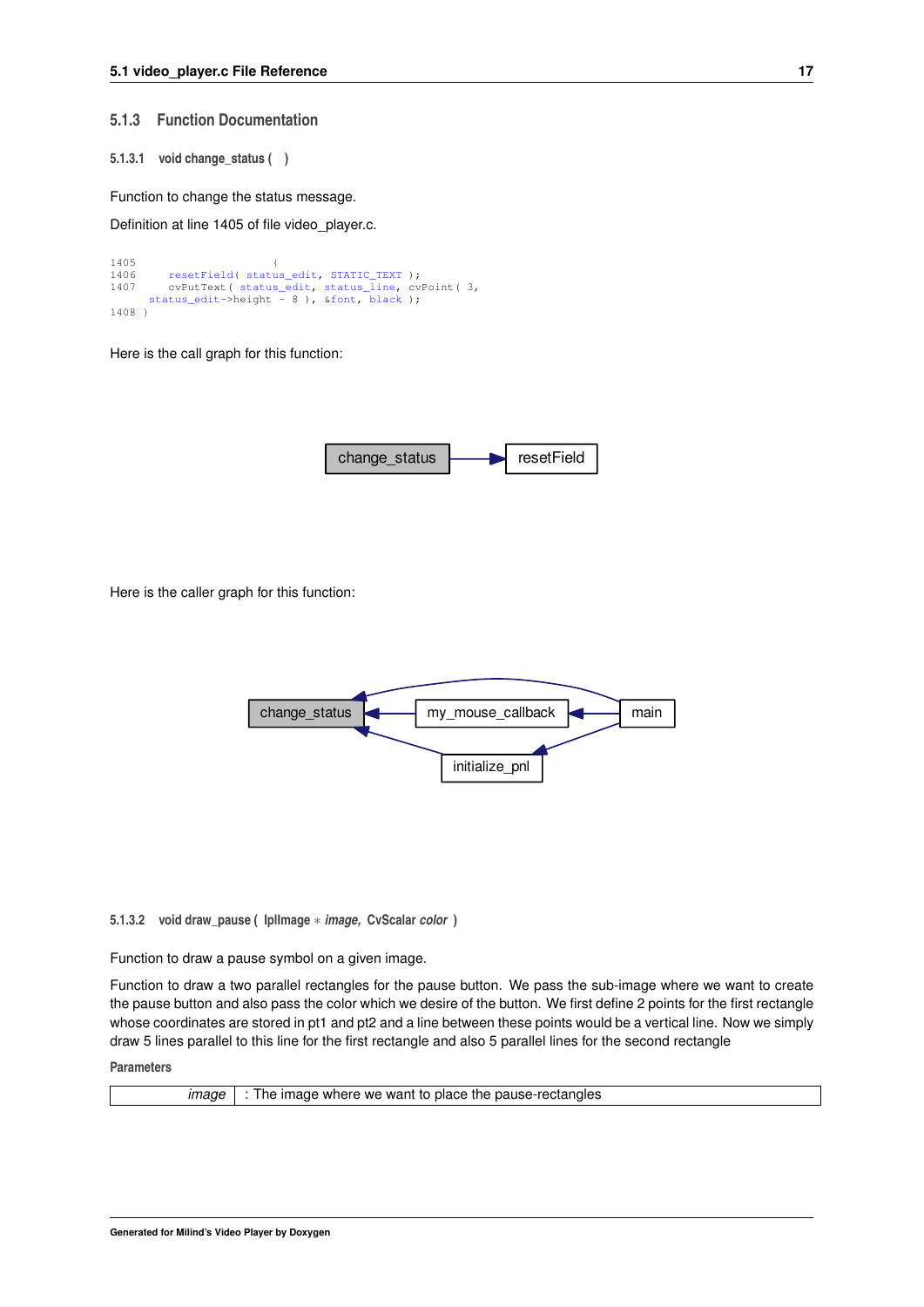<span id="page-23-2"></span>*color* : The desired color

**See Also**

**[cvPoint\(\)](http://opencv.willowgarage.com/documentation/c/core_basic_structures.html?highlight=point#CvPoint)**, **[cvLine\(\)](http://opencv.willowgarage.com/documentation/c/core_drawing_functions.html?highlight=line#cvLine)**.

Definition at line 1305 of file video\_player.c.

```
13051306 int y_{\text{start}} = 3;<br>1307 int y_{\text{end}} = \text{imag}1307 int \frac{y}{1} end = image->height - y_{\text{start}};<br>1308 int dist = 3:
           int dist = 3;1309 CvPoint pt1, pt2, tmp1, tmp2;<br>1310 pt1.x = image->width/2:
           pt1.x = image->width/2;1311 pt1.y = y_{start};<br>1312 pt2.x = pt1.x;1313 pt2. y = y_{end};
1314 for( int col=0; col<5; col++ ){
1315 tmp1.x = pt1.x + dist + col;1316 \text{tmp1.y} = \text{pt1.y};1317 tmp2.x = pt2.x + dist + col;<br>
1318 tmp2.y = pt2.y;1319 cvLine (image, tmp1, tmp2, color );<br>1320 tmp1.x = pt1.x - dist - col;
1321 \text{tmp1.y} = \text{pt1.y};1322 tmp2.x = pt2.x - dist - col;<br>1323 tmp2.y = pt2.y1323 \text{tmp2.y} = \text{pt2.y};<br>1324 \text{cylinder (image)}\text{cylinder}, tmp1, tmp2, color );
1325 }
1326 }
```
Here is the caller graph for this function:



<span id="page-23-1"></span><span id="page-23-0"></span>**5.1.3.3 void draw\_square ( IplImage** ∗ *image,* **CvScalar** *color* **)**

Function to draw a square on a given image.

Function to draw a square for the stop button. We pass the sub-image where we want to create the stop button and also pass the color which we desire of the button. We first define 4 points for the square whose coordinates are stored in pt1, pt2, pt3 and pt4. Now we simply draw segments to connect these points and finally fill up the square with the desired color.

**Parameters**

| imade | where we want to place the stop-square (<br>The imade |
|-------|-------------------------------------------------------|
| color | color<br>The desired                                  |

**See Also**

**[cvPoint\(\)](http://opencv.willowgarage.com/documentation/c/core_basic_structures.html?highlight=point#CvPoint)**, **[cvRectangle](http://opencv.willowgarage.com/documentation/c/core_drawing_functions.html?highlight=rectangle#cvRectangle)**, [fill\\_color.](#page-26-1)

Definition at line 1285 of file video\_player.c.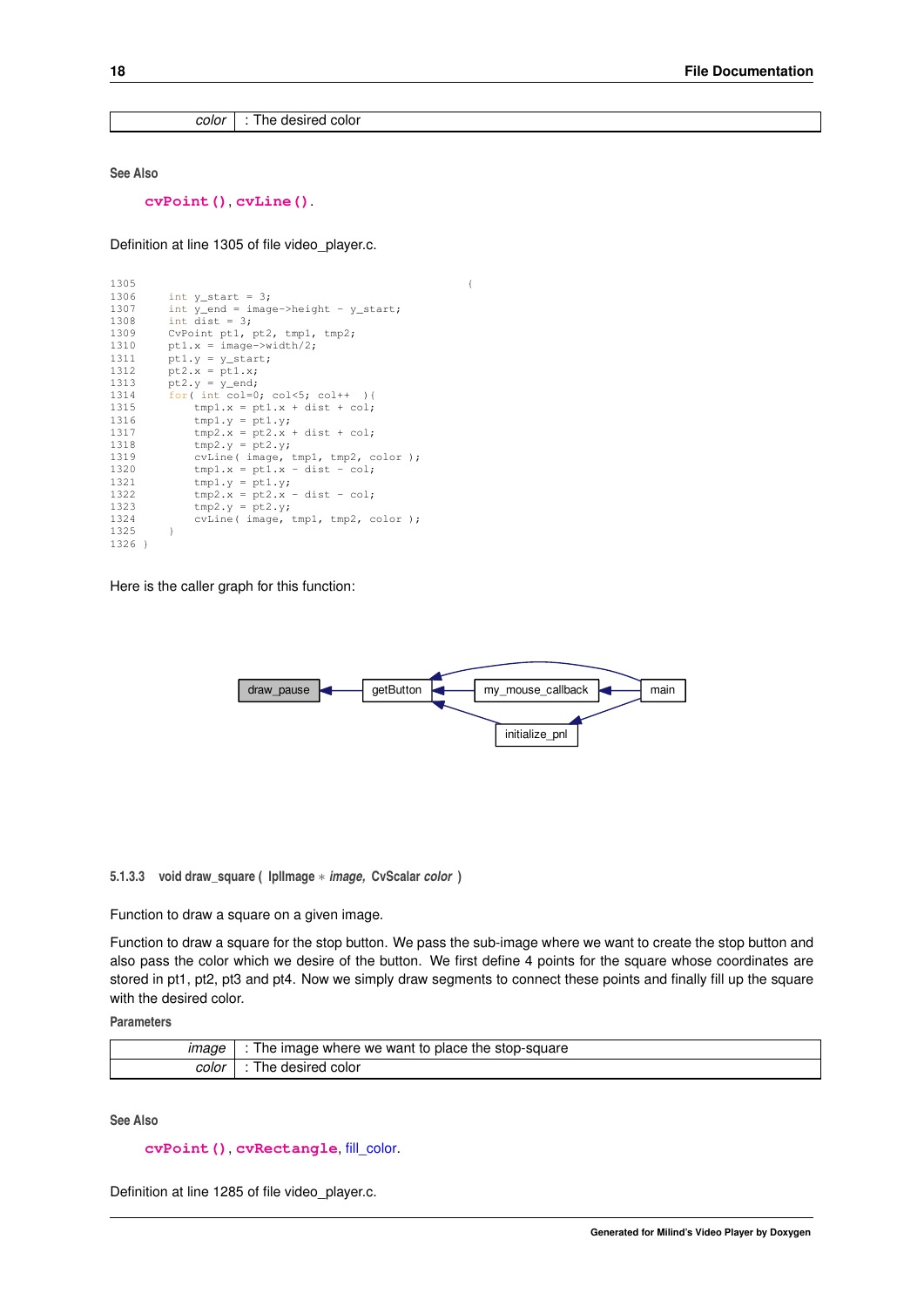```
12851286 CvPoint pt1, pt2;<br>1287 pt1.x = 3*image->
1287 pt1.x = 3*image - \text{width}/8;<br>1288 pt1.y = 3;
1288 pt1.y = 3;
1289 pt2.x = 5*image->width/8;
1290 pt2.y = image->height - pt1.y;
1291 cvRectangle( image, pt1, pt2, color );
1292 fill_color( image, color );
1293 }
```
Here is the call graph for this function:



Here is the caller graph for this function:



<span id="page-24-1"></span><span id="page-24-0"></span>**5.1.3.4 void draw\_stepdown ( IplImage** ∗ *image,* **CvScalar** *color* **)**

Function to draw a step-down symbol on a given image. Definition at line 1382 of file video\_player.c.

```
13821383 CvPoint pt1, pt2, pt3, pt4;<br>1384 pt1.x = 4*image->width/8;
1384 pt1.x = 4*image->width/8;
1385 pt2.x = 6*image->width/8;
1386 pt3.x = pt1.x;<br>1387 pt4.x = pt2.x;
1388 int y_{\text{start}} = 3;<br>1389 int y_{\text{end}} = \text{image}->height/2;
1390 for(int row=y_start; row<=y_end; row++ ){
1391 pt1.x = pt1.x - row + y_start;<br>
1392 pt2.x = pt2.x - row + y_start;1393 pt1.y = row;<br>
1394 pt2.y = row;1395 pt3.x = pt1.x;<br>
1396 pt4.x = pt2.x;1396 pt4.x = pt2.x;
1397 pt3.y = image->height - row;
1398 pt4.y = pt3.y;1399 cvLine( image, pt1, pt2, color );
1400 cvLine( image, pt3, pt4, color );
1401 }
1402 }
```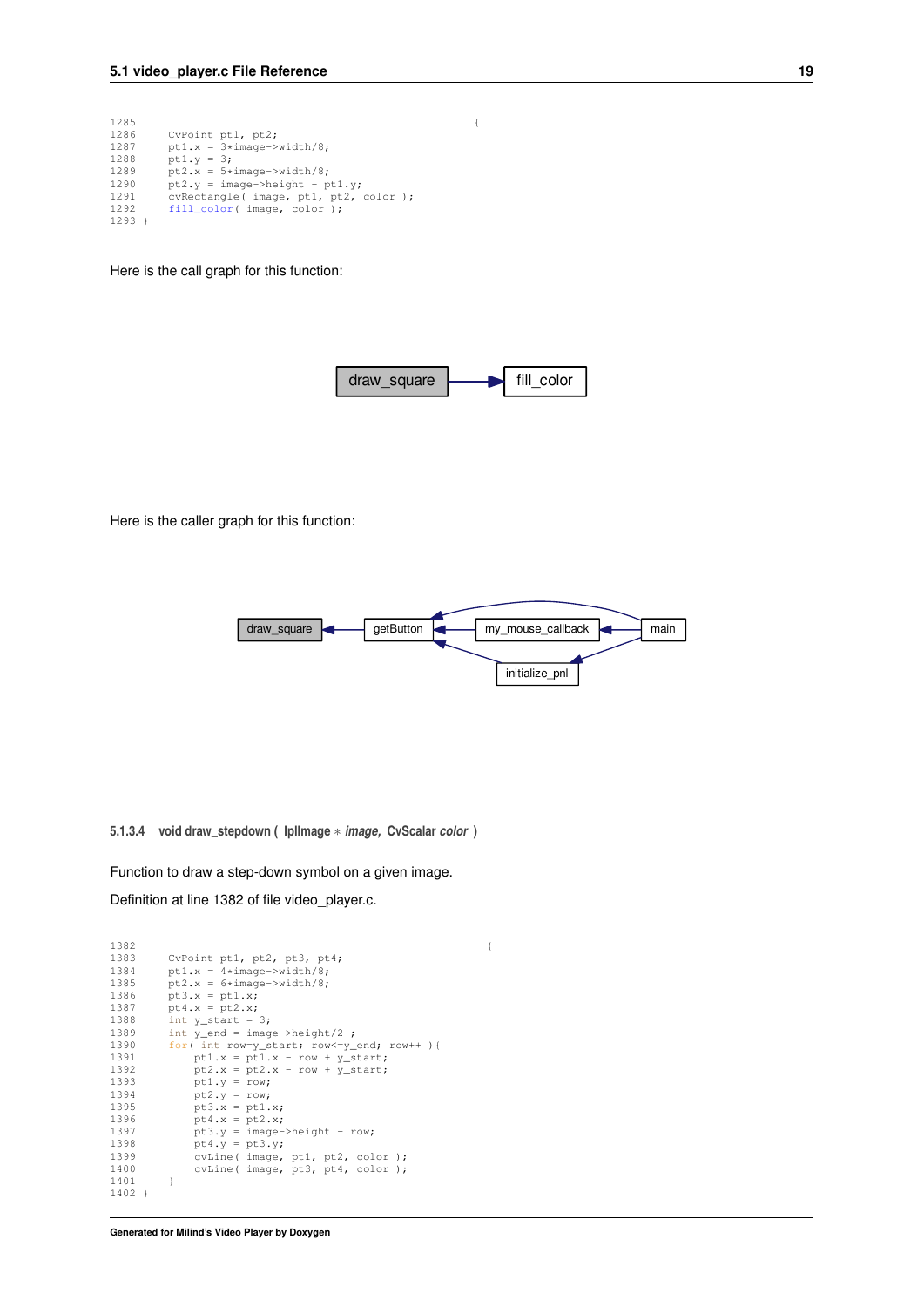<span id="page-25-4"></span>Here is the caller graph for this function:



<span id="page-25-3"></span><span id="page-25-0"></span>**5.1.3.5 void draw\_stepup ( IplImage** ∗ *image,* **CvScalar** *color* **)**

Function to draw a step-up symbol on a given image. Definition at line 1359 of file video\_player.c.

| 1359   |                                             | € |
|--------|---------------------------------------------|---|
| 1360   | CvPoint pt1, pt2, pt3, pt4;                 |   |
| 1361   | pt1.x = $2*image->width/8;$                 |   |
| 1362   | $pt2.x = 4*image->width/8;$                 |   |
| 1363   | $pt3.x = pt1.x;$                            |   |
| 1364   | $pt4.x = pt2.x;$                            |   |
| 1365   | int $y_{\text{start}} = 3$ ;                |   |
| 1366   | int $y_{end} = image - \text{height}/2$ ;   |   |
| 1367   | for( int row=y start; row<=y end; row++ ) { |   |
| 1368   | ptl.x = $pt1.x + row - y_start;$            |   |
| 1369   | $pt2.x = pt2.x + row - y_start;$            |   |
| 1370   | $pt1.y = row;$                              |   |
| 1371   | $pt2. y = row;$                             |   |
| 1372   | $pt3.x = pt1.x;$                            |   |
| 1373   | $pt4.x = pt2.x;$                            |   |
| 1374   | $pt3.y = image->height - row;$              |   |
| 1375   | $pt4.y = pt3.y;$                            |   |
| 1376   | cvLine(image, pt1, pt2, color);             |   |
| 1377   | cvLine(image, pt3, pt4, color);             |   |
| 1378   | ł                                           |   |
| 1379 } |                                             |   |

Here is the caller graph for this function:



<span id="page-25-2"></span><span id="page-25-1"></span>**5.1.3.6 void draw\_triangle ( IplImage** ∗ *image,* **CvScalar** *color* **)**

Function to draw a triangle on a given image.

Function to draw a triangle for the play button. We pass the sub-image where we want to create the play button and also pass the color which we desire of the button. We first define 3 points for the triangle whose coordinates are stored in pt1, pt2 and pt3. Now we simply draw segments to connect these points and finally fill up the triangle with the desired color.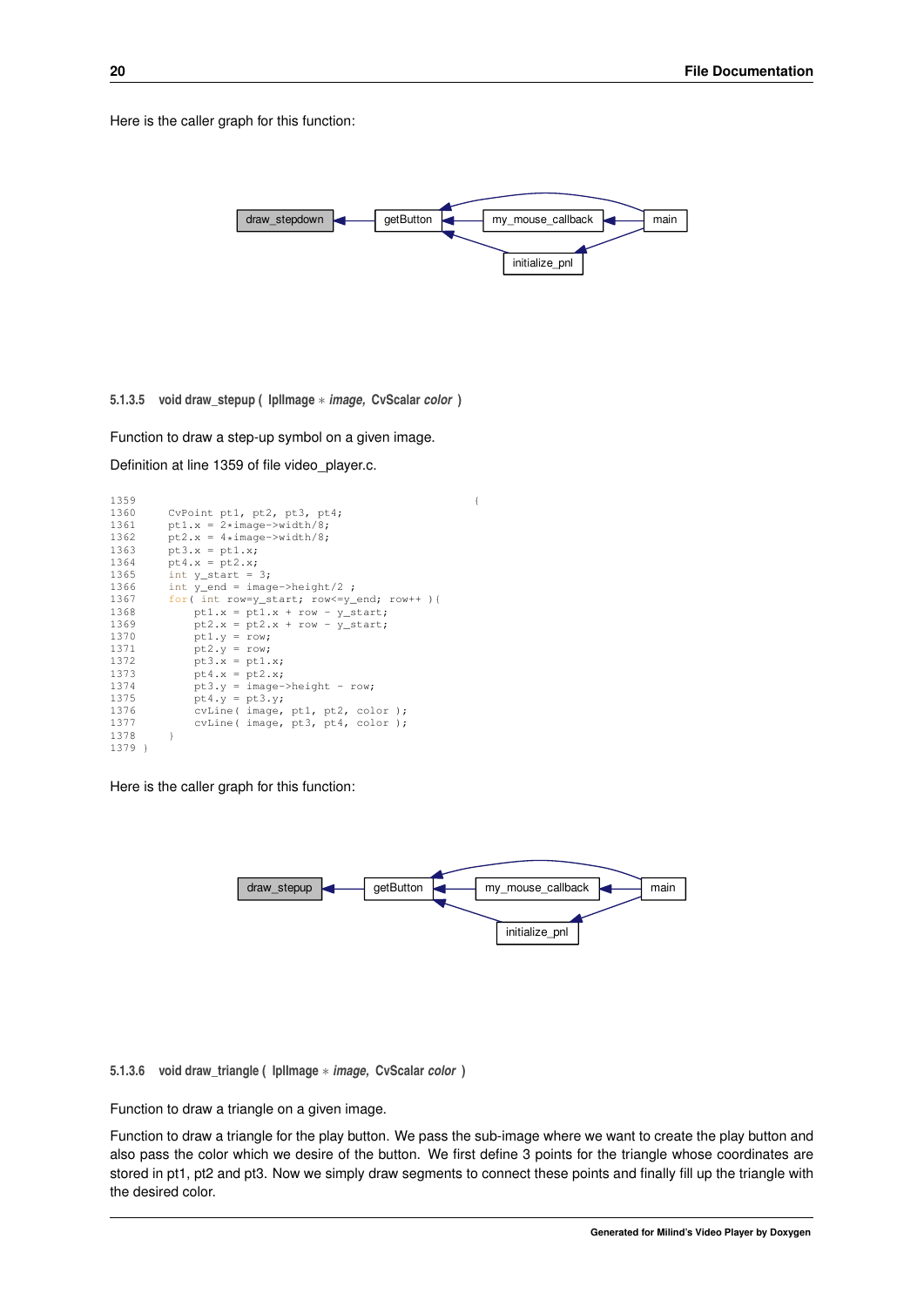#### <span id="page-26-2"></span>**Parameters**

|       | The image where we want to place the play-triangle |
|-------|----------------------------------------------------|
| color | . color<br>desired<br>ne.                          |

**See Also**

**[cvPoint\(\)](http://opencv.willowgarage.com/documentation/c/core_basic_structures.html?highlight=point#CvPoint)**, **[cvLine\(\)](http://opencv.willowgarage.com/documentation/c/core_drawing_functions.html?highlight=line#cvLine)**, [fill\\_color.](#page-26-1)

Definition at line 1261 of file video\_player.c.

| 1261     |                                  |  |
|----------|----------------------------------|--|
| 1262     | CvPoint pt1, pt2, pt3;           |  |
| 1263     | $pt1.x = image->width/3;$        |  |
| 1264     | $pt1.v = 3;$                     |  |
| 1265     | $pt2.x = pt1.x;$                 |  |
| 1266     | $pt2.y = image->height - pt1.y;$ |  |
| 1267     | $pt3.x = 2*pt1.x;$               |  |
| 1268     | $pt3. v = image-> height/2;$     |  |
| 1269     | cvLine(image, pt1, pt2, color);  |  |
| 1270     | cvLine(image, pt3, pt2, color);  |  |
| 1271     | cvLine(image, pt1, pt3, color);  |  |
| 1272     | fill color( image, color );      |  |
| $1273$ } |                                  |  |

Here is the call graph for this function:



Here is the caller graph for this function:



<span id="page-26-1"></span><span id="page-26-0"></span>**5.1.3.7 void fill\_color ( IplImage** ∗ *image,* **CvScalar** *color* **)**

Function to fill a symbol with a given color.

Definition at line 1331 of file video\_player.c.

1331 { 1332 bool start\_fill = false; 1333 for( int row=0; row<image->height; row++ ){ 1334 uchar \*ptr = ( uchar\* )( image->imageData + row\*image->widthStep ); 1335 for( int col=0; col<image->width; col++ ){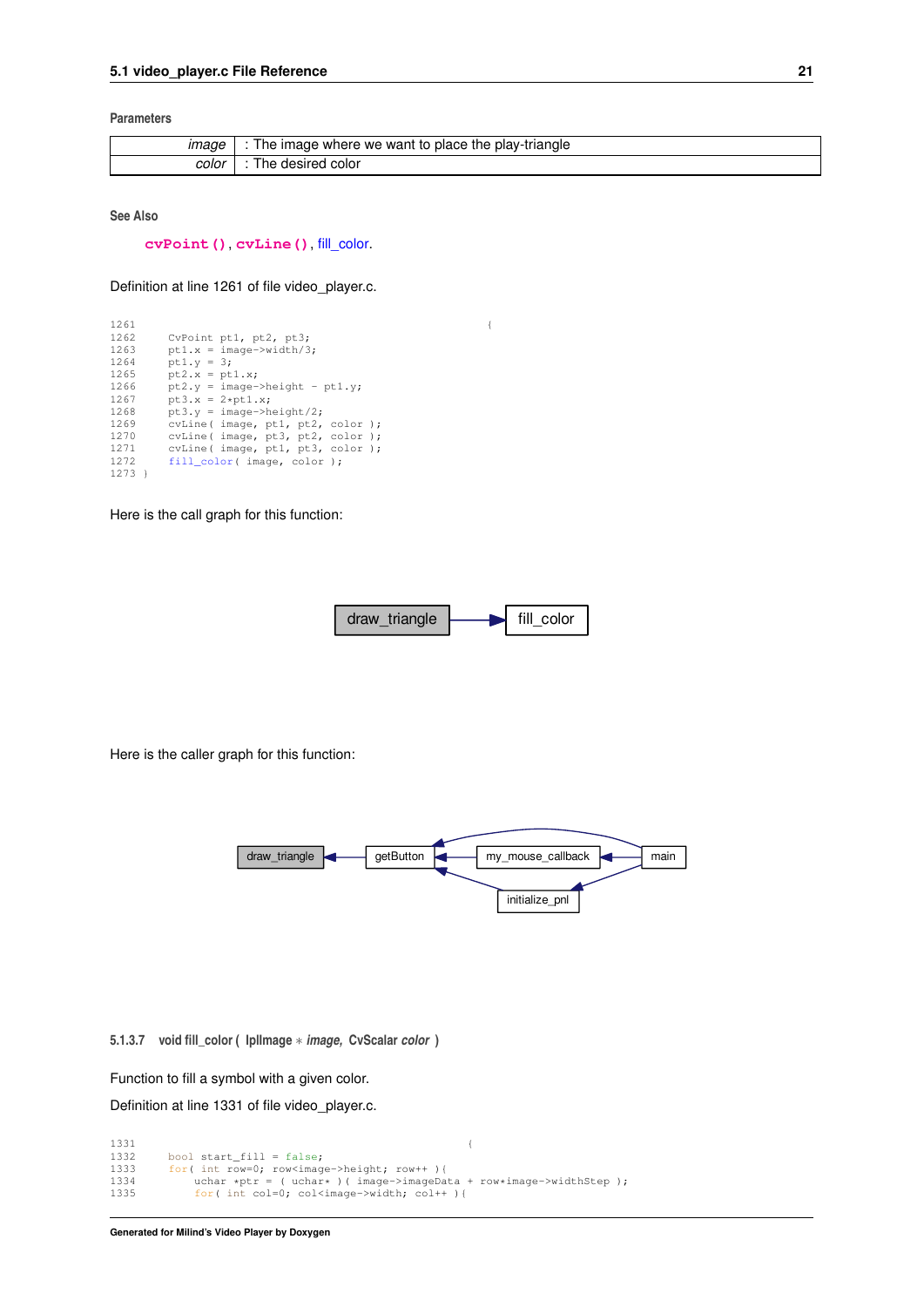<span id="page-27-2"></span>

| 1336   |  | if(                                                                    |  |
|--------|--|------------------------------------------------------------------------|--|
| 1337   |  | (ptr[col*image->nChannels + 0 ] == color.val[0] ) & &                  |  |
| 1338   |  | (ptr[col*image->nChannels + 1 ] == color.val[1] ) & &                  |  |
| 1339   |  | $(\text{ptr}[\text{col*image->nChannels + 2}] == \text{color.val}[2])$ |  |
| 1340   |  | $\left( \begin{array}{c} 1 \end{array} \right)$                        |  |
| 1341   |  | $if($ !start fill $)$ {                                                |  |
| 1342   |  | start $fill = true;$                                                   |  |
| 1343   |  |                                                                        |  |
| 1344   |  | $else{$                                                                |  |
| 1345   |  | $start_fill = false;$                                                  |  |
| 1346   |  | break;                                                                 |  |
| 1347   |  |                                                                        |  |
| 1348   |  |                                                                        |  |
| 1349   |  | if( start fill )                                                       |  |
| 1350   |  | ptr[ $col*image->nChannels + 0$ ] = $color.val[0]$ ;                   |  |
| 1351   |  | ptr[ $col*image \rightarrow nChannels + 1$ ] = $color.val[1]$ ;        |  |
| 1352   |  | ptr[ $col*image \rightarrow nChannels + 2$ ] = $color.val[2]$ ;        |  |
| 1353   |  |                                                                        |  |
| 1354   |  |                                                                        |  |
| 1355   |  |                                                                        |  |
| 1356 } |  |                                                                        |  |

Here is the caller graph for this function:



<span id="page-27-1"></span><span id="page-27-0"></span>**5.1.3.8 void getButton ( IplImage** ∗ *image,* **int** *btn\_type,* **int** *btn\_state* **)**

Function to get a new button.

Function to get the desired control button, say play, pause, stop, stepup, stepdown. The buttons are nothing but sub-images.

**Parameters**

| image     | : This is the sub-image for the desired button.                                    |
|-----------|------------------------------------------------------------------------------------|
| btn tvpe  | : Can be any of the following viz. PLAY BTN, PAUSE BTN, STOP BTN, STEPUP BTN,      |
|           | STEPDOWN BTN.                                                                      |
| btn state | : Can be either BTN ACTIVE or BTN INACTIVE. For the time being, only BTN ACTIVE is |
|           | used and it is meaningless to pass BTN INACTIVE.                                   |

**See Also**

#### **[IplImage](http://opencv.willowgarage.com/documentation/c/basic_structures.html#iplimage)**

Definition at line 991 of file video\_player.c.

```
991 {
992 getSpectrumVert( image, voilet, black );
993 if( btn_type==PLAY_BTN ){
draw_triangle(green );<br>995 }
995<br>996
=STOP_BTN){<br>997 draw_square(image, g
       draw_square(green );
998 }
       =PAUSE_BTN ) {
draw_pause(green );<br>1001 }
1001<br>1002
=STEPUP_BTN){<br>1003 draw_stepup(image, gree
            draw_stepup(green );
```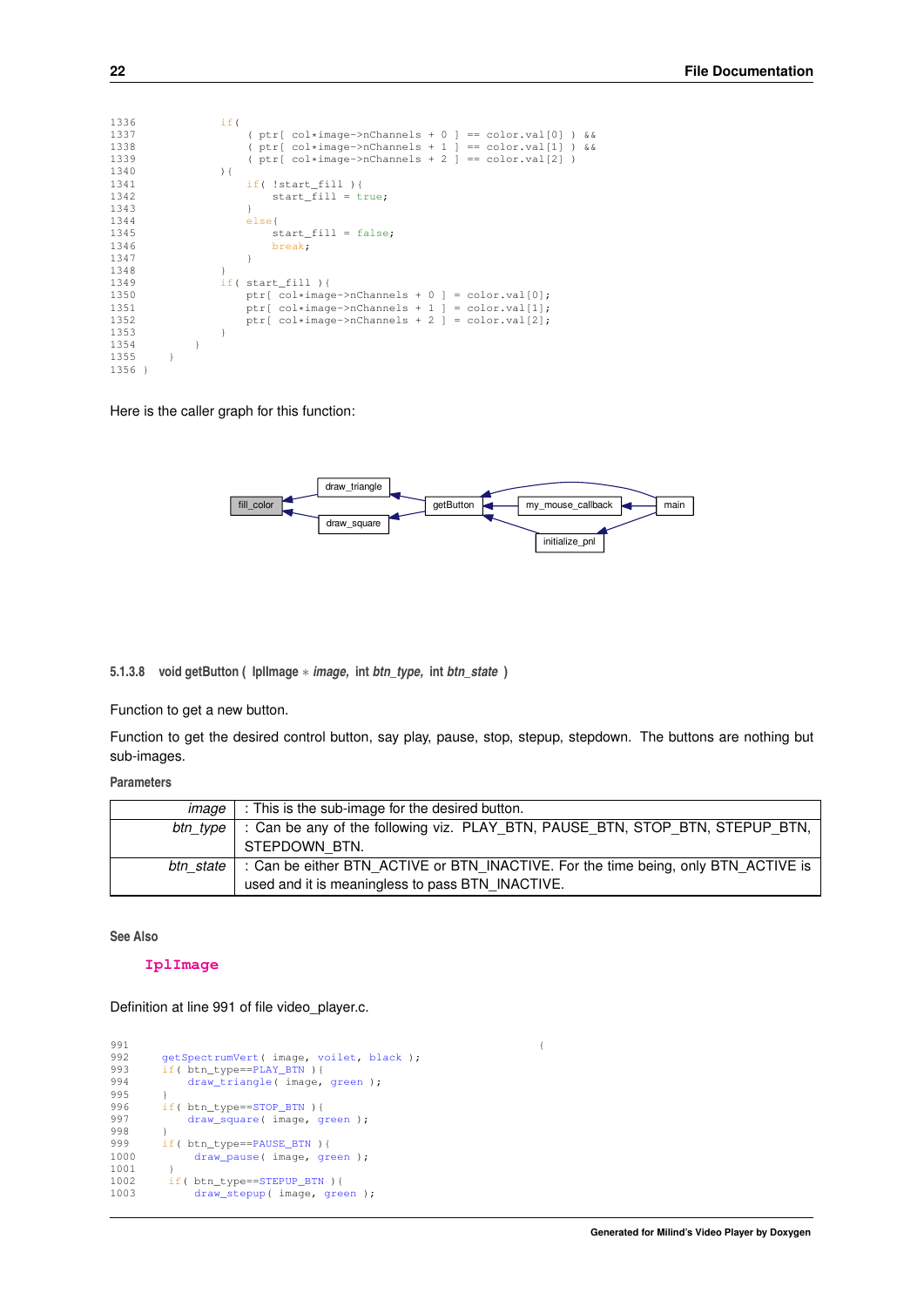```
1004<br>1005
=STEPDOWN_BTN){<br>1006 draw_stepdown(image, gree
              draw_stepdown(green );
1007 }
1008 }
```
Here is the call graph for this function:



Here is the caller graph for this function:



<span id="page-28-1"></span><span id="page-28-0"></span>**5.1.3.9 void getSpectrumHorz ( IplImage** ∗ *image,* **CvScalar** *color1,* **CvScalar** *color2* **)**

Function to horizontaly color a button.

This function is nothing by an implementation of linear interploation horizontally i.e. The *color1* is the color of the leftmost row of the sub-image (*image*) and *color2* is the color of the rightmost row of the sub-image. The intermediate colors are calculated using the following formula.

**Generated for Milind's Video Player by Doxygen**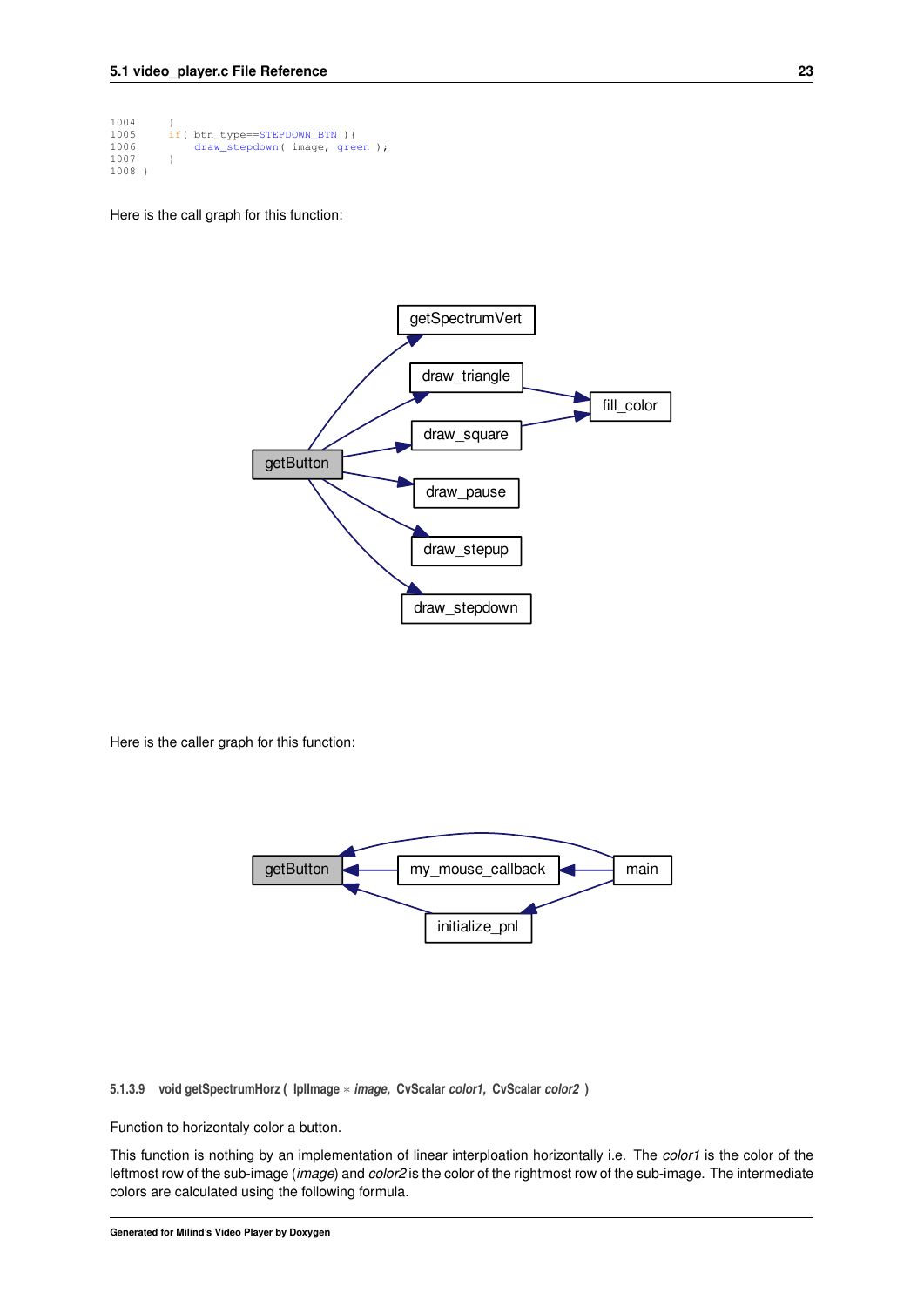$$
X = \frac{B-A}{L} \times l + A
$$

<span id="page-29-2"></span>where,

X : color of the pixel to be determined.

B : Color of the rightmost row.

A : Color of the leftmost row.

l : Distance of the current pixel from the left (i.e. column number).

L : Total number of columns.

#### **Parameters**

| $maae$ $\perp$ | : The input sub-image for the button to be colored. |
|----------------|-----------------------------------------------------|
|                | $color1 :color$ color of the leftmost row.          |
|                | $color2$ : Color of the rightmost row.              |

#### **See Also**

**[IplImage](http://opencv.willowgarage.com/documentation/c/basic_structures.html#iplimage)**

Definition at line 1084 of file video\_player.c.

```
1084 \{1085 //Color the leftmost and rightmost pixels of each row with with color1 and color2 respectively<br>1086 for(int row=0; row<image->beight; row++ ) /
1086 for( int row=0; row<image->height; row++ ){<br>1087 uchar *ptr = ( uchar* )( image->imageDa
1087 uchar *ptr = ( uchar* )( image\rightarrow image imageData + row*image->widthStep );<br>1088 for( int chl=0: chl<image->nChannels: chl++ ){
1088 for( int chl=0; chl<image->nChannels; chl++ ){<br>1089 \frac{t}{\pi} otr[ch]] = color1.val[ch]]:
1089 ptr[chl] = color1.val[chl];<br>1090 ptr[ (image->width-1 )*image
                ptr[ ( image->width-1 )*image->nChannels + chl ] = color2.val[ chl ];
1091 }
1092<br>1093
           //Interploation applied here
1094 //b_a_L => (B-A)/L... (X-A)/l = (B-A)/L :: => X = (((B-A)/L) *1 + A)<br>1095 for( int row=0; row<image->height; row++ ){
1096 uchar *ptr = ( uchar* )( image->imageData + row*image->widthStep );<br>1097 for( int col=0; col<image->width; col++ ){
1097 for( int col=0; col<image->width; col++ ){<br>1098 for( int chl=0; chl<image->nChannels;
                     for( int chl=0; chl<image->nChannels; chl++ ){
1099 ptr[ col*image->nChannels + chl ] = ( ptr[ ( image->width - 1 )*image->nChannels + chl ]
       - ptr[ chl ] )*( col/( float) image-> width) + ptr[ chl];\begin{array}{ccc} 1100 & & & \end{array} }
1101 }
1102 }
1103 }
```
<span id="page-29-1"></span><span id="page-29-0"></span>**5.1.3.10 void getSpectrumVert ( IplImage** ∗ *image,* **CvScalar** *color1,* **CvScalar** *color2* **)**

#### Function to vertically color a button.

This function is nothing by an implementation of linear interploation vertically i.e. The *color1* is the color of the topmost row of the sub-image (*image*) and *color2* is the color of the bottom most row of the sub-image. The intermediate colors are calculated using the following formula.

$$
X = \frac{B-A}{L} \times l + A
$$

where,

- X : color of the pixel to be determined.
- B : Color of the bottommost row.
- A : Color of the topmost row.
- l : Distance of the current pixel from the top (i.e. row number).
- L : Total number of rows.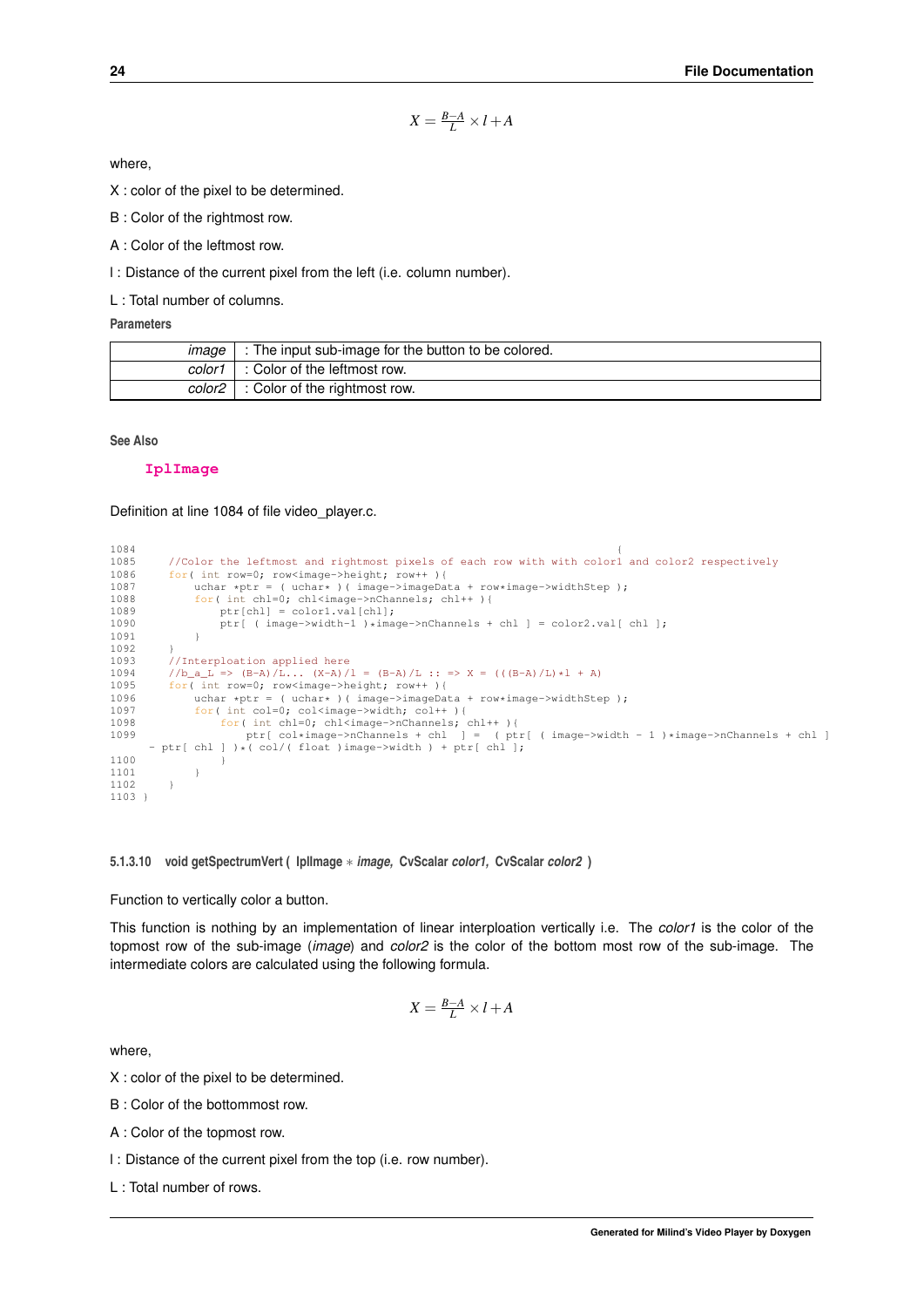#### <span id="page-30-2"></span>**Parameters**

| ımade | : The input sub-image for the button to be colored. |
|-------|-----------------------------------------------------|
|       | color1 : Color of the topmost row.                  |
|       | color2 : Color of the bottommost row.               |

#### **See Also**

#### **[IplImage](http://opencv.willowgarage.com/documentation/c/basic_structures.html#iplimage)**

Definition at line 1029 of file video\_player.c.

```
10291030 for(int row=0; row<image->height; row++ ){<br>1031 //If topmost row is selected
               //If topmost row is selected
1032 if('row==0'){<br>1033 uchar * pt1033 uchar *ptr = ( uchar* )( image->imageData + row*image->widthStep );<br>1034 for( int col=0; col<image->width; col++ ){
                     for( int col=0; col<image->width; col++ ){
1035 for( int chl=0; chl<image->nChannels; chl++ ){
1036 ptr[ col*image->nChannels + chl] = color1.val[chl];<br>1037 }
1037<br>1038 }
1038 }
1039 }
1040 //If bottommost row is selected<br>1041 if (row==image->height-1){
1041 if( row==image->height-1 ){<br>1042 uchar *ptr = ( uchar* )
1042 uchar *ptr = ( uchar* )( image->imageData + row*image->widthStep );<br>1043 for( int col=0; col<image->width; col++ ){
1043 for( int col=0; col<image->width; col++ ){<br>1044 for( int chl=0; chl<image->nChannels; chl++ ){
1045 ptr[ col*image->nChannels + chl] = color2.val[chl];<br>1046 }
1046 }
1047 }
1048 }<br>1049 }
1049 }
1050
1051 //Interpolation is applied<br>1052 //b a L => (B-A)/L... (X-A
1052 //b_a_L => (B-A)/L... (X-A)/1 = (B-A)/L :: => X = (((B-A)/L)*1 + A)<br>1053 for( int row=1; row<image->height-1; row++ ){
          for( int row=1; row<image->height-1; row++ ){
1054 uchar *ptr = ( uchar* )( image->imageData );<br>1055 for( int col=0; colsimage->width; col++ ){
1055 for( int col=0; col<image->width; col++ ){<br>1056 for( int chl=0; chl<image->nChannels;
1056 for(int chl=0; chl<image->nChannels; chl++ ){<br>1057 for(int chl=0; chl<image->widthStep + col*image->nCh
1057 ptr row*image->widthStep + col*image->nChannels + chl ] = (<br>1058 ptr ( image->height-1 )*image->widthStep + col*image->nCl
                             ptr[ ( image\rightarrow height-1 )*image->widthStep + col*image->nChannels + chl ] - ptr[ col*
       image->nChannels + chl ] )*(
1059 row/(float )image->height ) + ptr[ col*image->nChannels + chl ];<br>1060 }
1060 }
1061 }<br>1062 }
1062 }
1063 }
```
Here is the caller graph for this function:



#### <span id="page-30-1"></span><span id="page-30-0"></span>**5.1.3.11 void initialize\_pnl ( char** ∗ *filename* **)**

Function to initialise the control pannel.

This function is for initializing the control pannel, adding textfields, text and buttons to it. One may learn how to create a sub-image from an existing IplImage. Each sub-image can act as an independent image. The advantage of using sub-image over ROI is that multiple parts of an image can be worked upon simultaneously. You will come

**Generated for Milind's Video Player by Doxygen**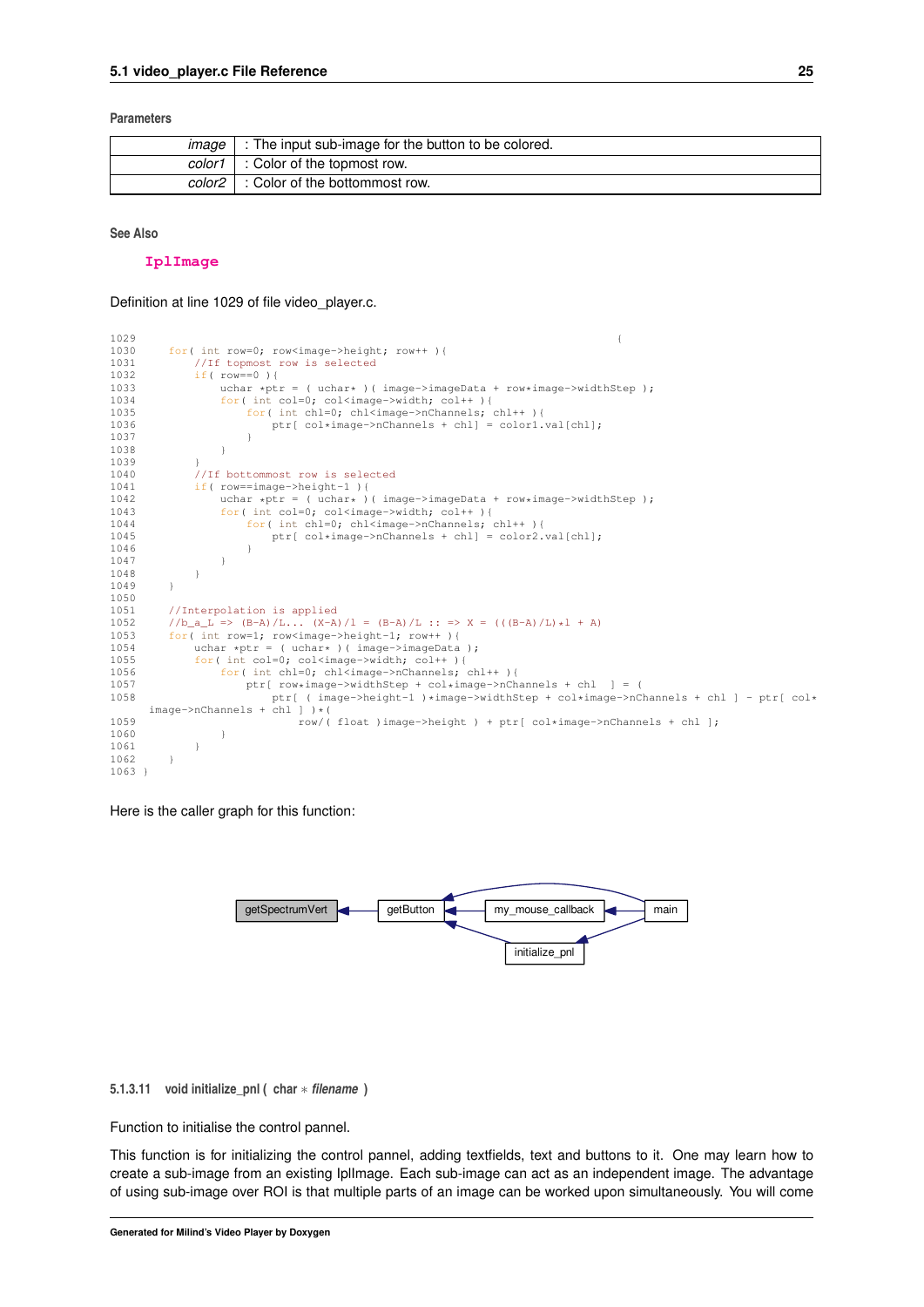to know the importance of sub-image in the following where you will see how text-boxes and buttons are created with the use of sub-images. Lets's start.

In the initial lines you will come across the **[cvPutText\(\)](http://opencv.willowgarage.com/documentation/c/core_drawing_functions.html?highlight=cvputtext#cvPutText)** function. This is used to place text at various parts of the control pannel sub-image. Next you come across are the *row* and *col*. These are the starting coordinates where you want to place the textfields or buttons. To create such fields and buttons (which are nothing but subimages of the control pannel, which is again a sub-image of the video-player), declare the IplImage header using **[cvCreateImageHeader\(\)](http://opencv.willowgarage.com/documentation/c/core_operations_on_arrays.html?highlight=createimageheader#cvCreateImageHeader)** using the required dimensions. This will only create the image header and no data is assigned to it. To use this as a sub-image we need to need to make the following assignments.

- 1. sub\_image->origin = parent\_image->origin.
- 2. sub\_image->widthStep = parent\_image->widthStep.
- 3. sub\_image->imageData = parent\_image->imageData + row∗sub\_image->widthStep + col∗sub\_image->n-Channels.

Now the sub-image can be used as if it were an independent image. Further, for a few operations we need to keep a track of the coordinates of this newly created image. We store them in Field Area structure of the respective button or text-field using the naming convention as *sub image area*. If the sub-image is a text-field then [resetField\(\)](#page-42-2) function is called. If the sub-image is a button then [getButton\(\)](#page-27-1) function is called.

#### **Parameters**

*filename* : The absolute path of the video file to be played.

#### **See Also**

**[cvPutText\(\)](http://opencv.willowgarage.com/documentation/c/core_drawing_functions.html?highlight=cvputtext#cvPutText)**, **[cvPoint\(\)](http://opencv.willowgarage.com/documentation/c/core_basic_structures.html?highlight=cvpoint#CvPoint)**, **[cvCreateImageHeader\(\)](http://opencv.willowgarage.com/documentation/c/core_operations_on_arrays.html?highlight=createimageheader#cvCreateImageHeader)**, [resetField\(\),](#page-42-2) [getButton\(\).](#page-27-1)

Definition at line 1122 of file video player.c.

```
11221123 int row, col;<br>1124 cvPutText(pn
1124 cvPutText( pnl, "Step : ", cvPoint( 3, 60 ), &font, black );
1125 cvPutText( pnl, "File : ", cvPoint( 3, 140 ), &font, black );
1126 cvPutText( pnl, filename, cvPoint( 65, 140 ), &font, black );
1127 cvPutText( pnl, "Control Pannel", cvPoint( 3, 15 ), &font_bold_italic,
     black );
1128 cvPutText( pnl, "FPS : ", cvPoint( 700, 100 ), &font, black );
1129 cvPutText( pnl, "Current Frame : ", cvPoint( 3, 100 ), &font, black );
1130 cvPutText( pnl, "Total Frames : ", cvPoint( 300, 100 ), &font, black );
1131 cvPutText( pnl, "FOURCC : ", cvPoint( 668, 60 ), &font, black );
1132 cvPutText( pnl, "Status : ", cvPoint( 325, 30 ), &font, black );
1133 //Current Frame field
1134 row = 88;<br>1135 col = 150
1135 col = 150;<br>1136 cur frame
         cur_frame_no = cvCreateImageHeader( cvSize( 120, 18), IPL_DEPTH_8U, 3 );
cur_frame_no-pnl->origin;<br>1138 cur_frame_no->widthSten = pnl->widt
cur_frame_no-pnl->widthStep;<br>1139 cur frame no->imageData = pnl->imageData
         pnl-*pnl->widthStep + col*pnl->nChannels;
resetField(cur_frame_no,STATIC_TEXT);<br>1141 //number of frames field
1141 //number of frames field<br>1142 row = 88:
         row = 88;
1143 col = 430;numFrames = cvCreateImageHeader( cvSize( 120, 18), IPL_DEPTH_8U, 3);
1145 numFrames->origin = pnl->origin;
1146 numFrames->widthStep = pnl->widthStep;
numFrames-pnl-*pnl->widthStep + col*
      pnl->nChannels;
1148 resetField( numFrames, STATIC_TEXT );
1149 //Step field
1150 row = 48;
1151 col = 65;<br>1152 step edit
1152 step_edit = cvCreateImageHeader( cvSize( 50, 18), IPL_DEPTH_8U, 3 );
         step\_edit\rightarrow origin = pn1\rightarrow origin;step_edit-pnl->widthStep;<br>1155 step_edit->imageData = pnl->imageData
              1155 step_edit->imageData = pnl->imageData + row*pnl->widthStep + col*
      pnl->nChannels;
1156 resetField( step_edit, EDIT_TEXT );
step_edit_area.x1 = col:step_edit_area.x2step_edit->width;<br>1159 step_edit_area_v1 = p_beight - ctrl_ppl_bei
         .y1 = p\_height -ctrl\_pnl\_height + row;
```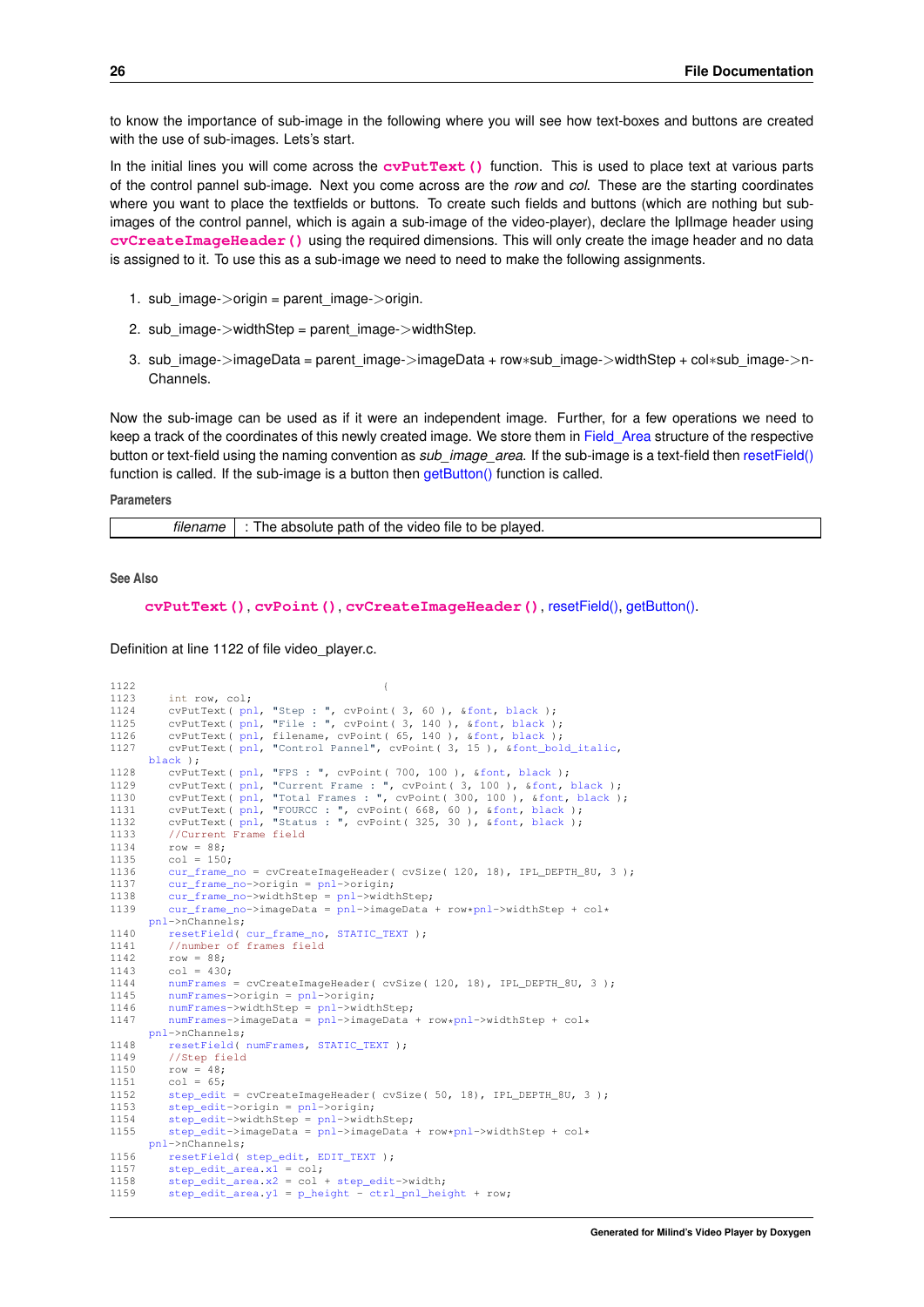```
1160 step_edit_area.y2 = p_height - ctrl_pnl_height +
step_edit->height + row;
1161 sprintf( line, "%d", step_val );
1162 cvPutText( step_edit, line, cvPoint( 3, step_edit->height - 4 ), &
       font, black );
1163 //FPS field<br>1164 row = 88;
1164 row = 88;<br>1165 col = 7551165 col = 755;<br>1166 fos edit =
          1166 fps_edit = cvCreateImageHeader( cvSize( 50, 18), IPL_DEPTH_8U, 3 );
1167 fps_edit->origin = pnl->origin;
1168 fps_edit->widthStep = pnl->widthStep;
1169 fps_edit->imageData = pnl->imageData + row*pnl->widthStep + col*
      pnl->nChannels;
resetField(fps_edit,STATIC_TEXT);<br>1171 fps_edit_area.x1 = col;
           .x1 = col;1172 fps_edit_area.x2 = col + fps_edit->width;
1173 fps_edit_area.y1 = p_height - ctrl_pnl_height + row;
1174 fps_edit_area.y2 = p_height - ctrl_pnl_height +
fps_edit->height + row;
1175 //FOURCC field<br>1176 row = 48:
1176 row = 48;<br>1177 col = 755;
four_cc_edit = cvCreateImageHeader( cvSize( 50, 22), IPL_DEPTH_8U, 3);<br>1179 four cc edit->origin = pnl->origin;
four_cc_edit-pnl->widt
four_cc_edit-pnl->widthStep;<br>1181 four cc edit->imageData = pnl->imageData
           100 \text{ m}four_cc_edit-pnl-*pnl->widthStep + col*
      pnl->nChannels;
1182 resetField( four_cc_edit, STATIC_TEXT );
four_cc_edit_area.x1 = col;<br>1184 four cc edit area.x2 = col;
           x2 = col + four\_cc\_edit->width;1185 four_cc_edit_area.y1 = p_height - ctrl_pnl_height + row;
1186 four_cc_edit_area.y2 = p_height - ctrl_pnl_height +
       four\_cc\_edit \rightarrow height + row;1187 //Play/Pause button
1188 row = 48;<br>1189 col = 350;
play_pause_btn = cvCreateImageHeader( cvSize( 60, 18), IPL_DEPTH_8U, 3 );<br>1191 play_pause_btn->origin = pnl->origin:
play_pause_btn-pnl->origin;<br>1192 play_pause_btn->widthStep = pnl->widt
play_pause_btn-pnl->widthStep;<br>1193 play_pause_btn->imageData = pnl->imageData
           112pnl-*pnl->widthStep + col*
      pnl->nChannels;
1194 getButton( play_pause_btn, PLAY_BTN,
       BTN_ACTIVE );
play_pause_btn_area.x1 = col;
play_pause_btn_area.x2play_pause_btn->width;<br>1197 play_pause_btn_area_v1 = p_height -
           .y1 = p\_heightctrl_pnl_height + row;
play_pause_btn_area.y2p_height -
       ctrl_pnl_height + play_pause_btn->height + row;
1199 //Stop button<br>1200 row = 48:
1200 row = 48;<br>1201 col = 415col = 415;1202 stop_btn = cvCreateImageHeader( cvSize( 60, 18), IPL_DEPTH_8U, 3 );
stop_btn->origin = pnl->origin;<br>1204 stop_btn->widthStep = pnl->widt
           stop_btn-pnl->widthStep;
1205 stop_btn->imageData = pnl->imageData + row*pnl->widthStep + col*
       pnl->nChannels;
getButton(stop_btn,STOP_BTN,BTN_ACTIVE );<br>1207 stop btn area yl = col;
           .x1 = col;1208 stop_btn_area.x2 = col + stop_btn->width;
1209 stop_btn_area.y1 = p_height - ctrl_pnl_height + row;
1210 stop_btn_area.y2 = p_height - ctrl_pnl_height +
       stop_btn->height + row;
1211 //Stepup button<br>1212 row = 481212 row = 48;<br>1213 col = 480col = 480:
stepup_btn = cvCreateImageHeader( cvSize( 60, 18), IPL_DEPTH_8U, 3);<br>1215 stepup btn->origin = pnl->origin:
stepup_btn-pnl->origin;<br>1216 stepup btn->widthStep = pnl->widt
1216 stepup_btn->widthStep = pnl->widthStep;
1217 stepup_btn->imageData = pnl->imageData + row*pnl->widthStep + col*
       pnl->nChannels;
1218 getButton( stepup_btn, STEPUP_BTN, BTN_ACTIVE );
stepup_btn_area.x1 = col;<br>1220 stepup btn area.x2 = col +
           stepup\_bin\_area.n1 cc_1stepup_btn_area.x2stepup_btn->width;
stepup_btn_area.y1p_heightctrl_pnl_height.y2 = p_height - ctrl_pnl_height +
       stepup_btn->height + row;
1223 //Stepdown button
1224 row = 48:
1225 \cot = 285;<br>1226 \cot = 285;stepdown_btn = cvCreateImageHeader( cvSize( 60, 18), IPL_DEPTH_8U, 3);<br>1227 stepdown_btn->origin = pnl->origin:
           stepdown_btn\rightarrow origin = pn1\rightarrow origin;1228 stepdown_btn->widthStep = pnl->widthStep;
1229 stepdown_btn->imageData = pnl->imageData + row*pnl->widthStep + col*
       pnl->nChannels;
getButton(stepdown_btn, STEPDOWN BTN,
       BTN_ACTIVE );
```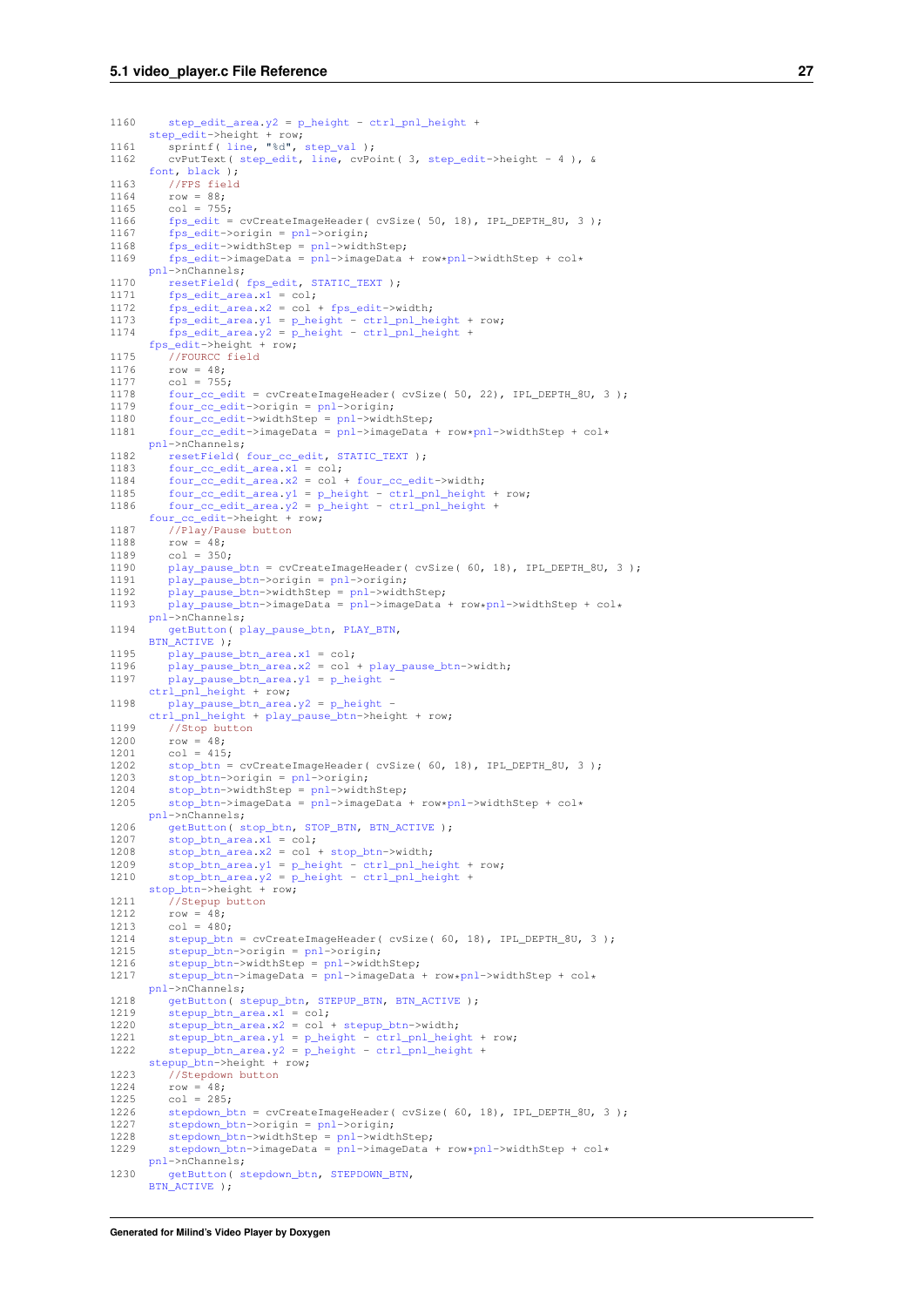```
stepdown_btn_area.x1 = col;<br>1232 stepdown htn area.x2 = col;
stepdown_btn_area.x2stepdown_btn->width;<br>1233 stepdown_btn_area.y1 = p_height - ctrl_pnl_height
1233 stepdown_btn_area.y1 = p_height - ctrl_pnl_height + row;
1234 stepdown_btn_area.y2 = p_height - ctrl_pnl_height +
stepdown_btn->height + row;
1235 //Status Field<br>1236 row = 18;
1236 row = 18;
1237 col = 395;
status_edit = cvCreateImageHeader( cvSize( 130, 22), IPL_DEPTH_8U, 3);
1239 status_edit->origin = pnl->origin;
1240 status_edit->widthStep = pnl->widthStep;
1241 status_edit->imageData = pnl->imageData + row*pnl->widthStep + col*
       pnl->nChannels;
resetField(status_edit,STATIC_TEXT);<br>1243 status_edit_area.x1 = col;
           status_edit_area.x\overline{1} = col;
1244 status_edit_area.x2 = col + status_edit->width;
1245 status_edit_area.y1 = p_height - ctrl_pnl_height + row;
1246 status_edit_area.y2 = p_height - ctrl_pnl_height +
status_edit->height + row;
status_line, "Stopped");<br>1248 change status();
           change_status();
1249 }
```
Here is the call graph for this function:



Here is the caller graph for this function:



<span id="page-33-1"></span><span id="page-33-0"></span>**5.1.3.12 int main ( int** *argc,* **char** ∗∗ *argv* **)**

The main function creates the main image and various sub-images that constitute the video player. Once this outline is ready, frames from the video are fetched and displayed on the sub-image denoting the "screen area".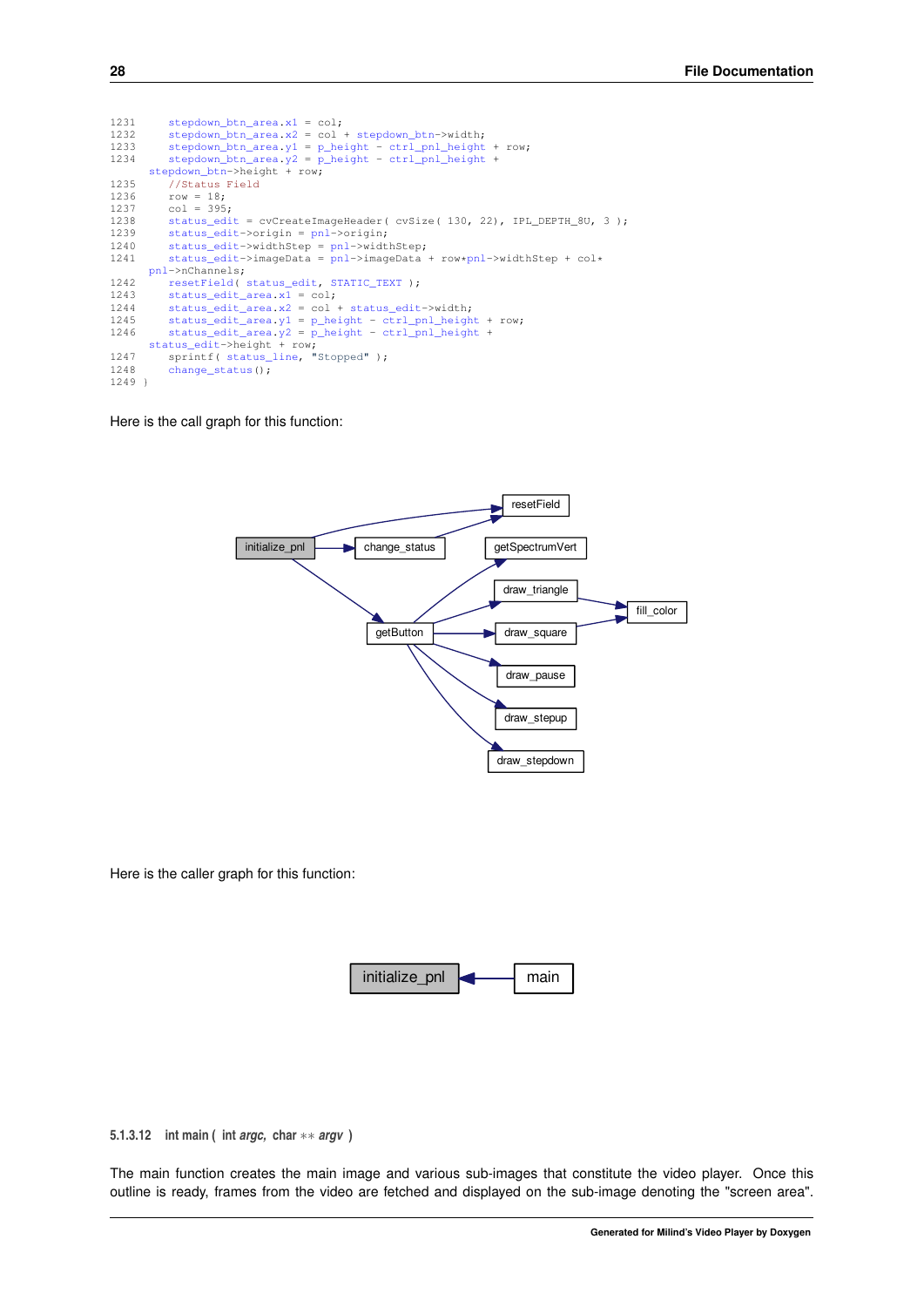Simultaneously, contents of other sub-image (frame number, slider position) are also updated. Before starting to initialize the various sub-images, the fonts to be used need to be initialized. The fonts are initialized using the **[cvInitFont\(\)](http://opencv.willowgarage.com/documentation/c/core_drawing_functions.html?highlight=initfont#cvInitFont)** function.

This is followed by the creation of an empty image (which serves as the main image of the player). The *player* image is created using the various dimensions shown earlier.

Then the control-pannel sub-image is assigned as a part of the main *player* image.

All the buttons, textboxes, static-texts, etc are initialized.

Above the control-pannel, a sub-image is assigned to be a slider. OpenCV has an inbuilt function **[cvCreate-](http://opencv.willowgarage.com/documentation/c/highgui_user_interface.html?highlight=createtrackbar#cvCreateTrackbar)[Trackbar\(\)](http://opencv.willowgarage.com/documentation/c/highgui_user_interface.html?highlight=createtrackbar#cvCreateTrackbar)** to create a slider. But the disadvantage with this function is, the slider is placed at either at the top or the buttom of an image in a window. Therefore, to have the slider at a custom location in the window, I created my own slider. Practically, this slider is a sub-image to which I have assigned a mouse\_callback function. Setting the ROI to this sub-image was possible, but then simultaneously accessing all the sub-images would not had been possible. Therefore, the slider sub-image is created by first creating the sub-image of the required dimensions and then setting the origin, widthstep to be the same as that of the main image and the imageData to the appropriate value of imageData of the main image. Everytime the slider position is updated, the original slider needs to be restored first and then the new position is to be marked. Therefore, the original slider sub-image is cloned to *oslider* sub-image. *sldr\_val* sub-image is nothing but a rectangular image at a position derived from the slider's value. Thus, every time the slider's value is updated, the original slider sub-image ( *oslider* ) is restored, followed by placing the *sldr\_val* sub-image at it appropriate position on the slider.

The main player images needs to be displayed using a *Named Window*. Using the **[cvNamedWindow\(\)](http://opencv.willowgarage.com/documentation/c/highgui_user_interface.html?highlight=namedwindow#cvNamedWindow)** function we create a display window.

Everytime a mouse action ( move, click, etc ) occurs on the main display window, the events need to be captured and appropriate actions are to be called. For achieveing this task the **[cvSetMouseCallback\(\)](http://opencv.willowgarage.com/documentation/c/highgui_user_interface.html?highlight=setmousecallback#cvSetMouseCallback)** function is used.

Now that we are ready with the video-player's outline, the video file should be loaded. This is achieved using the **[cvCaptureFromFile\(\)](http://opencv.willowgarage.com/documentation/c/highgui_reading_and_writing_images_and_video.html?highlight=capture#cvCaptureFromFile)** function. The next task is to access various properties of this video and then display them at appropriate locations on the *Control* Pannel. To access the video properites **[cvGetCapture-](http://opencv.willowgarage.com/documentation/c/highgui_reading_and_writing_images_and_video.html?highlight=cvgetcaptureproperty#cvGetCaptureProperty)[Property\(\)](http://opencv.willowgarage.com/documentation/c/highgui_reading_and_writing_images_and_video.html?highlight=cvgetcaptureproperty#cvGetCaptureProperty)** function is used.

If proper codecs are installed and the video consists of atleast one frame, then **[cvQueryFrame\(\)](http://opencv.willowgarage.com/documentation/c/highgui_reading_and_writing_images_and_video.html?highlight=cvqueryframe#cvQueryFrame)** should return the initial frame in the video. If no frame is returned then there must be some problem either with the codecs or the video itself. In such a case, the program is halted with an appropriate error message. If everything goes fine, then the currently grabbed frame is stored into *old\_frame*.

Now we come to the task where a frame is grabbed and displayed on the screen. If the player is in *play mode* ( i.e. *player* is set to true ) then frames are grabbed sequentially at an interval derived from the *FPS* value. The grabbed frame is then resized to the screen\_area and displayed to the viewes.

Finally, cleaning up is done by destroying all the open windows and releasing all the images and sub-images.

**Parameters**

| - - -<br>. . | $\sim$<br>- - -<br>path<br>ue. |
|--------------|--------------------------------|
|              |                                |

**Return values**

| Exit without any problem.          |
|------------------------------------|
| Early exit with due to some error. |

Definition at line 505 of file video\_player.c.

505 { 506<br>507 //Initialize the font 510 cvInitFont( [&font,](#page-47-10) [font\\_face,](#page-47-15) [hscale,](#page-50-12) [vscale,](#page-56-10) [shear,](#page-52-10) [thickness,](#page-55-13) [line\\_type](#page-50-13) ); 511 cvInitFont( [&font\\_italic,](#page-47-11) [font\\_face\\_italic,](#page-47-14) [hscale,](#page-50-12) [vscale,](#page-56-10) [shear,](#page-52-10) [thickness,](#page-55-13) [line\\_type](#page-50-13) ); 512 cvInitFont( [&font\\_bold,](#page-47-12) [font\\_face,](#page-47-15) [hscale,](#page-50-12) [vscale,](#page-56-10) [shear,](#page-52-10) [thickness+](#page-55-13)1, [line\\_type](#page-50-13) ); 513 cvInitFont( [&font\\_bold\\_italic,](#page-47-13) [font\\_face\\_italic,](#page-47-14) [hscale,](#page-50-12) [vscale,](#page-56-10) [shear,](#page-52-10) [thickness+](#page-55-13)1, [line\\_type](#page-50-13) );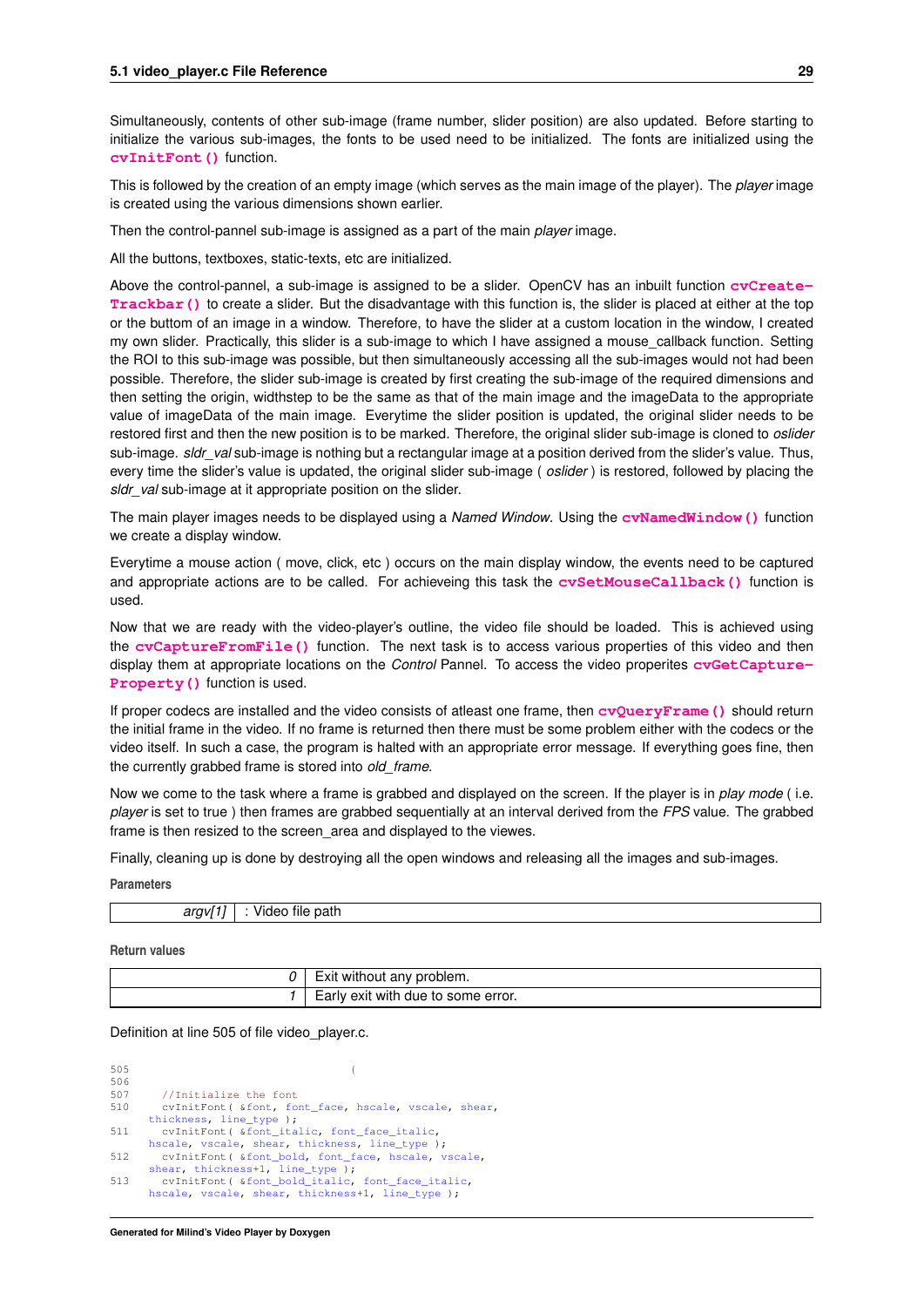```
514<br>515
515 //Create the player image<br>518 player = cyCreateImage (c)
         playerp_width,p_height ), IPL_DEPTH_8U, 3 );
519
520 //Create Control Pannel<br>523 mpl = cyCreateImageHead
         pnlp_width,ctrl_pnl_height ), IPL_DEPTH_8U, 3
        );
pnl-player->origin;<br>525 pnl->widthStep = player->widt
         pnl-player->widthStep;
526 pnl->imageData = player->imageData + ( p_height -
       ctrl_pnl_height*player->widthStep;
pnl-*pnl->widthStep );
529 for( int col=0; col <a>>
col +>
col++ ) {<br>530 for ( col + pnl ->
nChannels + 0 1 = 226;
530 ptr[ col*pnl->nChannels + 0 ] = 226;
531 ptr[ col*pnl->nChannels + 1 ] = 235;
532 ptr[ *pnl->nChannels + 2 ] = 240;<br>533 }
533 }
534 }
535 //Add text & buttons<br>538 initialize ppl (argy
         initialize_pnl( argv[1] );
539
540 //create custom slider (non-opencv)<br>543 slider = cvCreateImageHeader(cvSiz
sliderp_width, 10 ), IPL_DEPTH_8U, 3 );<br>544 slider->origin = player->origin;
slider-player->origin;<br>545 slider->widthStep = player->widt
slider-player->widthStep;<br>546 slider->imageData = player->imageData
          slider-player->imageData + (p\_height -sldr_heightctrl_pnl_height*player->widthStep;
547 for int row=0; row-slider->height; row++ ) {<br>548 uchar* ptr = (uchar* ) (slider->imageDa
slider-*slider->widthStep );<br>549 for( int col=0: colsslider->width: col++ ){
<slider->width; col++ ) {<br>550 for (col+slider->nChannels + 0 l = 94:
*slider->nChannels + 0 ] = 94;<br>551 ptr [ col*slider->nChannels + 1 ] = 118
*slider->nChannels + 1 ] = 118;<br>552 ptr[ col*slider->nChannels + 2 ] = 254;
              ptr[ col*slideer->nChannels + 2 ] = 254;
553 }
554 }
osliderslider );<br>556 sldr btn = cvCreateImage( cvSize(
sldr_btnsldr_height ), IPL_DEPTH_8U, 3 );<br>557 for( int row=0: row<sldr btn->beight: row++ ){
<sldr_btn->height; row++ ){<br>558 upbart ntr = ( upbart )( sldr btn->imageDa
558 uchar* ptr = ( uchar* )( sldr_btn\rightarrow imageData + row*sldr_btn\rightarrow widthStep );<br>559 for( int col=0: col<sldr htn->width: col++ ){
              559 for( int col=0; col<sldr_btn->width; col++ ){
560 ptr[ col*slider->nChannels + 0 ] = 100;
561 ptr[ col*slider->nChannels + 1 ] = 150;
*slider->nChannels + 2 ] = 100;<br>563 }
563 }
564 }<br>565 s
         sldr_valsldr_btn_width,
       sldr_height ), IPL_DEPTH_8U, 3 );
slider->origin;
sldr_val-slider->widthStep;<br>568 sldr_val->imageData = slider->imageData;
sldr_val-slider->imageData;<br>568 sldr_val->imageData = slider->imageData;<br>569 cvCopy(sldr_btn, sldr_val);
         sldr_btn,sldr_val );
570
571 //display window<br>575 cvNamedWindow("
         575 cvNamedWindow( "Video Player", CV_WINDOW_AUTOSIZE );
576<br>577
577 //install mouse callback<br>581 cvSetMouseCallback(
581 cvSetMouseCallback(
              "Video Player",
583 my_mouse_callback,
584 (void* )NULL<br>585 ):
585 );
586
587<br>588
588 //load the video<br>592 \frac{\text{vid}}{\text{vid}} = \text{cvCantureF}vid = cvCaptureFromFile( argv[1]) );
593 //check the video<br>594 if (!vid ) {
594 if( !vid ){
595 printf( "Error loading the video file. Either missing file or codec not installed\ln" );<br>596 peturn(1):
              return( 1 );
597 }
598 frame_area = cvCreateImageHeader( cvSize( p_width,
       scrn_height ), IPL_DEPTH_8U, 3 );
599 frame_area->origin = player->origin;
600 frame_area->widthStep = player->widthStep;
601 frame_area->imageData = player->imageData;
602 fpsvid, CV_CAP\_PRODEFS);<br>603 sldr start = cvGetCaptureProperty( vid. CV, CAP, PROP
         \frac{1}{10}sldr_startvid, CV_CAP_PROP_POS_FRAMES );
604 fourcc_l = cvGetCaptureProperty( vid, CV_CAP_PROP_FOURCC );
605 fourcc = ( char* )( &fourcc_l );
606 sprintf( four_cc_str, "%c%c%c%c", fourcc[0], fourcc[1],
       fource[2], fource[3] );
607 //printf( "FPS : f\infty", fps );<br>608 sldr maxyal = cyGetCaptureProp
sldr_maxvalvid, CV_CAP_PROP_FRAME_COUNT ); //check this property<br>609 if( sldr maxval<1 ){
         if( sldr maxval <1 ) {
610 printf( "Number of frames < 1. Cannot continue...\n");<br>611 printf( "Number of frames < 1. Cannot continue...\n");
              return(1);
```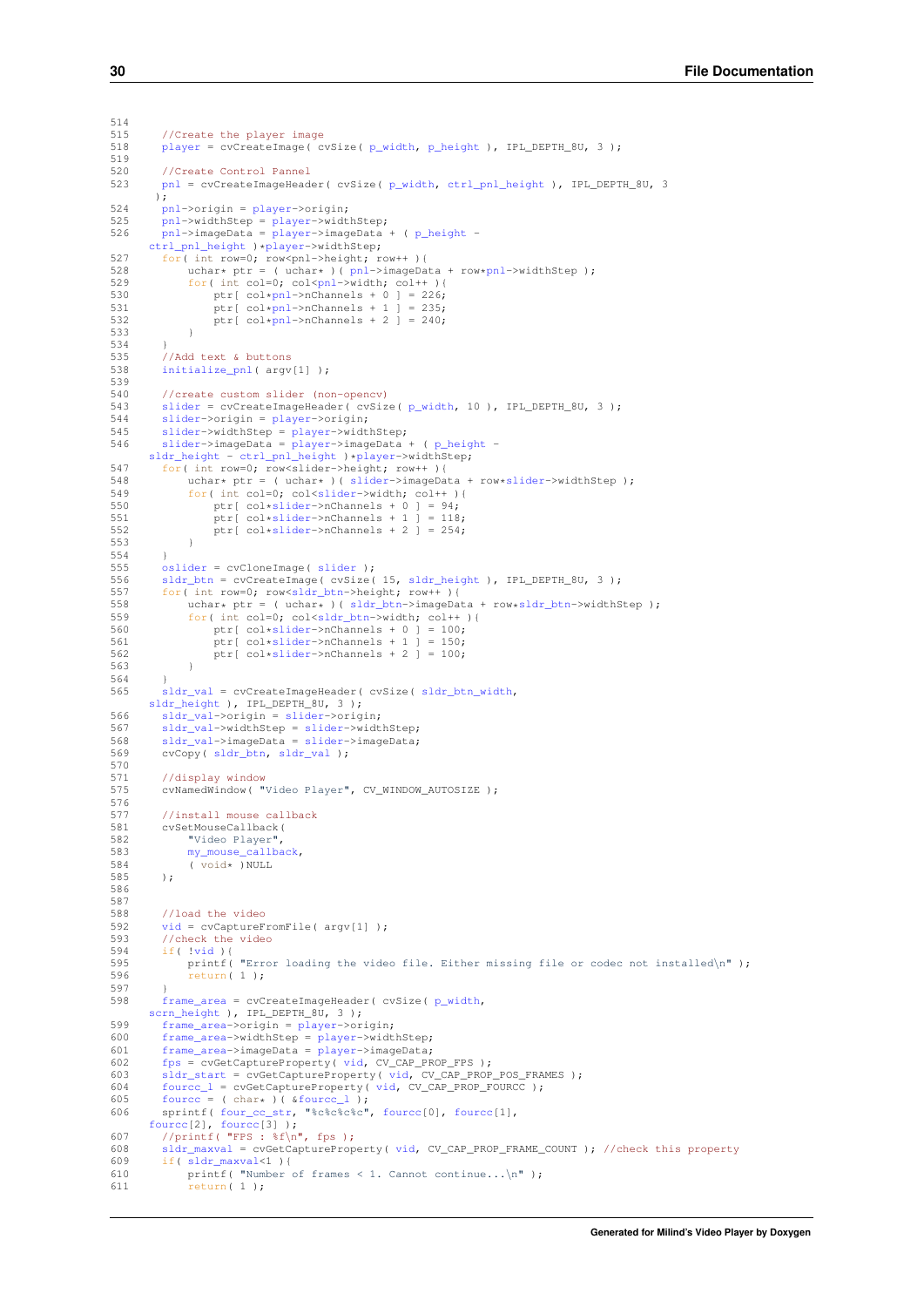```
612<br>613613 cvSetCaptureProperty(
            614 vid,
615 CV_CAP_PROP_POS_FRAMES,
616 sldr_start
617 );<br>618 sp:
line,sldr_maxval );<br>619 sprintf( line, "%d", sldr_maxval );
        619 cvPutText( numFrames, line, cvPoint( 3, numFrames->height - 4 ), &
      font, black );
620 sprintf( line, "%d", ( int )cvRound( fps ) );
621 cvPutText( fps_edit, line, cvPoint( 3, fps_edit->height - 4 ), &
      font, black );
line,sldr_start );<br>623 cvPutText( cur frame no, line, cvP
        623 cvPutText( cur_frame_no, line, cvPoint( 3, cur_frame_no->height - 4 ), &
      font, black );
624 sprintf( line, "%s", four_cc_str );
625 cvPutText( four_cc_edit, line, cvPoint( 3, four_cc_edit->height - 8 ), &
      font, black );
626 moveSlider( sldr_start, OTHER_CALLS );
627<br>631
frame = vid);<br>632 old frame = cvCloneImage( fr)old_frameframe );
633 if( !frame ){
634 printf( "Cannot load video. Missing Codec : %s\n", four_cc_str );
635 return( 1 );
636<br>637
        player );
638
642 char c;<br>643 int cur
        int cur_frame:
644 while( 1 ) {<br>645 if( ( c
645 if( /fps) ) == 27) {<br>646 break;
                break;
647 }
648 if( !processing ){
649 if( playing ){
step_val - 1 ); i++ ){<br>651 cyclueryFrame ( vid ):
                        vid );
652653 \frac{1}{2}framevid );
                    !frame ){
655playing = false;
656<br>657
                    else{658 cvCopy( frame, old_frame );
659660661 //to avoid any negative value of cur_frame
662 while( 1 ){
663 if( ( cur_frame = ( int )cvGetCaptureProperty( vid, CV_CAP_PROP_POS_FRAMES ) )>=0 ){
                        break;
665 }
666 //for some unknown reason cvQueryFrame was needed to be called twice to get to the desired
       frame.
framevid);
668 cvCopy( frame, old_frame );
669<br>670
670 //defines the task to be carried out when editing a text-field<br>671 if (typing step ) /
                typing_step ) {
672 type_step( c, cur_frame );
673 }
674 //this takes care if for some reason the cur_frame overshoots the sldr_maxval.<br>675 if (cur frame == (sldr maxval-1)) {
                if( cur_frame == ( sldr_maxval-1 ) ){
676 getButton( play_pause_btn, PLAY_BTN,
      BTN_ACTIVE );
status_line, "End reached" );<br>678 change status():
                    change_status();
679 }
old_frame,frame_area );<br>681 //printf( "Current frame : d\ln", cur_frame );
682 moveSlider( cur_frame, OTHER_CALLS );
683 }
684 cvShowImage( "Video Player", player );
685 }
686<br>690
690 //destory window<br>691 cvDestroyWindow(
        cvDestroyWindow( "Video Player" );
692693 //Release image
694 cvReleaseImageHeader( & stepdown_btn);<br>695 cvReleaseImageHeader( & stepup_btn);
er en en een mageHeader( & stepup_btn );<br>696 cvReleaseImageHeader( & stepup_btn );
696 cvReleaseImageHeader( & stop_btn);<br>697 cvReleaseImageHeader( & play_pause
&play_pause_btn);<br>698 cvReleaseImageHeader( & step edit);
698 cvReleaseImageHeader( \frac{6}{x}step_edit);<br>699 cyReleaseImageHeader( \frac{6}{x}four co-edit
&four_cc_edit&fps_edit );
701 cvReleaseImageHeader( &numFrames );
```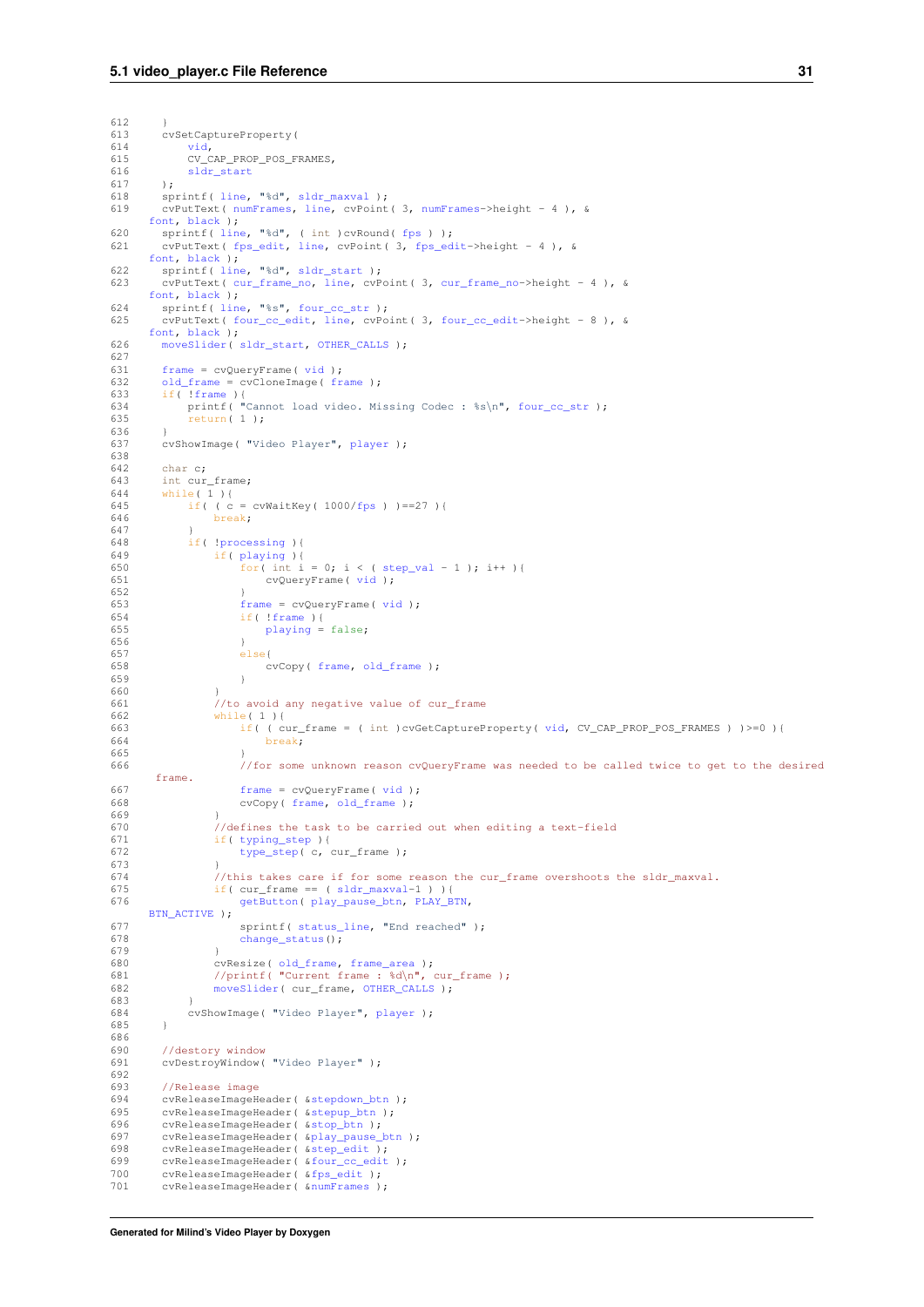<span id="page-37-2"></span>

| cvReleaseImageHeader( &cur frame no ); |
|----------------------------------------|
| cvReleaseImageHeader( &pnl);           |
| cvReleaseImageHeader( &sldr val );     |
| cvReleaseImaqeHeader( &slider );       |
| cvReleaseImageHeader( &frame_area );   |
| cvReleaseImage( &old frame );          |
| cvReleaseImage( &sldr btn );           |
| cvReleaseImage( &oslider );            |
| cvReleaseImage( &player );             |
|                                        |
| //Release the video                    |
| cvReleaseCapture( &vid );              |
|                                        |
| return $(0)$ ;                         |
|                                        |
|                                        |

Here is the call graph for this function:



<span id="page-37-1"></span><span id="page-37-0"></span>**5.1.3.13 int moveSlider ( int** *pos,* **int** *call\_from* **)**

Custome slider's callback function.

Whenever a right-click on our custom-built slider occurs and the mouse is moved over the slider or there is a change in the displayed frame, this function is called. If the function is called from a mouse event then *call\_from* is set to MOUSE\_CALLBACK and corresponding *pos* indicates the x-coordinate (Cartesian System) of the latest mouse event. The current frame value ( *frame\_val* ) is derived from *pos* using appropriate scaling.

If this function is called from any other function then *call\_from* is set to OTHER\_CALLS and corresponding *pos* indicates the current frame value which is directly assigned to *frame\_val*.

Again scaling is done so that the slider button can be set to an appropriate location between 0 and (p\_width sldr\_btn\_width)

Proper care is taken so that *frame\_val* remains an integeral multiple of *step\_val* between 0 and *sldr\_maxval*.

Current frame number is then updated in the control pannel and lastly the slider button is set at its appropriate location on the custom-built slider.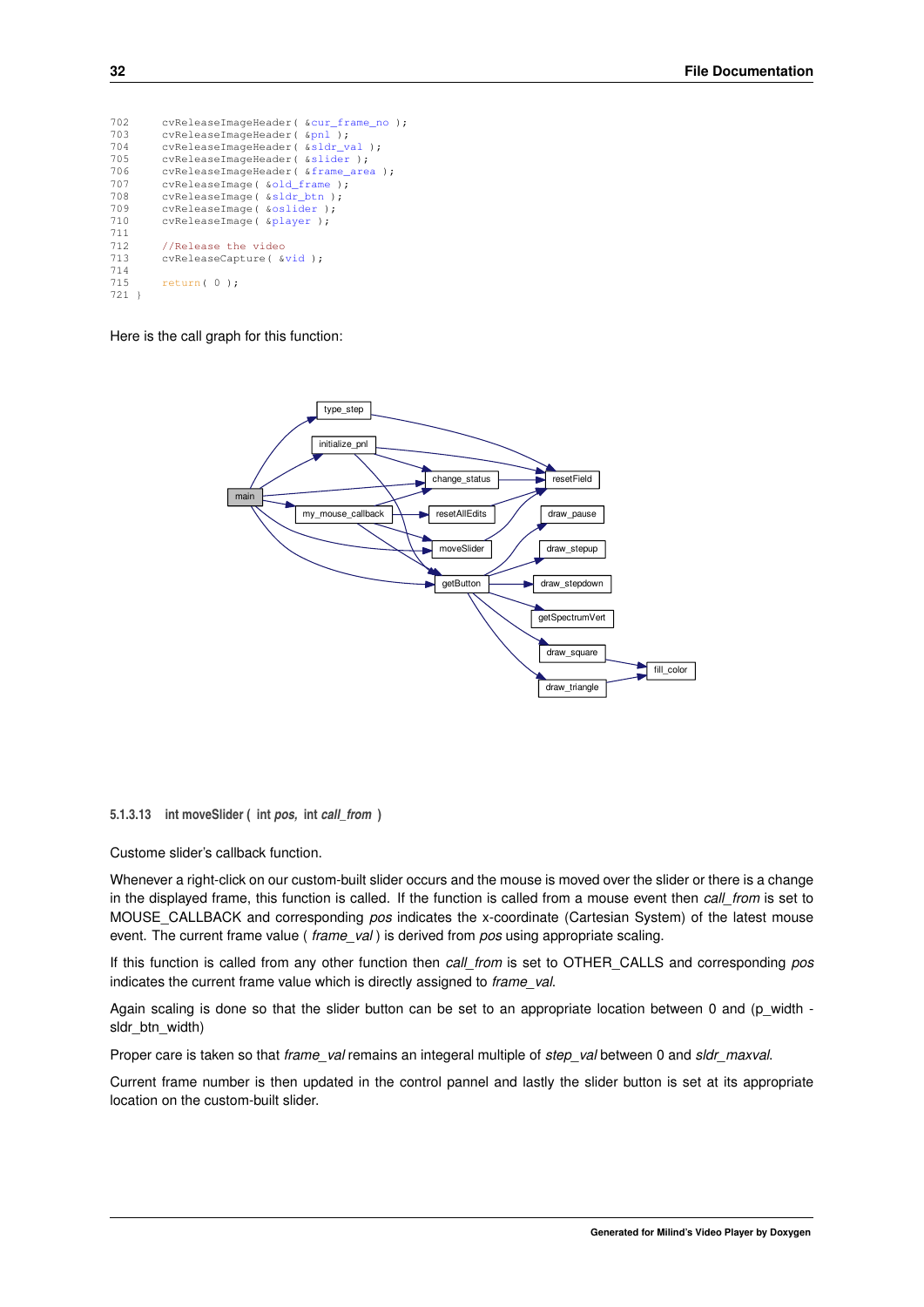#### **Parameters**

| pos l | Either the x-coordinate of the latest mouse event on the slider or the current frame number.   |
|-------|------------------------------------------------------------------------------------------------|
|       | call from Set to MOUSE CALLBACK when this function is called from a mouse callback event, else |
|       | set to OTHER CALLS.                                                                            |

**Returns**

frame\_val: The current frame number.

**See Also**

[resetField\(\),](#page-42-2) **[cvPutText\(\)](http://opencv.willowgarage.com/documentation/c/core_drawing_functions.html?highlight=put#cvPutText)**, **[cvCopy\(\)](http://opencv.willowgarage.com/documentation/c/core_operations_on_arrays.html?highlight=copy#cvCopy)**

Definition at line 729 of file video\_player.c.

```
729 {
729<br>730 int frame_val;<br>731 //Scaling to o
731 //Scaling to obtain the current frame number<br>735 float scale = (sldr_maxval)/(float)(p_w.
sldr_maxvalp_width );<br>736 //printf( "Pos : %d\tScale : %f\n", pos, scale );
737 if( call_from == MOUSE_CALLBACK ){
738 frame_val = cvCeil( scale*pos );<br>739 }
739 }
743 OTHER_CALLS)<br>744 frame val = pos;
               frame_val = pos;745 }
746 //Scaling to set the slider button at an appropriate location between 0 and (p_width - sldr_btn_width)<br>750 scale = (p_width - sldr_btn_width))(float)(
          scale = ( p\_width - sldr\_btn\_width ) / ( float )sldr_maxval );<br>
751     //printf( "Frame slider : d\pi, frame_val );<br>
752       int new_pos = cvCeil( scale*frame_val );
753 //frame_val should be an integral multiple of step_val<br>757 if (frame val sstep val != 0 ) {
%step_val != 0 ){<br>758 frame val = step val*( ( i
         frame_val = step\_val * ( ( int ) frame\_val / ( int ) step\_val );
759 }
resetField(cur_frame_no,STATIC_TEXTline, "%d", frame_val);
765 cvPutText( cur_frame_no, line, cvPoint( 3, cur_frame_no->height - 4 ), &font,
       black );
766 cvCopy( oslider, slider );
767 sldr_val->imageData = slider->imageData + new_pos*slider->nChannels;
768 cvCopy( sldr_btn, sldr_val );
769 return( frame_val );
776 }
```
Here is the call graph for this function:

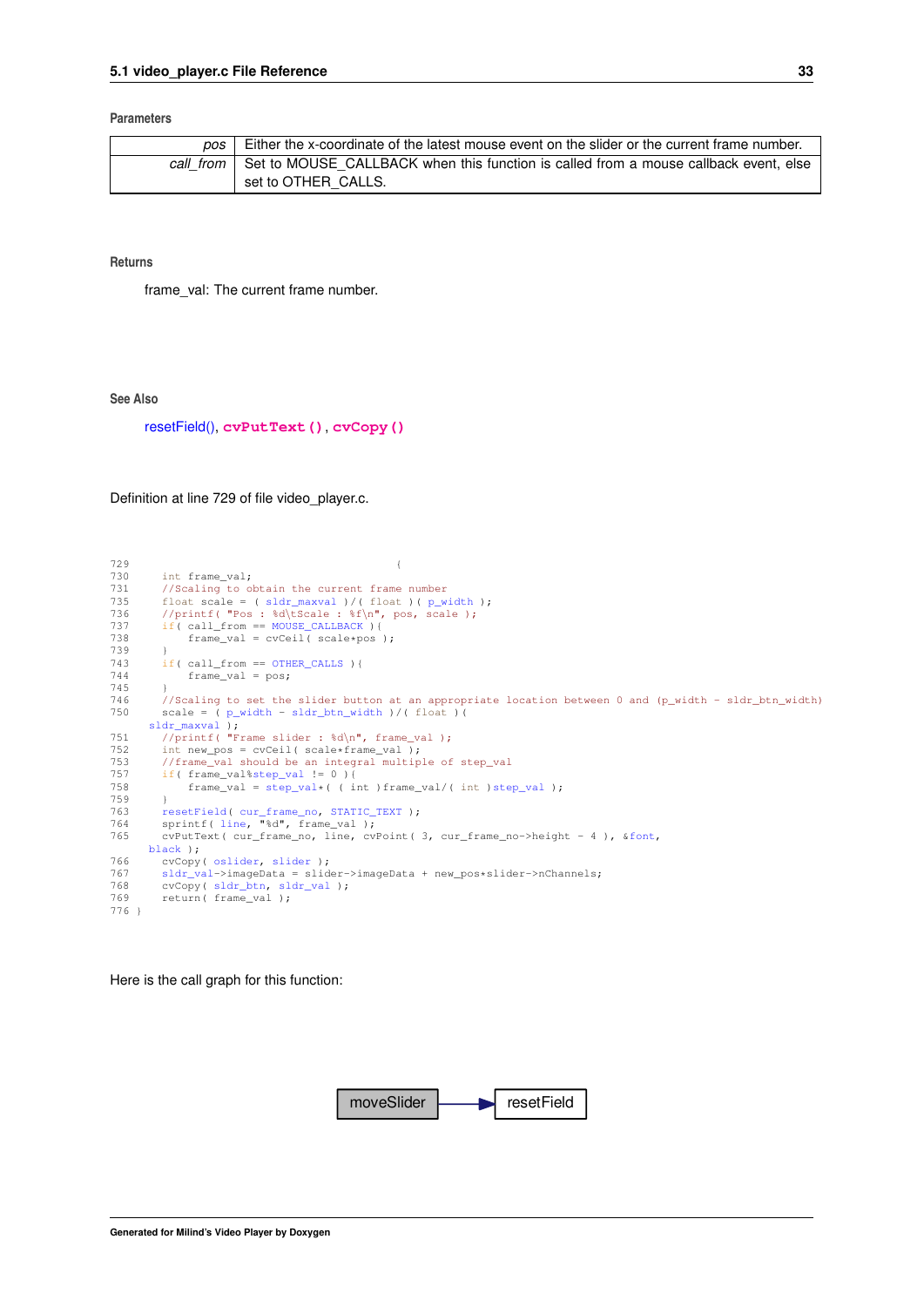<span id="page-39-2"></span>Here is the caller graph for this function:



<span id="page-39-1"></span><span id="page-39-0"></span>**5.1.3.14 void my\_mouse\_callback ( int** *event,* **int** *x,* **int** *y,* **int** *flags,* **void** ∗ *param* **)**

Mouse's callback function.

The function is callback for mouse events. Actions to be taken for various mouse events are defined in this function. This function is the 2nd argument to the **[cvSetMouseCallback\(\)](http://opencv.willowgarage.com/documentation/c/highgui_user_interface.html?highlight=setmousecallback#cvSetMouseCallback)** function.

We associate this mouse callback function for events on the custom-built slider as well as on the different fields in the control pannel. Following is the explaination of the various mouse events used in this scenario and their respective actions. Case1, event = CV\_EVENT\_MOUSEMOVE i.e. mouse is moved. If the slider button is dragged to a different location, only then this mouse event is to be used to update the frame being displayed. So both conditions viz. the slider is moving ([sldr\\_moving](#page-53-9)) an the mouse coordinates belong to the custom-built slider are checked and accordingly the new frame number is calculated which is also updated in various fields of the player.

Case2, event = CV\_EVENT\_LBUTTONDOWN i.e. mouse's left button is pressed down. This event indicates some button being pressed ( play, pause, etc or slider button ). The mouse coordinates help to identify the button being pressed. Approproate actions on pressing respective buttons are taken.

Case3, event = CV\_EVENT\_LBUTTONUP i.e. mouse's left button is released after earlier press. Only the sliderbutton depends on this event it can be dragged along the slider-strip. Therefore, on this event the slider movement is stopped.

**See Also**

**[cvSetMouseCallback\(\)](http://opencv.willowgarage.com/documentation/c/highgui_user_interface.html?highlight=setmousecallback#cvSetMouseCallback)** function for

**Parameters**

| event                                 |  |
|---------------------------------------|--|
| $\overline{\phantom{a}}$<br>$\lambda$ |  |
|                                       |  |
| flags                                 |  |
| param                                 |  |

Definition at line 784 of file video\_player.c.

```
784785 IplImage* image = ( IplImage* )param;<br>786 switch( event ){
     switch( event ) {
790 case CV_EVENT_MOUSEMOVE: {
791 if( sldr_moving ){
792 // mouse on slider
793 if( ( y > scrn_height ) && ( y <= scrn_height +
    sldr height ) ) {
moveSlider(MOUSE_CALLBACK );<br>795 if( yid ) {
vid ){<br>796 cySetC
                    796 cvSetCaptureProperty( vid, CV_CAP_PROP_POS_FRAMES, ( double )( cur_frame-1 ) );
vid);<br>798 cvCopy(cvOueryFrame)
                    vidold_frame );
799 }
800 }
```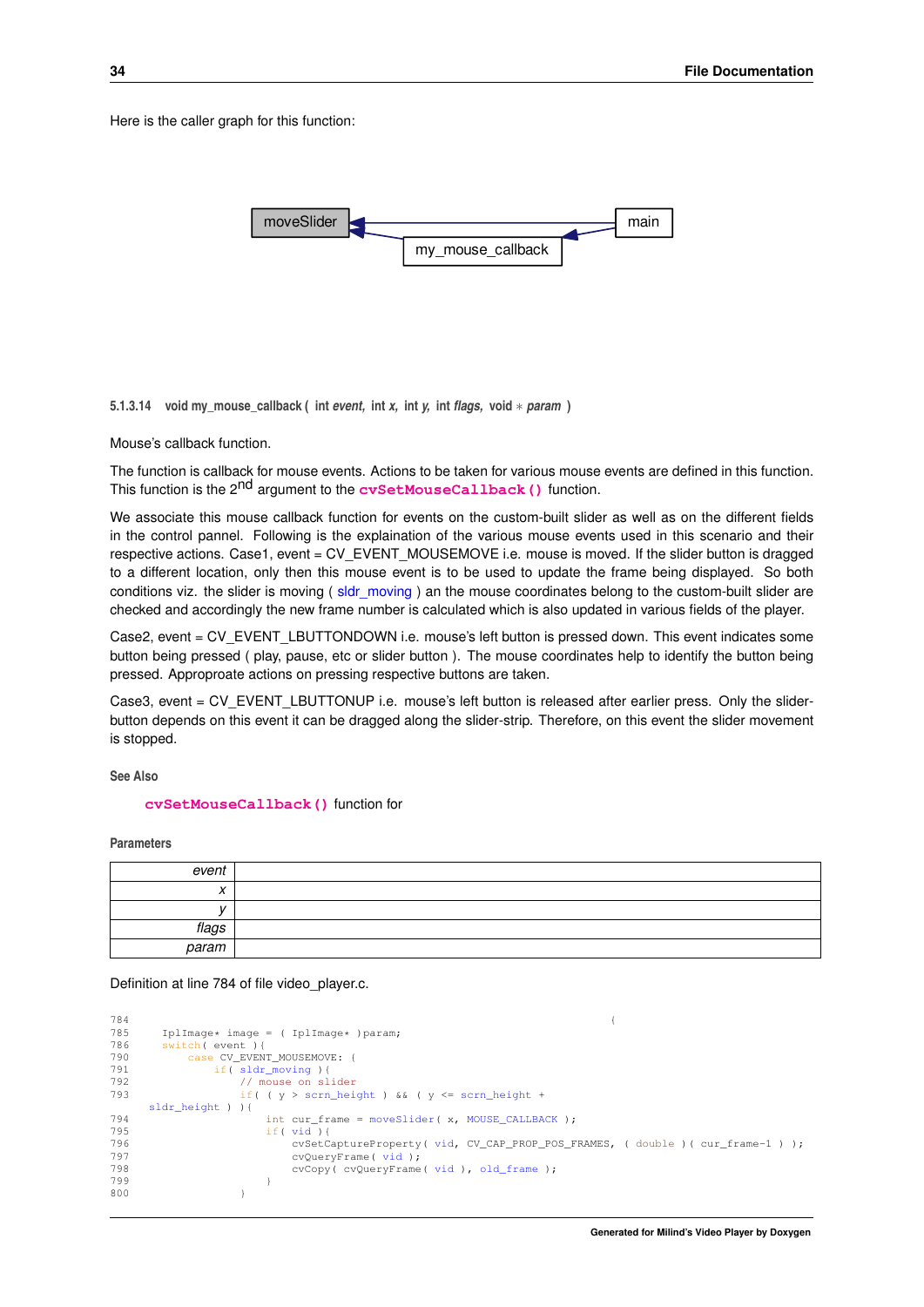```
801 }
802<br>803break;
807 case CV_EVENT_LBUTTONDOWN: {
sldr_moving = true;<br>809 resetAllEdits();
resetAllEdits();<br>810 // mouse on slid
810 // mouse on slider<br>811 if ( (y > scrn_hei
             if( (y >scrn_height) && (y < = scrn_height +
     sldr_height ) ){
moveSlider(MOUSE_CALLBACK );
813 if( vid ){
814 cvSetCaptureProperty( vid, CV_CAP_PROP_POS_FRAMES, ( double )( cur_frame-1 +
     step_val -1 ) );
vid );<br>816 cvCopy( cvQueryFrame
816 cvCopy( cvQueryFrame( vid ), old_frame );
817 //printf( "Before val : %f\n", cvGetCaptureProperty( vid, CV_CAP_PROP_POS_FRAMES ) );
818 }
819 if( !playing ){
820 sprintf( status_line, "Slider moved" );
change_status();
822 }
823 }
824 // mouse on play/pause button<br>825 if (
825 if(
826 ( .y1 ) &68<br>827 ( y < = play\_pause\_btn\_area.v2 ) &68827 y2}) & 828 (y \geq p \text{ lay pause_btn\_area_y1}) & 828
828 .x1) & ( x < plan/>pause\_btn\_area.x2)829 ( x <= play_pause_btn_area.x2 )
830 ) {
                831 //printf( "Frame val : %d\n", ( int )cvGetCaptureProperty( vid, CV_CAP_PROP_POS_FRAMES ) );
playing ) {<br>
833 playing = false;
834 getButton(play_pause_btn,PLAY_BTN,
     BTN_ACTIVE );
status_line, "Paused" );<br>836 schange status();
                    change_status();
837 }
838 else{
playing = true;<br>840 set<sup>But</sup>buton(play)
                    getButton(play_pause_btn,PAUSE_BTN,
     BTN_ACTIVE );
status_line,change_status();
843 }
844<br>845845 // mouse on stop button<br>846 if (
             if(847 ( y > stop_btn_area.y1 ) &&
848 ( y <= stop_btn_area.y2 ) &&
849 ( x > stop_btn_area.x1 ) &&
850 .x2)<br>851 ) {
851
852 playing = false;
853 moveSlider( sldr_start, OTHER_CALLS );
854 if( vid ){
855 cvSetCaptureProperty( vid, CV_CAP_PROP_POS_FRAMES, ( double )(
     sldr_start-1 ) );
vid );<br>857 cyCopy( cyCueryFrame
                    vidold_frame );
858 }
859 getButton( play_pause_btn, PLAY_BTN,
     BTN_ACTIVE );
860 status_line, "Stopped" );
change_status();
862 }<br>863
             // mouse on stepup button
864 if(
                (y > stepup.y1 ) &&
866 (y \leq \text{stepup brn\_area.} y^2) & 867 (x > \text{stepup\_btn\_area.} x^2) & 867
stepup_btn_area.x1 ) &&<br>868 (x <= stepup btn area.x2 )
                x2)869 ){
vid, CV_CAP_PROP_POS_FRAMES );<br>871 //printf( "Frame val : d \ln", cur frame );
871 //printf( "Frame val : \sqrt[3]{n}step_valsldr_maxval ){<br>
873 for( int i=0; i < ( step_val - 1 ); i++ ){
vid );
875 }
framevid);
frameframe,old_frame );
879 }
880<br>881
!playing ){<br>882 sprintf(st
                    status_line, "Stepped Up" );
change_status();<br>884 }
884 }
```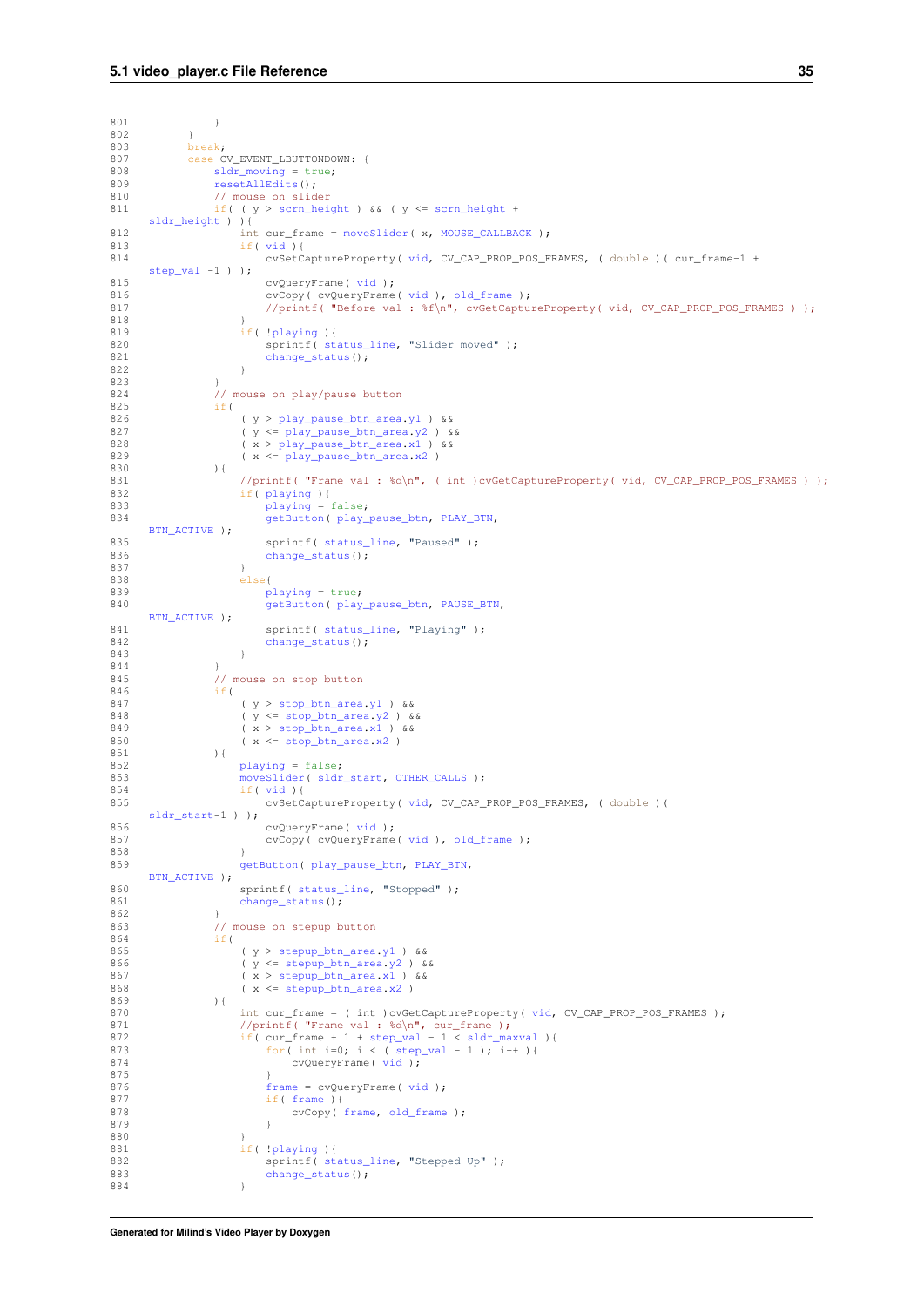```
885 //printf( "Stepup pressed \n" );
886 }<br>887 }
                   // mouse on stepdown button
888 if(
889 ( y >stepdown_btn_area.y1 ) & 890 ( y < = stepdown btn area.y2 ) &
stepdown_btn_area.y2 ) &&<br>891 ( x > stepdown_btn_area.y2 ) &&
891 x1) & 892 (x \leq \text{stepdown\_bm\_area}.x2)892 ( x \lestepdown_btn_area.x2 )<br>893 ) {
                   ) {
894 processing = true;
895 int cur_frame = ( int )cvGetCaptureProperty( vid, CV_CAP_PROP_POS_FRAMES );
896 \frac{\text{sqrt} \cdot \text{sqrt} \cdot \text{sqrt} \cdot \text{sqrt} \cdot \text{sqrt} \cdot \text{sqrt} \cdot \text{sqrt} \cdot \text{sqrt} \cdot \text{sqrt} \cdot \text{sqrt} \cdot \text{sqrt} \cdot \text{sqrt} \cdot \text{sqrt} \cdot \text{sqrt} \cdot \text{sqrt} \cdot \text{sqrt} \cdot \text{sqrt} \cdot \text{sqrt} \cdot \text{sqrt} \cdot \text{sqrt} \cdot \text{sqrt} \cdot \text{sqrt} \cdot \text{sqrt} \cdot \text{sqrt} \cdot \text{sqrt} \cdot \text{sqrt} \cdot \text{sqrt} \cdot \text{sqrt} \cdot \text{sqrt} \cdot \text{sqrt} \cdot \text{sqrt898moveSlider(step_val - 1 ) ),
       OTHER_CALLS );
899 cvSetCaptureProperty( vid, CV_CAP_PROP_POS_FRAMES, ( double )( cur_frame - 1 - (
       step\_val - 1 ) ) ;
900 cvQueryFrame( vid );
901 cvCopy( cvQueryFrame( vid ), old_frame );
902 //printf( "New Frame val : %d\n", ( int )cvGetCaptureProperty( vid,
        CV_CAP_PROP_POS_FRAMES ) );
903 }
904 if( !playing ){
905 sprintf( status_line, "Stepped Down" );
906 change status();
907 }<br>908
908 processing = false;
909 //printf( "Stepdown pressed \n" );
910 }<br>911 /
                   ,<br>// mouse on step_edit field
912 if(
step_edit_area.y1 ) & <br>914 ( y <= step_edit_area.y2 ) &
                        .y2) &&
915 ( x > step_edit_area.x1 ) &&
916 .x2)<br>917 ) {
                   ) {
edit_text,typing_step = true;
920 }
921<br>922
              break;
sldr_moving = false;
928 }<br>929 br
         break;
930 }
939 }
```
Here is the call graph for this function:

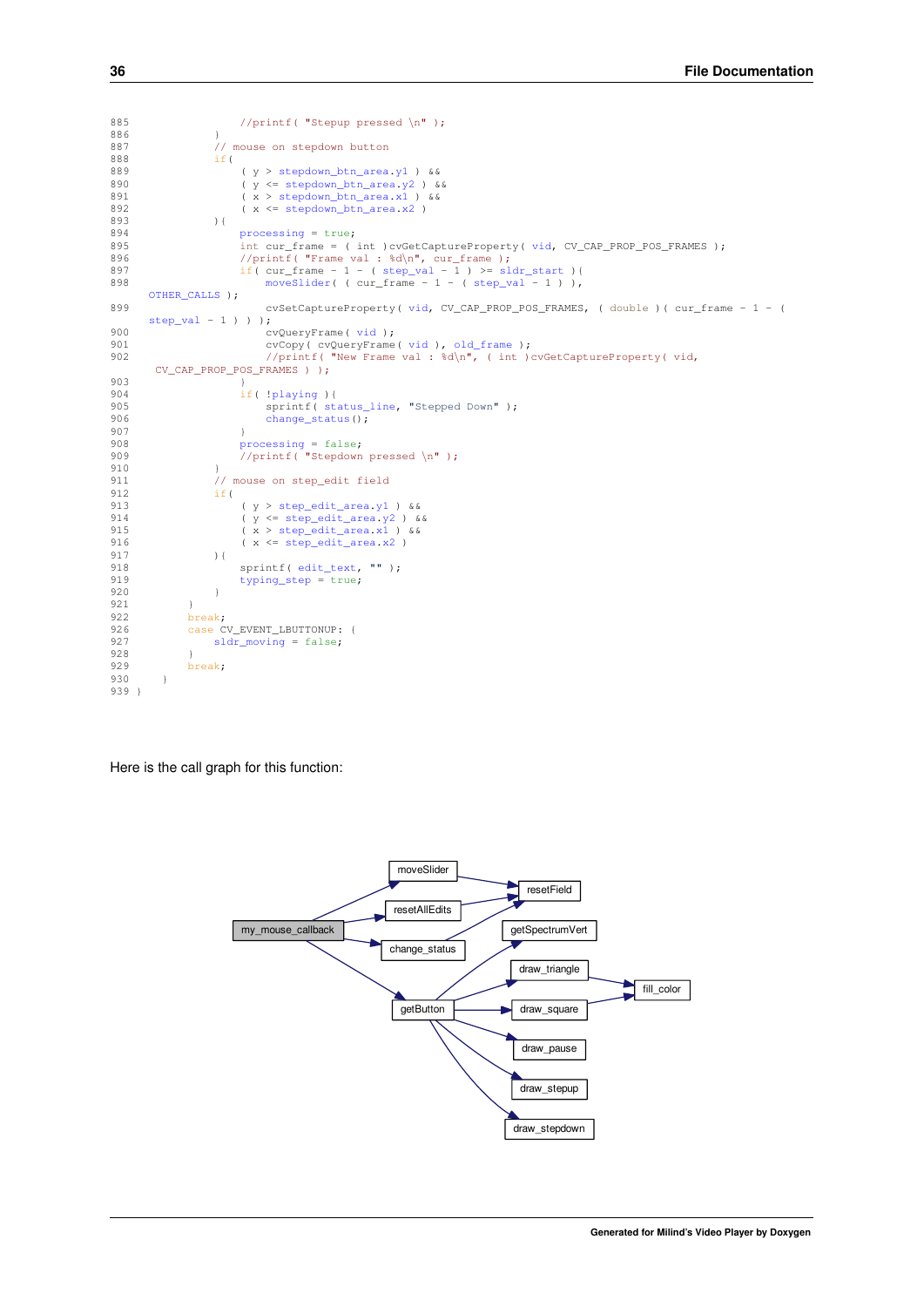<span id="page-42-4"></span>Here is the caller graph for this function:



<span id="page-42-3"></span><span id="page-42-0"></span>Function to reset all fields to their previous contents.

Definition at line 1466 of file video\_player.c.

```
1466 {
1467 resetField( step_edit, EDIT_TEXT );
1468 sprintf( edit_text, "%d", step_val );
1469 cvPutText( step_edit, edit_text, cvPoint( 3, step_edit->height - 4 ), &
      font, black );
typing_step = false;
1471 }
```
Here is the call graph for this function:



Here is the caller graph for this function:



<span id="page-42-2"></span><span id="page-42-1"></span>**5.1.3.16 void resetField ( IplImage** ∗ *image,* **int** *text\_type* **)**

Function to reset a given text field.

This function will reset a text-field ( a textbox or a static text). The text-field is nothing but a sub-image. Therefore all the pixel values are to be reset to the original values of the respecitve text fields (white with black border for EDIT\_TEXT and Control Pannel's color with black border for STATIC\_TEXT).

**Generated for Milind's Video Player by Doxygen**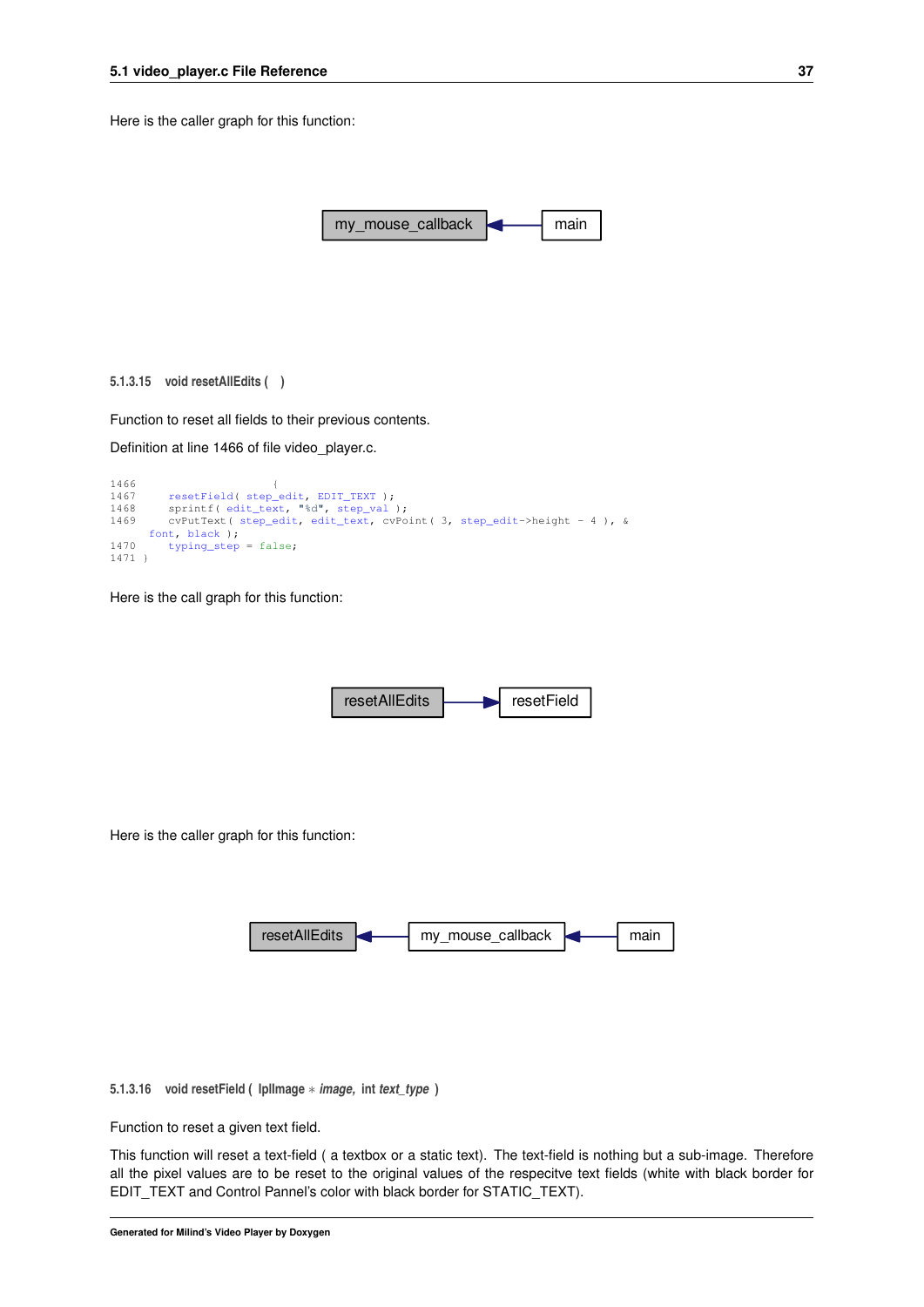Whenever the value in the text-field is changed, the text-field being an image, the new value is overwritten over the old value. Therefore, every time a new value is to be written, the respective field need to be reset.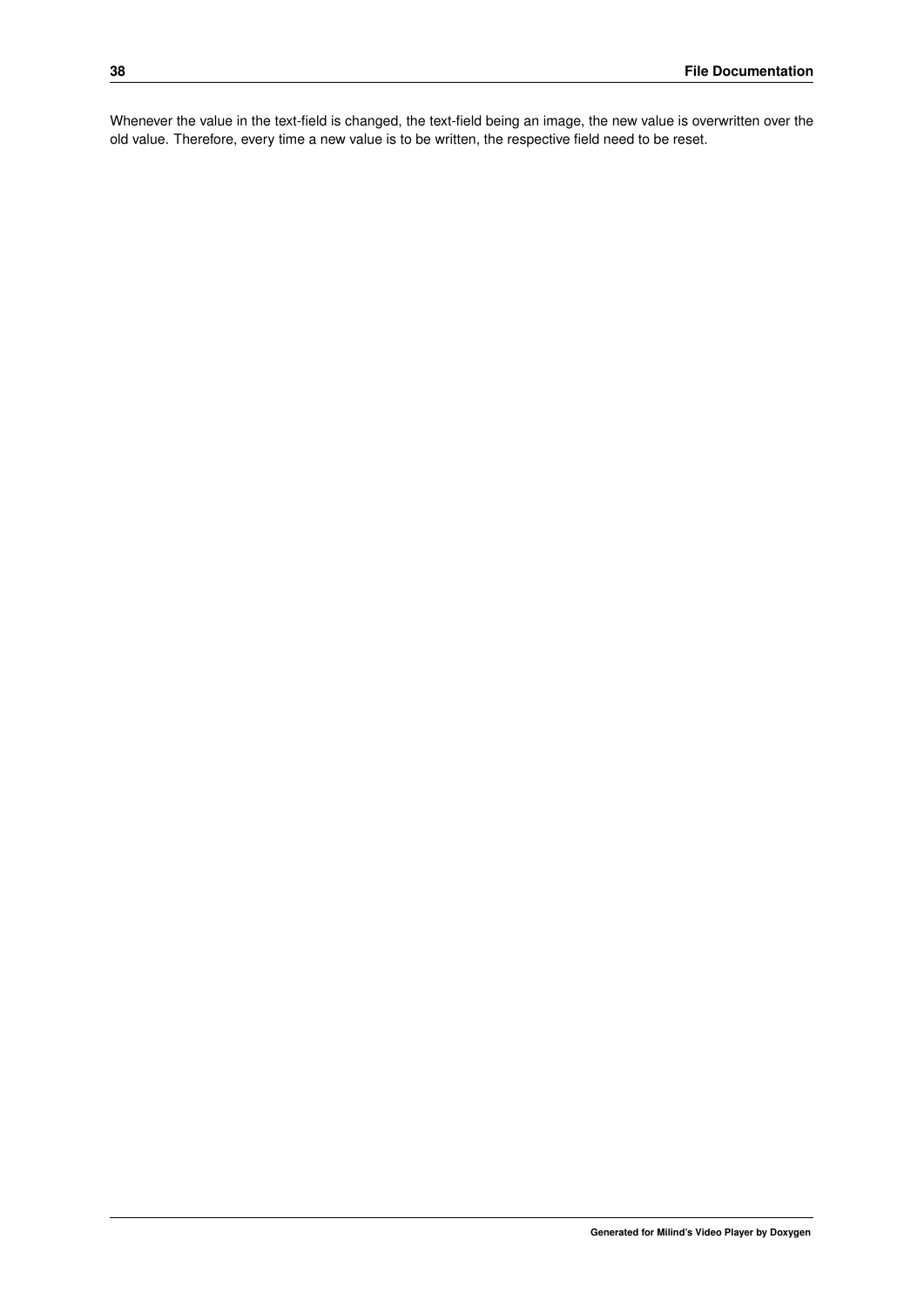#### <span id="page-44-2"></span>**Parameters**

| <i><b>Image</b></i> | The sub-image (i.e. the text-field) to be reset. |
|---------------------|--------------------------------------------------|
| text type           | : Either STATIC TEXT or EDIT<br>TEXT.<br>$-$     |

**See Also**

**[IplImage](http://opencv.willowgarage.com/documentation/c/basic_structures.html#iplimage)**

Definition at line 952 of file video\_player.c.

```
952 {
953 if( text_type = STATE_TEXT ){<br>954 for( int row=0: row<image->
954 for( int row=0; row<image->height; row++ ){<br>955 uchar *ptr = ( uchar* )( image->imageData + row*image->widthStep );
956 for( int col=0; col<image->width; col++ ){<br>957 for extracts perfect of ext{col} integers of ext{col} is the perfect of ext{col} is the perfect of ext{col} is the perfect of ext{col} is the perfect of ext{col} is the perfect of ext{957 ptr[ col*image->nChannels + 0 ] = 226;
958 ptr[ col*image->nChannels + 1 ] = 235;
959 ptr[ col*image->nChannels + 2 ] = 240;
960<br>961 }
961 }
962 }<br>963 e
963 else{<br>964 f
964 for( int row=0; row<image->height; row++ ){<br>965 uchar *ptr = ( uchar* )( image->imageDa
965 uchar *ptr = ( uchar* )( image->imageData + row*image->widthStep );<br>966 for( int col=0: col<image->width: col++ ){
                     for( int col=0; col<image->width; col++ ){
967 if( row==0 || row==image->height-1 || col==0 || col==image->width-1 ){
968 ptr[ col*image->nChannels + 0 ] = 0;
969 ptr[ col*image->nChannels + 1 ] = 0;
970 ptr[ col*image->nChannels + 2 ] = 0;<br>971 }
971<br>972
                          else
973 {
974 ptr[ col*image->nChannels + 0 ] = 255;<br>975 ptr[ col*image->nChannels + 1 ] = 255;
975 ptr[ col*image->nChannels + 1 ] = 255;
976 ptr[ col*image->nChannels + 2 ] = 255;
977 }
978 }
979 }<br>980 }
980 }
981 }
```
Here is the caller graph for this function:



<span id="page-44-1"></span><span id="page-44-0"></span>**5.1.3.17 void type\_step ( char** *c,* **int** *frame\_val* **)**

Function to edit a textbox.

Definition at line 1411 of file video\_player.c.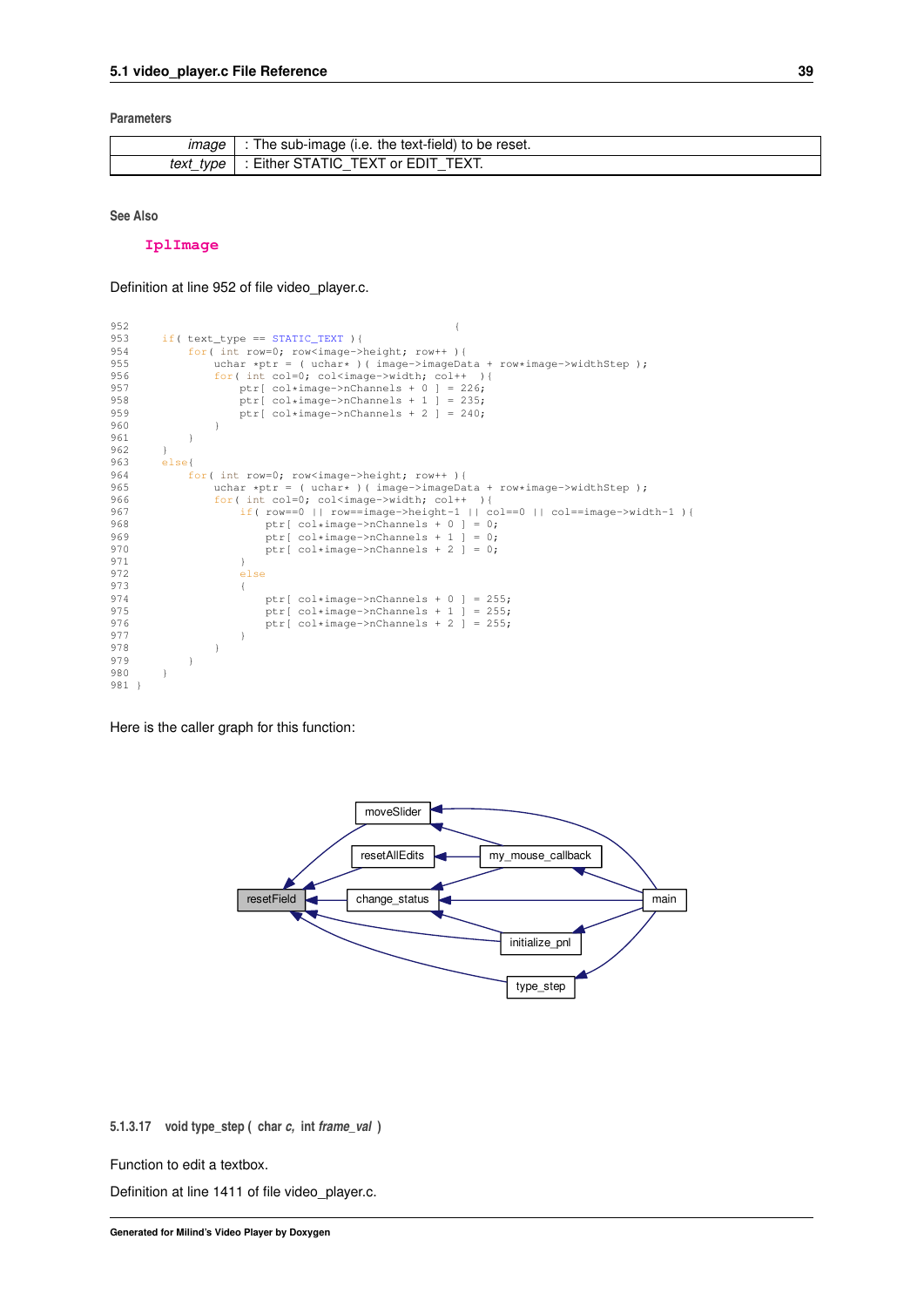```
1411 {
1412 resetField( step_edit, EDIT_TEXT );
1413 char temp_text [ 20 ];
1414 int cur_frame;<br>1415 sprintf( temp t
1415 sprintf( temp_text, "" );<br>1416 if( blinking ) {
1416 blinking){<br>1417 if(blink_c)blink_count<br/>sblink_max){<br>1418 blink count++:
                  blink_count++;
1419 }
1420 else{<br>1421 b
blinking = false;<br>1422 blink char = '':
blink_char = ' ';<br>1423 blink count = 0;
                  blink_count = 0;1424 }
              1/printf( "Blinking...\n\binom{n}{r};
1426 }<br>1427 e
         else{
1428 if( blink_count<blink_max ){
1429 blink_count++;
1430 }<br>1431 }
1431 else{<br>1432 b
                 blinking = true;
1433 blink_char = '|';<br>1434 blink_count = 0;
1435 }<br>1436 /
              1/printf( "Not blinking...\n\frac{n}{n});
1437 }<br>1438 /
         //valid number
1439 if( c>=48 && c<=57 ){<br>1440 sprintf( temp text
              edit_text, c );
1441 if( ( frame_val + atoi( temp_text ) )>=0 && ( frame_val + atoi( temp_text ) )<=
sldr_maxval && ( atoi( temp_text )!=0 ) ){
edit_text, "%s", temp_text );
1443 }
1444 }<br>1445 /
1445 //backspace<br>1446 if ( c==8 ) {
1446 if('c==8'){<br>1447 if('str)edit_text, "" )!=0 ){<br>1448 for( int count=0; count<( str)
edit_textedit_text[ count ] );
1450 }
edit_text, "%s", temp_text);<br>1452 }
1452<br>1453 }
1453 }
edit_text,blink_char );<br>1455 step edit, temp text, cyPoint( 3, step ed
         step_edit,step_edit->height - 4 ), &
      font, black );
1456 if( c==10 ){<br>1457 resetFie
             resetField(step_edit,EDIT_TEXT );
1458 cvPutText( step_edit, edit_text, cvPoint( 3, step_edit->height - 4 ), &
      font, black );
step_valedit_text );<br>1460 //printf( "Step : \sqrt[3]{n}typing_step = false;
1462 }
1463 }
```
Here is the call graph for this function:

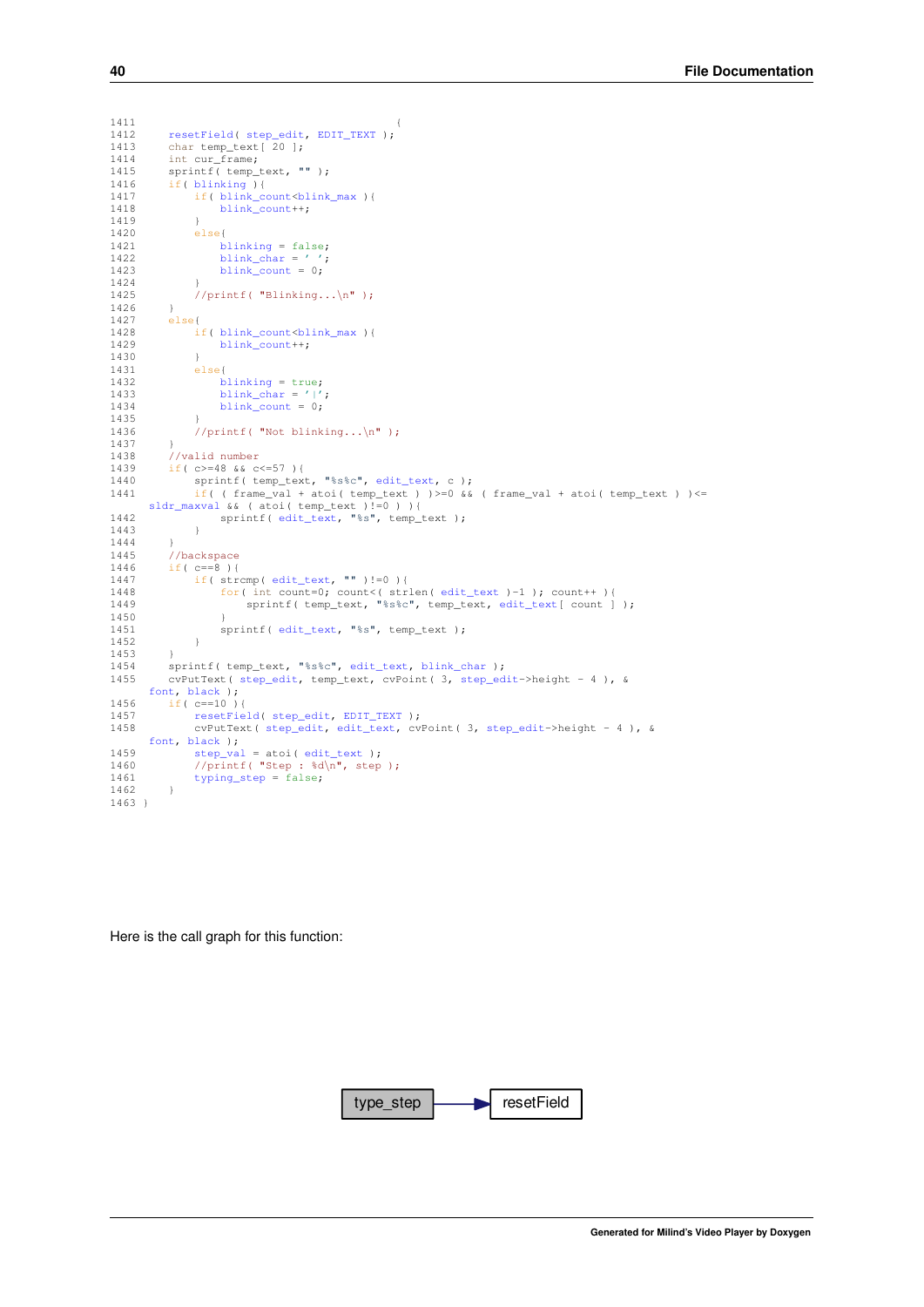<span id="page-46-13"></span>Here is the caller graph for this function:



<span id="page-46-0"></span>**5.1.4 Variable Documentation**

<span id="page-46-1"></span>**5.1.4.1 CvScalar black = cvScalar( 0, 0, 0 )**

Black color.

<span id="page-46-9"></span>Definition at line 426 of file video\_player.c.

<span id="page-46-2"></span>**5.1.4.2 char blink\_char = '**|**'**

Threshold to toogle the *blink\_char*.

<span id="page-46-7"></span>Definition at line 403 of file video\_player.c.

<span id="page-46-3"></span>**5.1.4.3 int blink\_count = 0**

Blinker count.

This counter is used to toogle the blinker character [blink\\_char.](#page-46-9) Whenever this counter crosses [blink\\_max,](#page-46-8) the *blink\_char* is toogled.

**See Also**

[type\\_step\(\).](#page-44-1)

<span id="page-46-8"></span>Definition at line 400 of file video\_player.c.

<span id="page-46-4"></span>**5.1.4.4 int blink\_max = 5**

<span id="page-46-10"></span>Definition at line 402 of file video\_player.c.

<span id="page-46-5"></span>**5.1.4.5 bool blinking = false**

True when blinking character is set.

<span id="page-46-11"></span>Definition at line 419 of file video\_player.c.

<span id="page-46-6"></span>**5.1.4.6 CvScalar blue = cvScalar( 255, 0, 0 )**

Blue color.

<span id="page-46-12"></span>Definition at line 425 of file video\_player.c.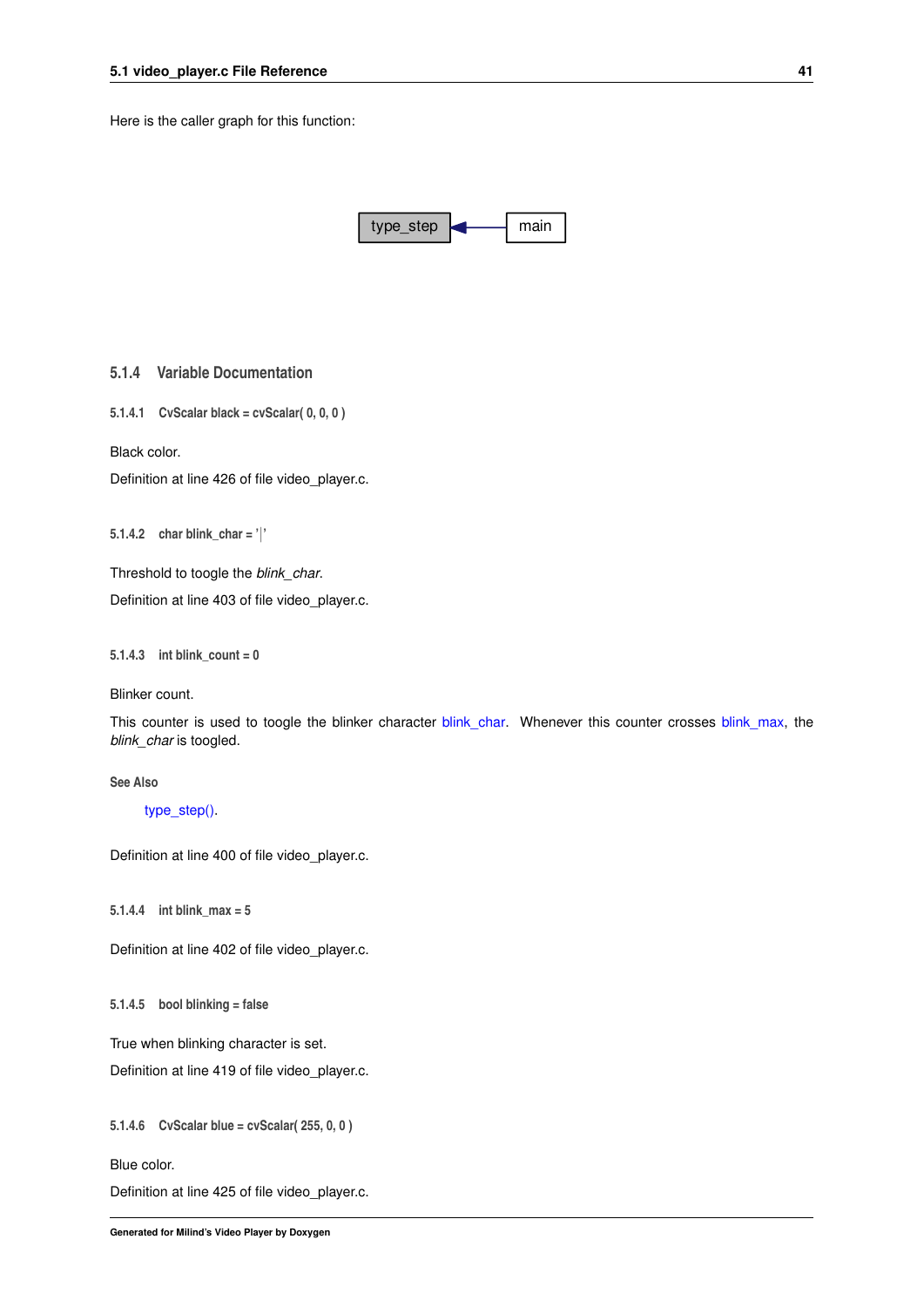<span id="page-47-16"></span><span id="page-47-0"></span>**5.1.4.7 CvScalar brown = cvScalar( 0, 0, 127 )**

Brown color.

<span id="page-47-8"></span>Definition at line 433 of file video\_player.c.

<span id="page-47-1"></span>**5.1.4.8 IplImage**∗ **cur\_frame\_no**

Pointer to current frame number static-text.

Points to the sub-image showing the current frame number.

#### **See Also**

**[IplImage](http://opencv.willowgarage.com/documentation/c/basic_structures.html#IplImage)**, [initialize\\_pnl\(\),](#page-30-1) [moveSlider\(\).](#page-37-1)

<span id="page-47-9"></span>Definition at line 281 of file video\_player.c.

<span id="page-47-2"></span>**5.1.4.9 char edit\_text[20]**

Memory to hold a textbox string temporarily.

This will hold a textbox string temporarily. Whenever a textbox is to be used, the original string in the textbox is required while editing its contents. This is the primary use of this memory.

<span id="page-47-10"></span>Definition at line 372 of file video\_player.c.

<span id="page-47-3"></span>**5.1.4.10 CvFont font**

Normal font.

<span id="page-47-12"></span>Definition at line 436 of file video\_player.c.

<span id="page-47-4"></span>**5.1.4.11 CvFont font\_bold**

Bold font. Definition at line 438 of file video\_player.c.

<span id="page-47-13"></span><span id="page-47-5"></span>**5.1.4.12 CvFont font\_bold\_italic**

Bold Italic font.

<span id="page-47-15"></span>Definition at line 439 of file video\_player.c.

<span id="page-47-6"></span>**5.1.4.13 int font\_face = CV\_FONT\_HERSHEY\_SIMPLEX**

Font face.

<span id="page-47-14"></span>Definition at line 441 of file video\_player.c.

<span id="page-47-7"></span>**5.1.4.14 int font\_face\_italic = CV\_FONT\_HERSHEY\_SIMPLEX**|**CV\_FONT\_ITALIC**

Font face.

<span id="page-47-11"></span>Definition at line 440 of file video\_player.c.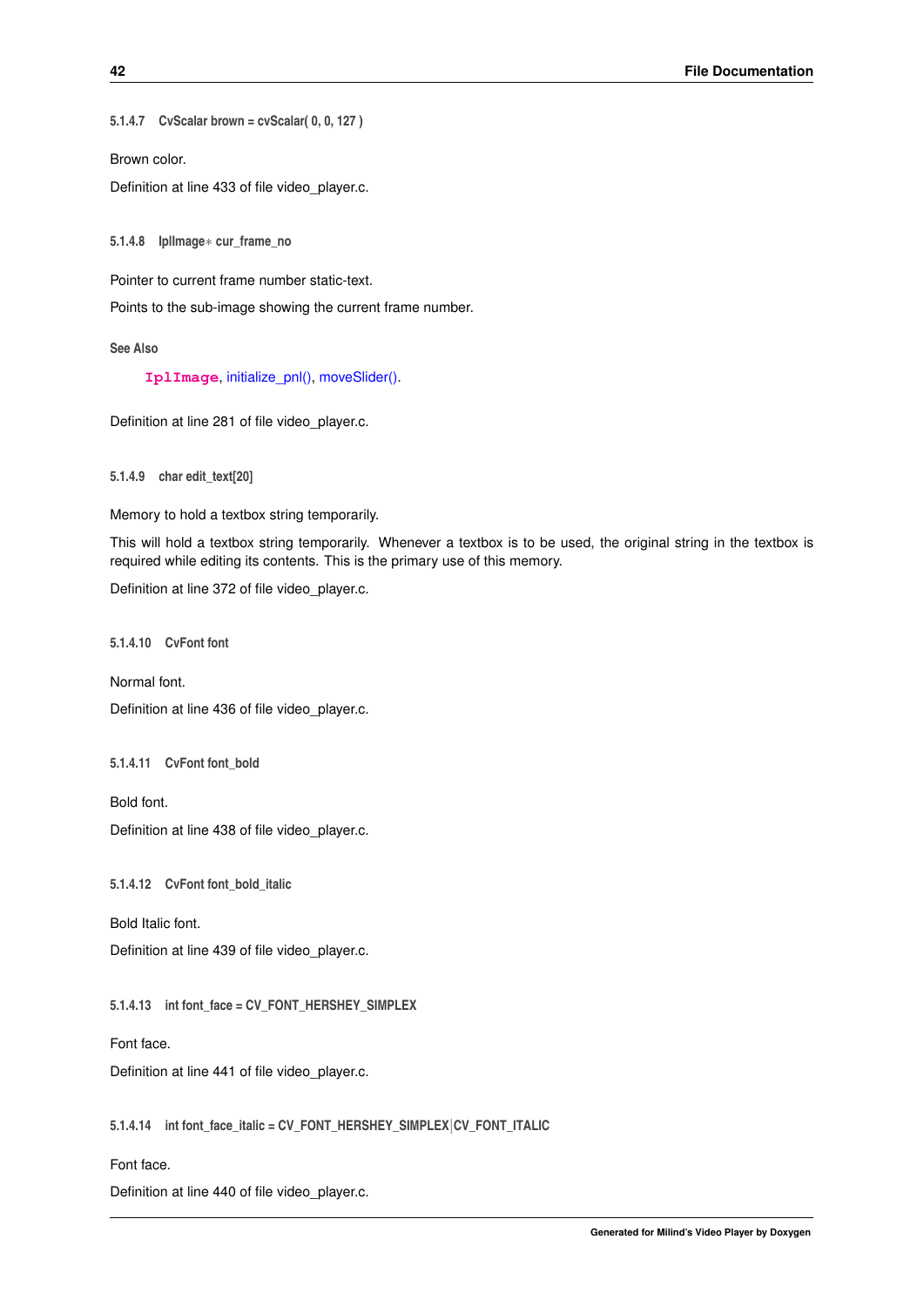<span id="page-48-15"></span><span id="page-48-0"></span>**5.1.4.15 CvFont font\_italic**

Italic font.

<span id="page-48-9"></span>Definition at line 437 of file video player.c.

<span id="page-48-1"></span>**5.1.4.16 IplImage**∗ **four\_cc\_edit**

Pointer to FOUR\_CC static-text.

Points to the sub-image showing FOUR\_CC static text.

**See Also**

**[IplImage](http://opencv.willowgarage.com/documentation/c/basic_structures.html#IplImage)**, [initialize\\_pnl\(\).](#page-30-1)

<span id="page-48-14"></span>Definition at line 297 of file video\_player.c.

<span id="page-48-2"></span>**5.1.4.17 Field\_Area four\_cc\_edit\_area**

FOUR CC static-text coordinates.

<span id="page-48-10"></span>Definition at line 410 of file video\_player.c.

<span id="page-48-3"></span>**5.1.4.18 char four\_cc\_str[4]**

Memory to hold the Four Character Code (FOUR\_CC). Definition at line 375 of file video\_player.c.

<span id="page-48-13"></span><span id="page-48-4"></span>**5.1.4.19 char**∗ **fourcc**

Four CC temporary string.

An intermediate string to hold the FOUR\_CC value while parsing from fource\_l to [four\\_cc\\_str.](#page-48-10) Definition at line 392 of file video\_player.c.

<span id="page-48-12"></span><span id="page-48-5"></span>**5.1.4.20 long fourcc\_l**

Four Character Code.

Hold the FOUR\_CC value in double format. This value is directly read from the input video file, parsed to a string (using [fourcc\)](#page-48-13) and stored to [four\\_cc\\_str.](#page-48-10)

<span id="page-48-11"></span>Definition at line 387 of file video\_player.c.

<span id="page-48-6"></span>**5.1.4.21 double fps**

Frames per second.

Frames Per Second value is stored in this variable. This value is read from the input video file.

<span id="page-48-8"></span>Definition at line 381 of file video\_player.c.

<span id="page-48-7"></span>**5.1.4.22 IplImage**∗ **fps\_edit**

Pointer to FPS (Frames Per Second) static-text.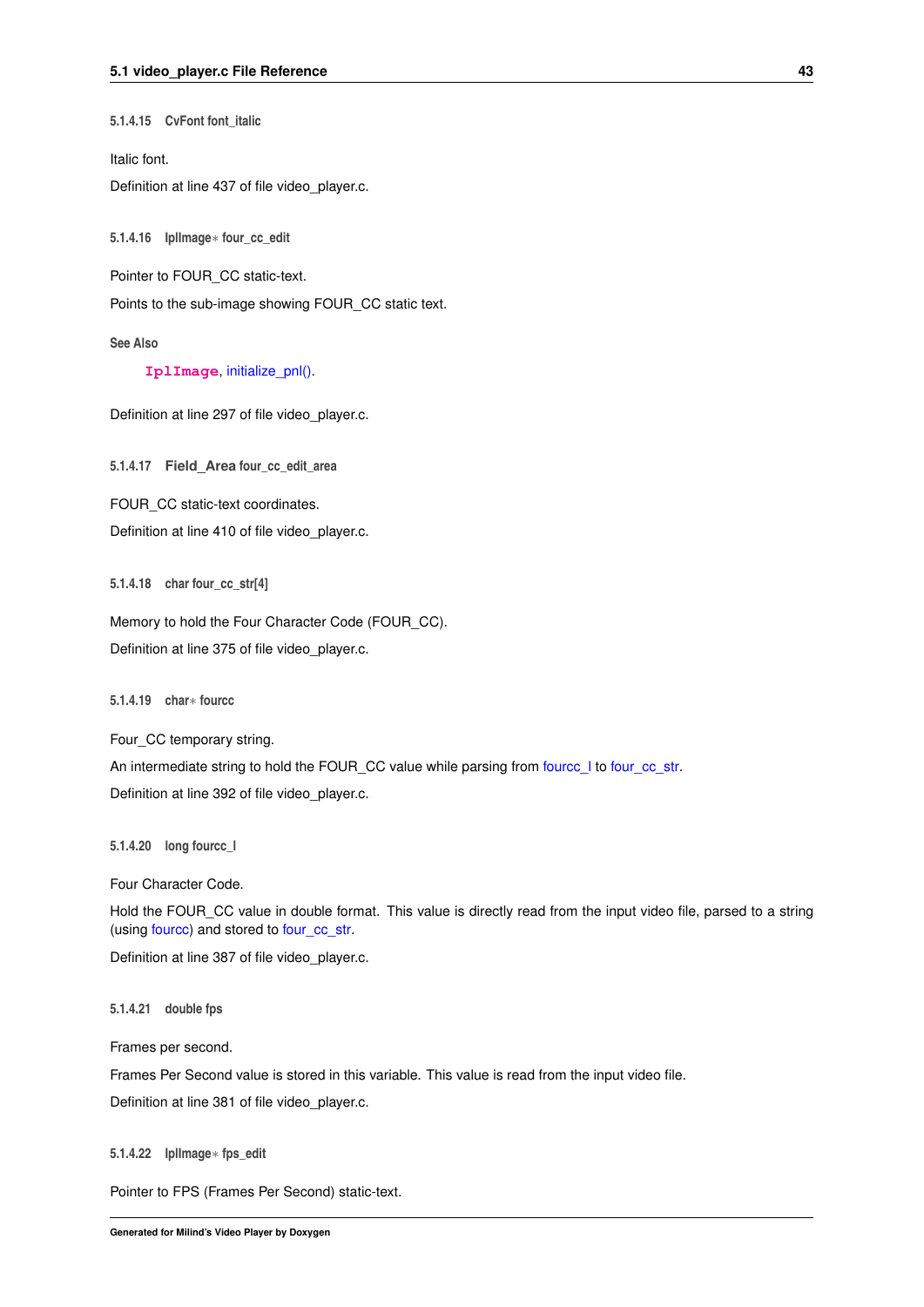<span id="page-49-9"></span>Points to the sub-image showing the FPS. This is currently a static-text field and its value is to be loaded from the video initially. Later, the functionality to edit this field can be added, therefore the pointer has "edit" in its name. It hold the value of [fps.](#page-48-11)

**See Also**

**[IplImage](http://opencv.willowgarage.com/documentation/c/basic_structures.html#IplImage)**, [initialize\\_pnl\(\).](#page-30-1)

<span id="page-49-6"></span>Definition at line 289 of file video\_player.c.

<span id="page-49-0"></span>**5.1.4.23 Field\_Area fps\_edit\_area**

FPS static-text coordinates.

<span id="page-49-5"></span>Definition at line 409 of file video\_player.c.

<span id="page-49-1"></span>**5.1.4.24 IplImage**∗ **frame**

Pointer to the fetched frame sub-image.

This will point to frame fetched using **[cvQueryFrame\(\)](http://opencv.willowgarage.com/documentation/c/reading_and_writing_images_and_video.html?highlight=cvqueryframe#cvQueryFrame)**. Therefore, this pointer is only declared and not defined. The allocation and deallocation of memory pointed by this pointer is handled by  $\mathbf{cvQueryFrame}()$ .

**See Also**

**[IplImage](http://opencv.willowgarage.com/documentation/c/basic_structures.html#IplImage)**, **[cvLoadImage\(\)](http://opencv.willowgarage.com/documentation/c/reading_and_writing_images_and_video.html#loadimage)**, **[cvReleaseImage\(\)](http://opencv.willowgarage.com/documentation/c/operations_on_arrays.html?highlight=releaseimage#cvReleaseImage)**.

<span id="page-49-4"></span>Definition at line 266 of file video\_player.c.

<span id="page-49-2"></span>**5.1.4.25 IplImage**∗ **frame\_area**

Pointer to the frame-area sub-image.

The frame-area sub-image is originally created as an empty image using the **[cvCreateImage\(\)](http://opencv.willowgarage.com/documentation/c/operations_on_arrays.html?highlight=createimage#cvCreateImage)** function. Here the currently fetched frame will be displayed. It is then assigned the following properties of the main image so that it becomes a sub-image ( or region of interest ).

- *origin* = **[origin](http://opencv.willowgarage.com/documentation/c/basic_structures.html?highlight=origin#origin)** of main image.
- *widthStep* = **[widthStep](http://opencv.willowgarage.com/documentation/c/basic_structures.html?highlight=widthstep#widthStep)** of main image.
- *data* origin location = **[desired data location](http://opencv.willowgarage.com/documentation/c/basic_structures.html?highlight=imagedata#imageData)** from the main image

Once this assignment is done, any change in this Frame-area sub-image, will be reflected directly on the screen.

**See Also**

**[IplImage](http://opencv.willowgarage.com/documentation/c/basic_structures.html#IplImage)**, **[cvLoadImage\(\)](http://opencv.willowgarage.com/documentation/c/reading_and_writing_images_and_video.html#loadimage)**, **[cvReleaseImage\(\)](http://opencv.willowgarage.com/documentation/c/operations_on_arrays.html?highlight=releaseimage#cvReleaseImage)**.

<span id="page-49-8"></span>Definition at line 258 of file video\_player.c.

<span id="page-49-3"></span>**5.1.4.26 CvScalar gray = cvScalar( 242, 242, 242 )**

Gray color.

<span id="page-49-7"></span>Definition at line 430 of file video player.c.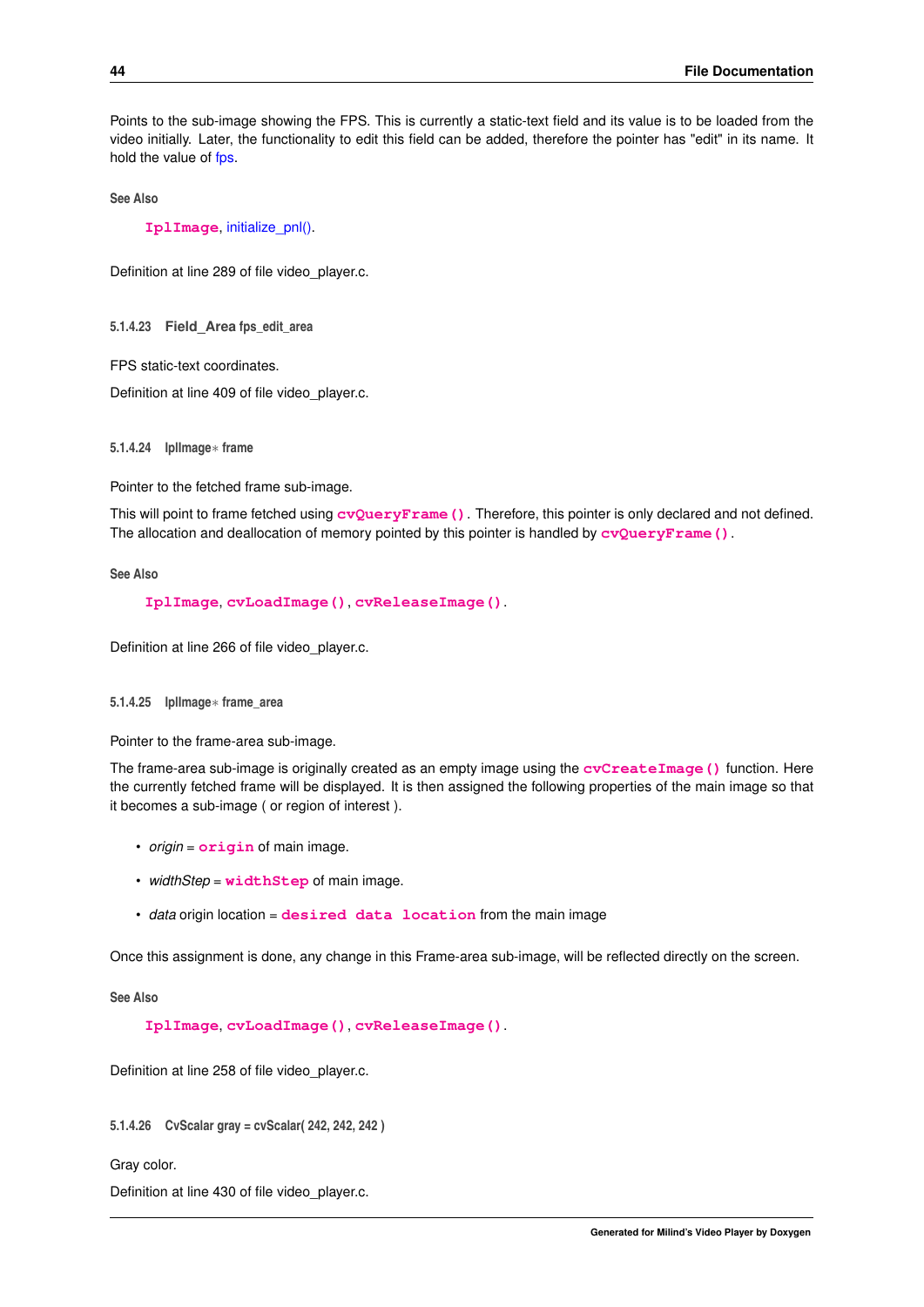<span id="page-50-14"></span><span id="page-50-0"></span>**5.1.4.27 CvScalar green = cvScalar( 0, 255, 0 )**

Green color.

<span id="page-50-12"></span>Definition at line 424 of file video\_player.c.

<span id="page-50-1"></span>**5.1.4.28 double hscale = 0.5**

Font's Horizontal Scale parameter.

<span id="page-50-10"></span>Definition at line 442 of file video\_player.c.

<span id="page-50-2"></span>**5.1.4.29 CvScalar light\_yellow = cvScalar( 242, 255, 255 )**

Light Yellow color.

<span id="page-50-9"></span>Definition at line 428 of file video\_player.c.

<span id="page-50-3"></span>**5.1.4.30 char line[20]**

<span id="page-50-13"></span>Memory to hold any string temporarily. Definition at line 366 of file video\_player.c.

<span id="page-50-4"></span>**5.1.4.31 int line\_type = 8**

<span id="page-50-8"></span>Font's Line-type parameter. Definition at line 446 of file video\_player.c.

<span id="page-50-5"></span>**5.1.4.32 IplImage**∗ **numFrames**

Pointer to Total Frames static-text.

Points to the sub-image showing the Total Number of Frames static-text. It holds the value of [sldr\\_maxval.](#page-53-8)

**See Also**

**[IplImage](http://opencv.willowgarage.com/documentation/c/basic_structures.html#IplImage)**, [initialize\\_pnl\(\).](#page-30-1)

<span id="page-50-7"></span>Definition at line 313 of file video\_player.c.

<span id="page-50-6"></span>**5.1.4.33 IplImage**∗ **old\_frame**

Pointer to the previously fetched frame.

The current fetched frame using **[cvQueryFrame\(\)](http://opencv.willowgarage.com/documentation/c/reading_and_writing_images_and_video.html?highlight=cvqueryframe#cvQueryFrame)** is cloned to *old\_frame* before fetching the next frame. Thus, this pointer points to an **[IplImage](http://opencv.willowgarage.com/documentation/c/basic_structures.html#IplImage)** structure holding the previously fetched frame.

**See Also**

**[cvLoadImage\(\)](http://opencv.willowgarage.com/documentation/c/reading_and_writing_images_and_video.html#loadimage)**, **[cvReleaseImage\(\)](http://opencv.willowgarage.com/documentation/c/operations_on_arrays.html?highlight=releaseimage#cvReleaseImage)**.

<span id="page-50-11"></span>Definition at line 274 of file video\_player.c.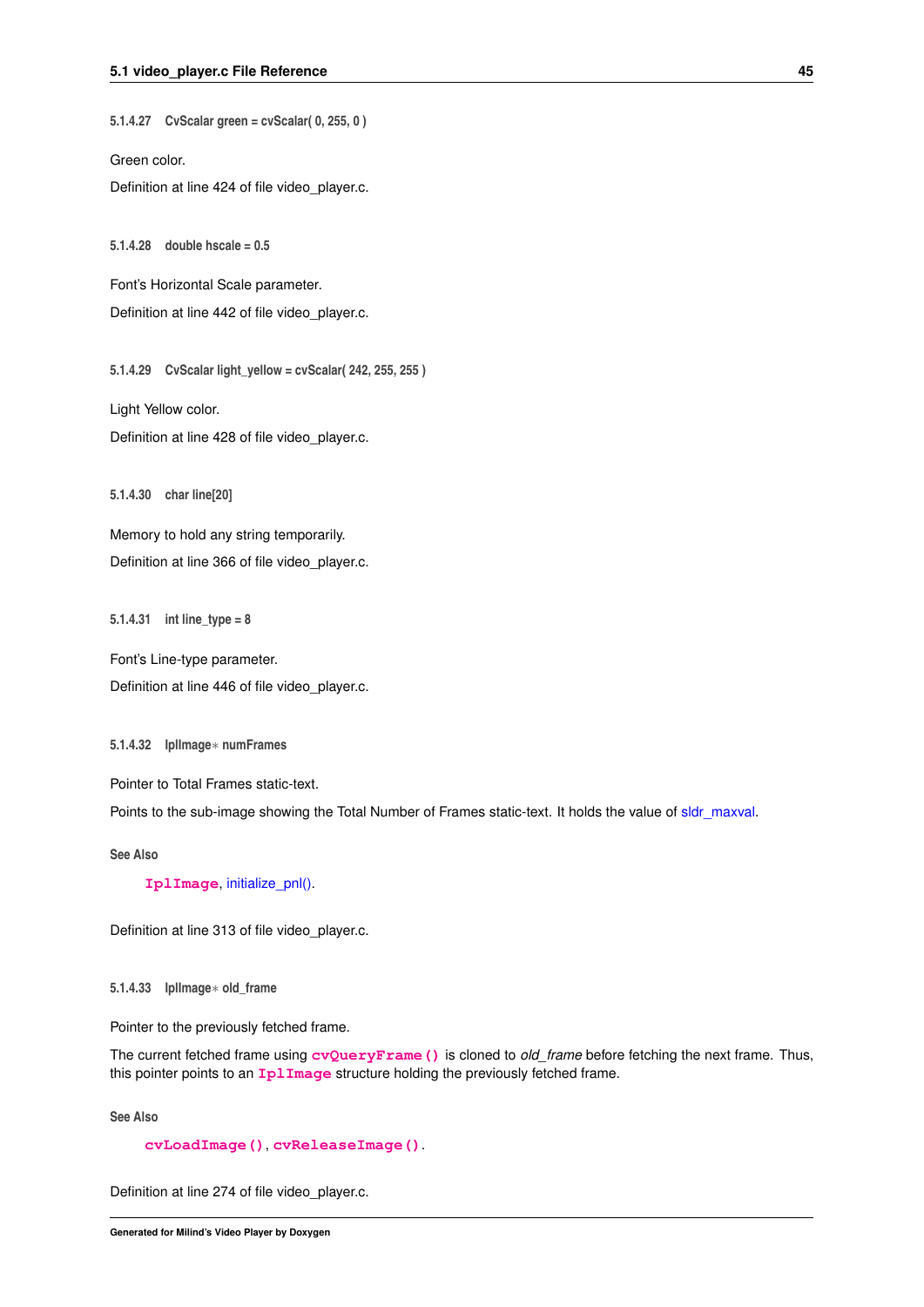```
5.1.4.34 CvScalar orange = cvScalar( 0, 242, 255 )
```
Orange color. Definition at line 431 of file video\_player.c.

<span id="page-51-6"></span><span id="page-51-1"></span>**5.1.4.35 IplImage**∗ **oslider**

Pointer to temporary slider-value static-text sub-image.

The temporary slider-value static-text sub-image is originally created as an empty image using the **[cvCreate-](http://opencv.willowgarage.com/documentation/c/operations_on_arrays.html?highlight=createimage#cvCreateImage)[Image\(\)](http://opencv.willowgarage.com/documentation/c/operations_on_arrays.html?highlight=createimage#cvCreateImage)** function. This is used to temporarily store the original slider-value. It is then assigned the following properties of the main image so that it becomes a sub-image ( or region of interest ).

- *origin* = **[origin](http://opencv.willowgarage.com/documentation/c/basic_structures.html?highlight=origin#origin)** of main image.
- *widthStep* = **[widthStep](http://opencv.willowgarage.com/documentation/c/basic_structures.html?highlight=widthstep#widthStep)** of main image.
- *data* origin location = **[desired data location](http://opencv.willowgarage.com/documentation/c/basic_structures.html?highlight=imagedata#imageData)** from the main image

Once this assignment is done, any change in this temporary slider-value static-text sub-image, will be reflected directly on the screen.

**See Also**

```
IplImage, cvLoadImage(), cvReleaseImage().
```
<span id="page-51-7"></span>Definition at line 244 of file video player.c.

<span id="page-51-2"></span>**5.1.4.36 IplImage**∗ **play\_pause\_btn**

Pointer to play/pause button area.

Points to the sub-image having the play / pause button.

**See Also**

**[IplImage](http://opencv.willowgarage.com/documentation/c/basic_structures.html#IplImage)**, [initialize\\_pnl\(\).](#page-30-1)

<span id="page-51-8"></span>Definition at line 330 of file video\_player.c.

<span id="page-51-3"></span>**5.1.4.37 Field\_Area play\_pause\_btn\_area**

The blinking character, toogled with an underscore ().

Play / Pause Button coordinates.

<span id="page-51-5"></span>Definition at line 405 of file video\_player.c.

<span id="page-51-4"></span>**5.1.4.38 IplImage**∗ **player**

Pointer to the main image.

Pointer to the main image shown on the screen. The various buttons, screen-area etc are sub-images of this image. Initially this image is created as an empty image using the **[cvCreateImage\(\)](http://opencv.willowgarage.com/documentation/c/operations_on_arrays.html?highlight=createimage#cvCreateImage)** function. Later, every sub-image's data part is assigned the desired part of this main image. Now, any further operation on the sub-images reflects the change in this image as well.

**See Also**

```
IplImage, cvLoadImage(), cvReleaseImage().
```
<span id="page-51-9"></span>Definition at line 174 of file video player.c.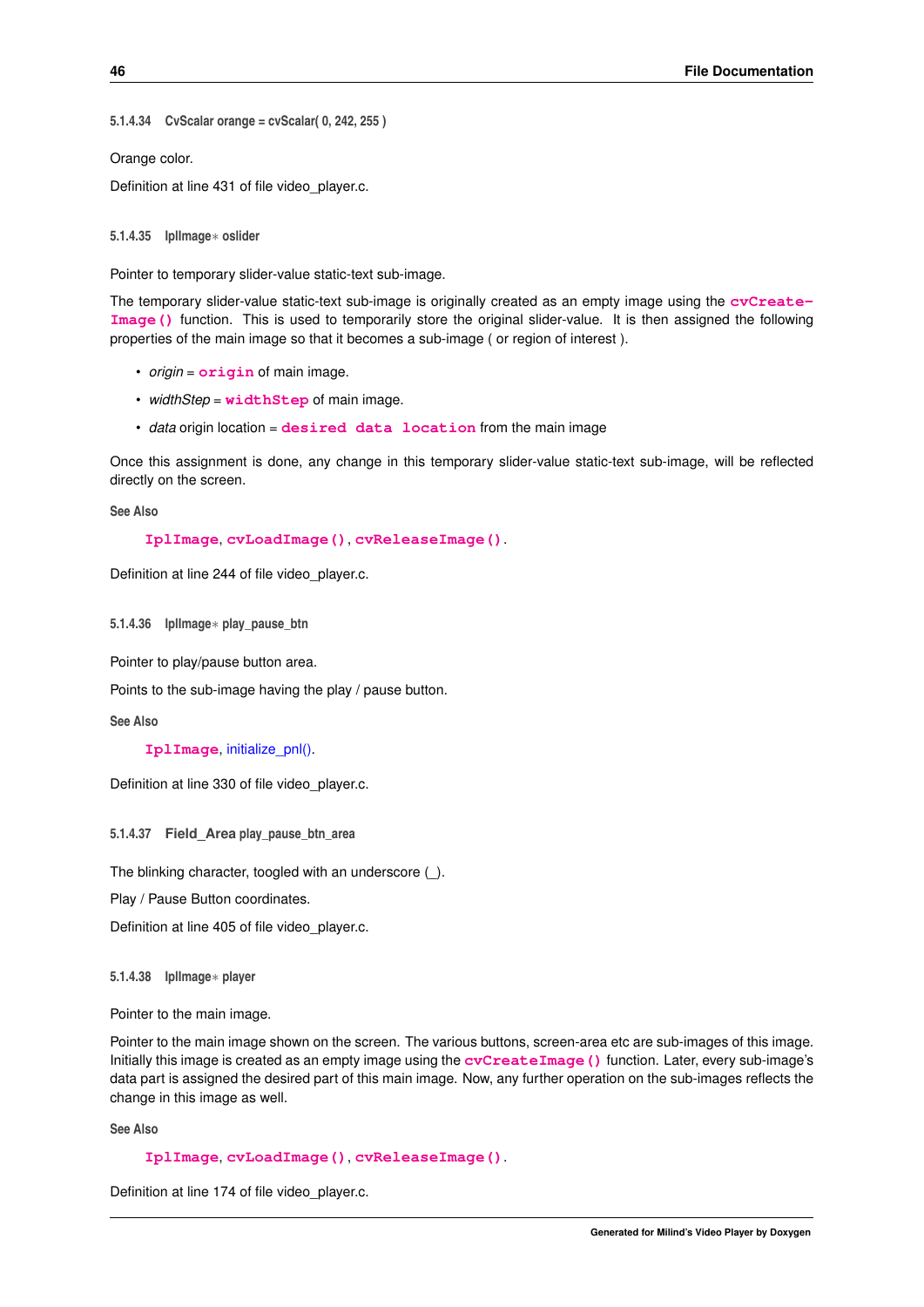<span id="page-52-11"></span><span id="page-52-0"></span>**5.1.4.39 bool playing = false**

True when the video is being played.

<span id="page-52-6"></span>Definition at line 416 of file video player.c.

<span id="page-52-1"></span>**5.1.4.40 IplImage**∗ **pnl**

Pointer to the control-pannel sub-image.

The control-pannel sub-image is originally created as an empty image using the **[cvCreateImage\(\)](http://opencv.willowgarage.com/documentation/c/operations_on_arrays.html?highlight=createimage#cvCreateImage)** function. It is then assigned the following properties of the main image so that it becomes a sub-image ( or region of interest ).

- *origin* = **[origin](http://opencv.willowgarage.com/documentation/c/basic_structures.html?highlight=origin#origin)** of main image.
- *widthStep* = **[widthStep](http://opencv.willowgarage.com/documentation/c/basic_structures.html?highlight=widthstep#widthStep)** of main image.
- *data* origin location = **[desired data location](http://opencv.willowgarage.com/documentation/c/basic_structures.html?highlight=imagedata#imageData)** from the main image

Once this assignment is done, any change in this Control-Pannel sub-image, will be reflected directly on the screen.

**See Also**

**[IplImage](http://opencv.willowgarage.com/documentation/c/basic_structures.html#IplImage)**, **[cvLoadImage\(\)](http://opencv.willowgarage.com/documentation/c/reading_and_writing_images_and_video.html#loadimage)**, **[cvReleaseImage\(\)](http://opencv.willowgarage.com/documentation/c/operations_on_arrays.html?highlight=releaseimage#cvReleaseImage)**.

<span id="page-52-8"></span>Definition at line 188 of file video\_player.c.

<span id="page-52-2"></span>**5.1.4.41 bool processing = false**

True when some processing is carried out.

<span id="page-52-9"></span>Definition at line 417 of file video\_player.c.

<span id="page-52-3"></span>**5.1.4.42 CvScalar red = cvScalar( 0, 0, 255 )**

Red color.

<span id="page-52-10"></span>Definition at line 423 of file video\_player.c.

<span id="page-52-4"></span>**5.1.4.43 double shear = 0**

Font's Shear parameter.

<span id="page-52-7"></span>Definition at line 444 of file video player.c.

<span id="page-52-5"></span>**5.1.4.44 IplImage**∗ **sldr\_btn**

Pointer to the slider-button sub-image.

The slider-button sub-image is originally created as an empty image using the **[cvCreateImage\(\)](http://opencv.willowgarage.com/documentation/c/operations_on_arrays.html?highlight=createimage#cvCreateImage)** function. It is then assigned the following properties of the main image so that it becomes a sub-image ( or region of interest ).

- *origin* = **[origin](http://opencv.willowgarage.com/documentation/c/basic_structures.html?highlight=origin#origin)** of main image.
- *widthStep* = **[widthStep](http://opencv.willowgarage.com/documentation/c/basic_structures.html?highlight=widthstep#widthStep)** of main image.
- *data* origin location = **[desired data location](http://opencv.willowgarage.com/documentation/c/basic_structures.html?highlight=imagedata#imageData)** from the main image

Once this assignment is done, any change in this Slider-Button sub-image, will be reflected directly on the screen.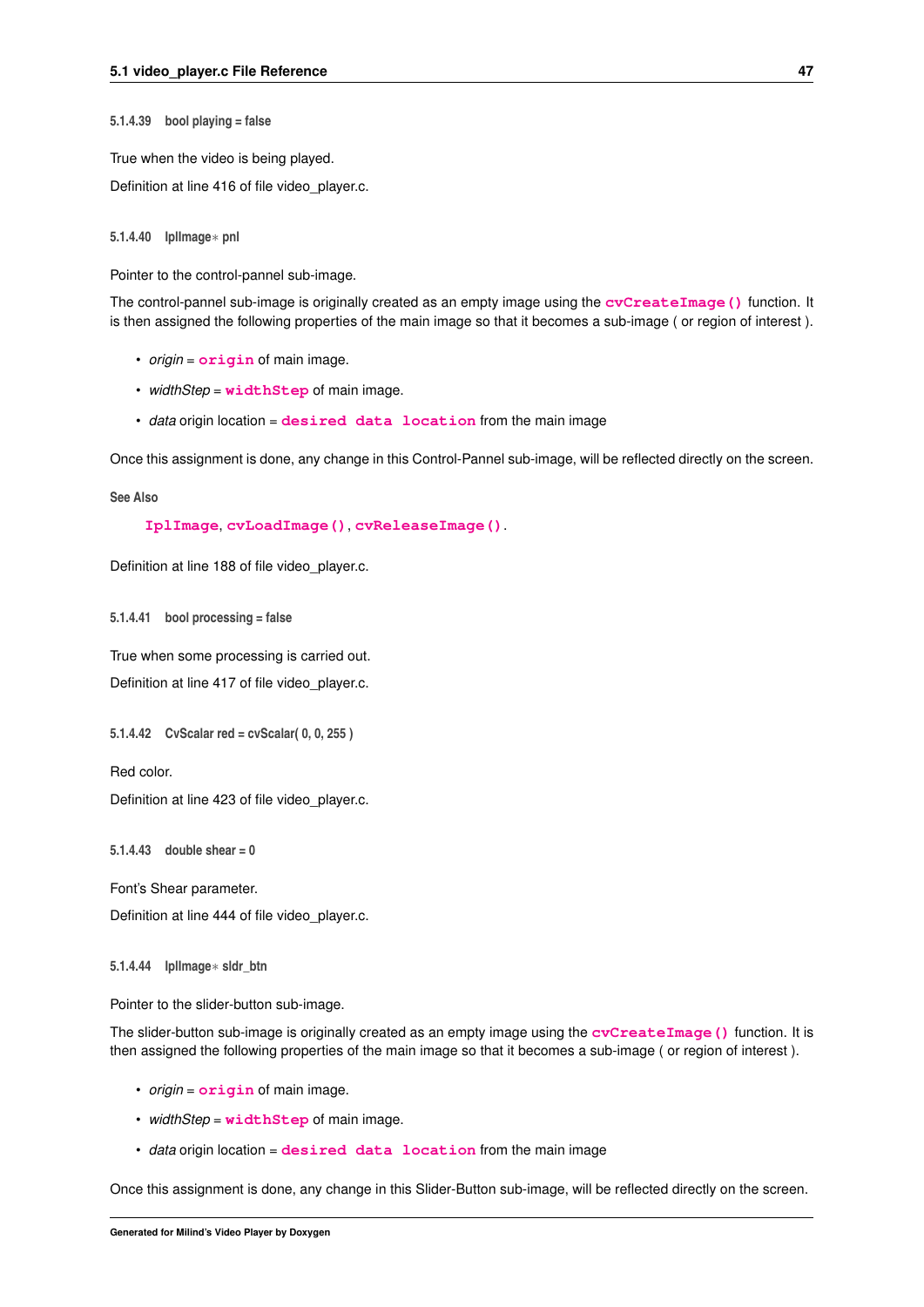<span id="page-53-10"></span>**See Also**

**[IplImage](http://opencv.willowgarage.com/documentation/c/basic_structures.html#IplImage)**, **[cvLoadImage\(\)](http://opencv.willowgarage.com/documentation/c/reading_and_writing_images_and_video.html#loadimage)**, **[cvReleaseImage\(\)](http://opencv.willowgarage.com/documentation/c/operations_on_arrays.html?highlight=releaseimage#cvReleaseImage)**.

<span id="page-53-8"></span>Definition at line 216 of file video\_player.c.

<span id="page-53-0"></span>**5.1.4.45 int sldr\_maxval**

The maximum number of frames in the video. Definition at line 358 of file video\_player.c.

<span id="page-53-9"></span><span id="page-53-1"></span>**5.1.4.46 bool sldr\_moving = false**

Ture when slider is moving.

<span id="page-53-7"></span>Definition at line 415 of file video\_player.c.

<span id="page-53-2"></span>**5.1.4.47 int sldr\_start**

Indicates the starting position (frame number) of the slider.

<span id="page-53-6"></span>Definition at line 357 of file video\_player.c.

<span id="page-53-3"></span>**5.1.4.48 IplImage**∗ **sldr\_val**

Pointer to the slider-value static-text sub-image.

The slider-value static-text sub-image is originally created as an empty image using the **[cvCreateImage\(\)](http://opencv.willowgarage.com/documentation/c/operations_on_arrays.html?highlight=createimage#cvCreateImage)** function. It is then assigned the following properties of the main image so that it becomes a sub-image ( or region of interest ).

- *origin* = **[origin](http://opencv.willowgarage.com/documentation/c/basic_structures.html?highlight=origin#origin)** of main image.
- *widthStep* = **[widthStep](http://opencv.willowgarage.com/documentation/c/basic_structures.html?highlight=widthstep#widthStep)** of main image.
- *data* origin location = **[desired data location](http://opencv.willowgarage.com/documentation/c/basic_structures.html?highlight=imagedata#imageData)** from the main image

Once this assignment is done, any change in this Slider-value Static-Text sub-image, will be reflected directly on the screen.

**See Also**

**[IplImage](http://opencv.willowgarage.com/documentation/c/basic_structures.html#IplImage)**, **[cvLoadImage\(\)](http://opencv.willowgarage.com/documentation/c/reading_and_writing_images_and_video.html#loadimage)**, **[cvReleaseImage\(\)](http://opencv.willowgarage.com/documentation/c/operations_on_arrays.html?highlight=releaseimage#cvReleaseImage)**.

<span id="page-53-5"></span>Definition at line 230 of file video\_player.c.

<span id="page-53-4"></span>**5.1.4.49 IplImage**∗ **slider**

Pointer to the slider-strip sub-image.

The slider-strip sub-image is originally created as an empty image using the **[cvCreateImage\(\)](http://opencv.willowgarage.com/documentation/c/operations_on_arrays.html?highlight=createimage#cvCreateImage)** function. It is then assigned the following properties of the main image so that it becomes a sub-image ( or region of interest ).

- *origin* = **[origin](http://opencv.willowgarage.com/documentation/c/basic_structures.html?highlight=origin#origin)** of main image.
- *widthStep* = **[widthStep](http://opencv.willowgarage.com/documentation/c/basic_structures.html?highlight=widthstep#widthStep)** of main image.
- *data* origin location = **[desired data location](http://opencv.willowgarage.com/documentation/c/basic_structures.html?highlight=imagedata#imageData)** from the main image

Once this assignment is done, any change in this Slider-strip sub-image, will be reflected directly on the screen.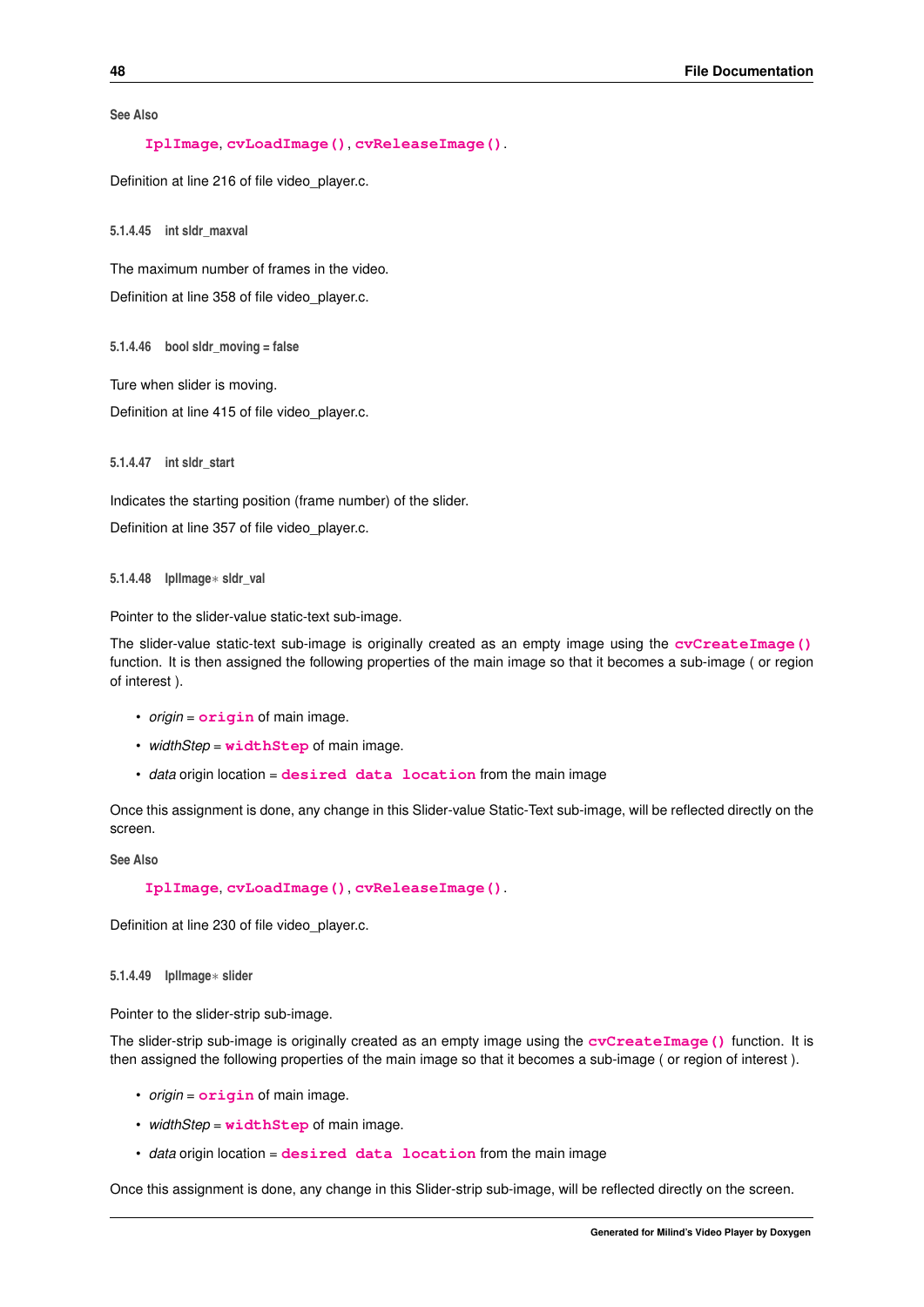<span id="page-54-13"></span>**See Also**

**[IplImage](http://opencv.willowgarage.com/documentation/c/basic_structures.html#IplImage)**, **[cvLoadImage\(\)](http://opencv.willowgarage.com/documentation/c/reading_and_writing_images_and_video.html#loadimage)**, **[cvReleaseImage\(\)](http://opencv.willowgarage.com/documentation/c/operations_on_arrays.html?highlight=releaseimage#cvReleaseImage)**.

<span id="page-54-6"></span>Definition at line 202 of file video\_player.c.

<span id="page-54-0"></span>**5.1.4.50 IplImage**∗ **status\_edit**

Pointer to "Status" static-text.

Points to the sub-image showing the status static-text. Holds the string in status line.

**See Also**

**[IplImage](http://opencv.willowgarage.com/documentation/c/basic_structures.html#IplImage)**, [initialize\\_pnl\(\).](#page-30-1)

<span id="page-54-11"></span>Definition at line 305 of file video\_player.c.

<span id="page-54-1"></span>**5.1.4.51 Field\_Area status\_edit\_area**

Status string coordinates.

<span id="page-54-10"></span>Definition at line 411 of file video\_player.c.

<span id="page-54-2"></span>**5.1.4.52 char status\_line[15]**

Memory to hold the "status" string. Definition at line 374 of file video\_player.c.

<span id="page-54-7"></span><span id="page-54-3"></span>**5.1.4.53 IplImage**∗ **step\_edit**

Pointer to the Step textbox.

Points to the sub-image showing the Step textbox. This will hold the value of [step\\_val.](#page-54-9)

**See Also**

**[IplImage](http://opencv.willowgarage.com/documentation/c/basic_structures.html#IplImage)**, [initialize\\_pnl\(\).](#page-30-1)

<span id="page-54-12"></span>Definition at line 321 of file video\_player.c.

<span id="page-54-4"></span>**5.1.4.54 Field\_Area step\_edit\_area**

Step textbox coordinates.

<span id="page-54-9"></span>Definition at line 412 of file video\_player.c.

<span id="page-54-5"></span>**5.1.4.55 int step\_val = 1**

Step size.

The step size is the distance between the current and the next frame to be fetched. To view the video as it is, every frame has to be displayed. Therefore, by default this value is set to 1.

<span id="page-54-8"></span>Definition at line 364 of file video\_player.c.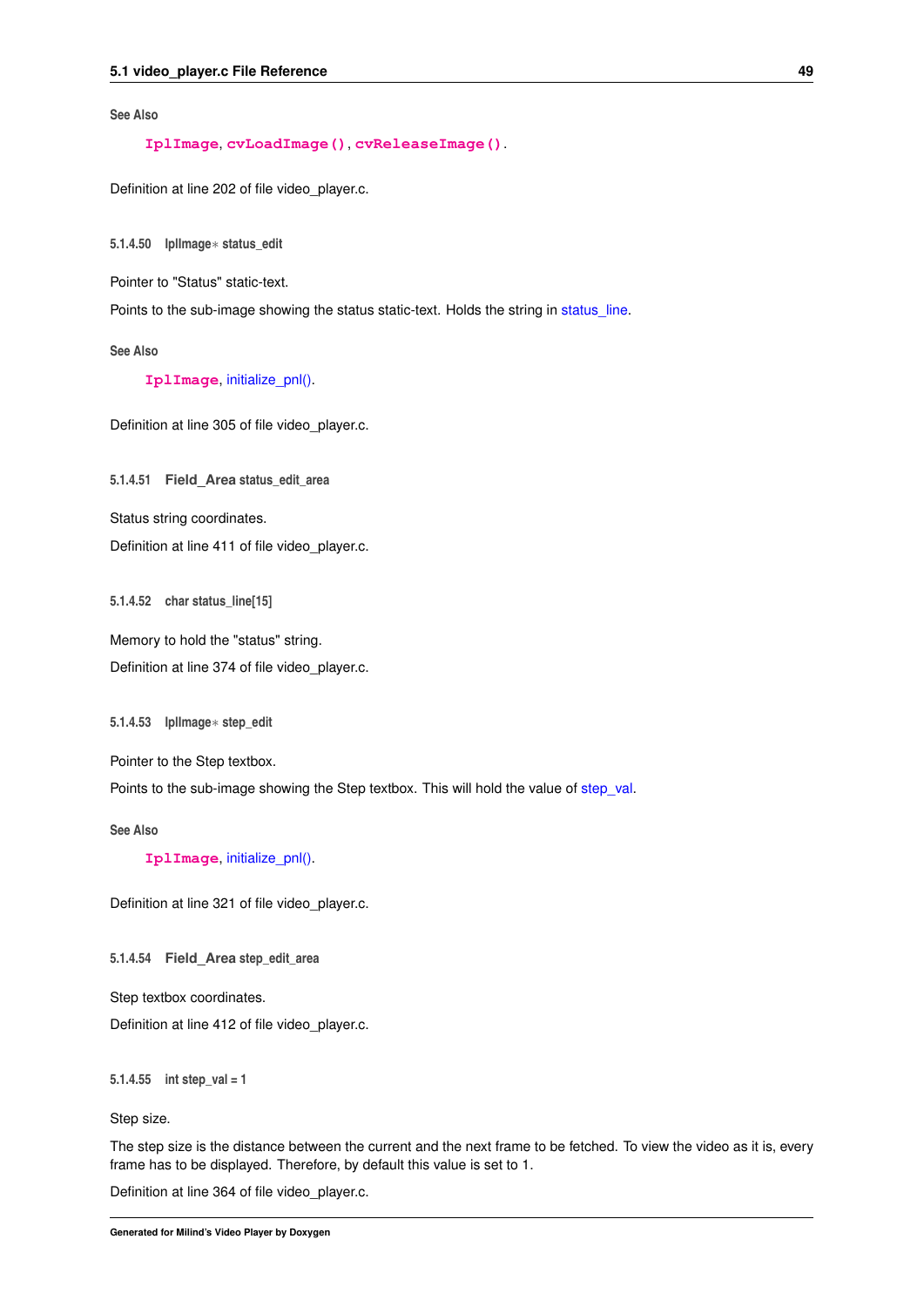<span id="page-55-14"></span><span id="page-55-0"></span>**5.1.4.56 IplImage**∗ **stepdown\_btn**

Pointer to step\_down button area.

Points to the sub-image having the step down button.

**See Also**

**[IplImage](http://opencv.willowgarage.com/documentation/c/basic_structures.html#IplImage)**, [initialize\\_pnl\(\).](#page-30-1)

<span id="page-55-11"></span>Definition at line 354 of file video\_player.c.

<span id="page-55-1"></span>**5.1.4.57 Field\_Area stepdown\_btn\_area**

Step Down Button coordinates.

<span id="page-55-8"></span>Definition at line 408 of file video\_player.c.

<span id="page-55-2"></span>**5.1.4.58 IplImage**∗ **stepup\_btn**

Pointer to step\_up button area.

Points to the sub-image having the step up button.

**See Also**

**[IplImage](http://opencv.willowgarage.com/documentation/c/basic_structures.html#IplImage)**, [initialize\\_pnl\(\).](#page-30-1)

<span id="page-55-10"></span>Definition at line 346 of file video\_player.c.

<span id="page-55-3"></span>**5.1.4.59 Field\_Area stepup\_btn\_area**

Step Up Button coordinates.

<span id="page-55-7"></span>Definition at line 407 of file video\_player.c.

<span id="page-55-4"></span>**5.1.4.60 IplImage**∗ **stop\_btn**

Pointer to stop button area.

Points to the sub-image having the stop button.

**See Also**

**[IplImage](http://opencv.willowgarage.com/documentation/c/basic_structures.html#IplImage)**, [initialize\\_pnl\(\).](#page-30-1)

<span id="page-55-9"></span>Definition at line 338 of file video\_player.c.

<span id="page-55-5"></span>**5.1.4.61 Field\_Area stop\_btn\_area**

Stop Button coordinates.

<span id="page-55-13"></span>Definition at line 406 of file video\_player.c.

<span id="page-55-6"></span>**5.1.4.62 int thickness = 1**

Font's Thickness parameter.

<span id="page-55-12"></span>Definition at line 445 of file video\_player.c.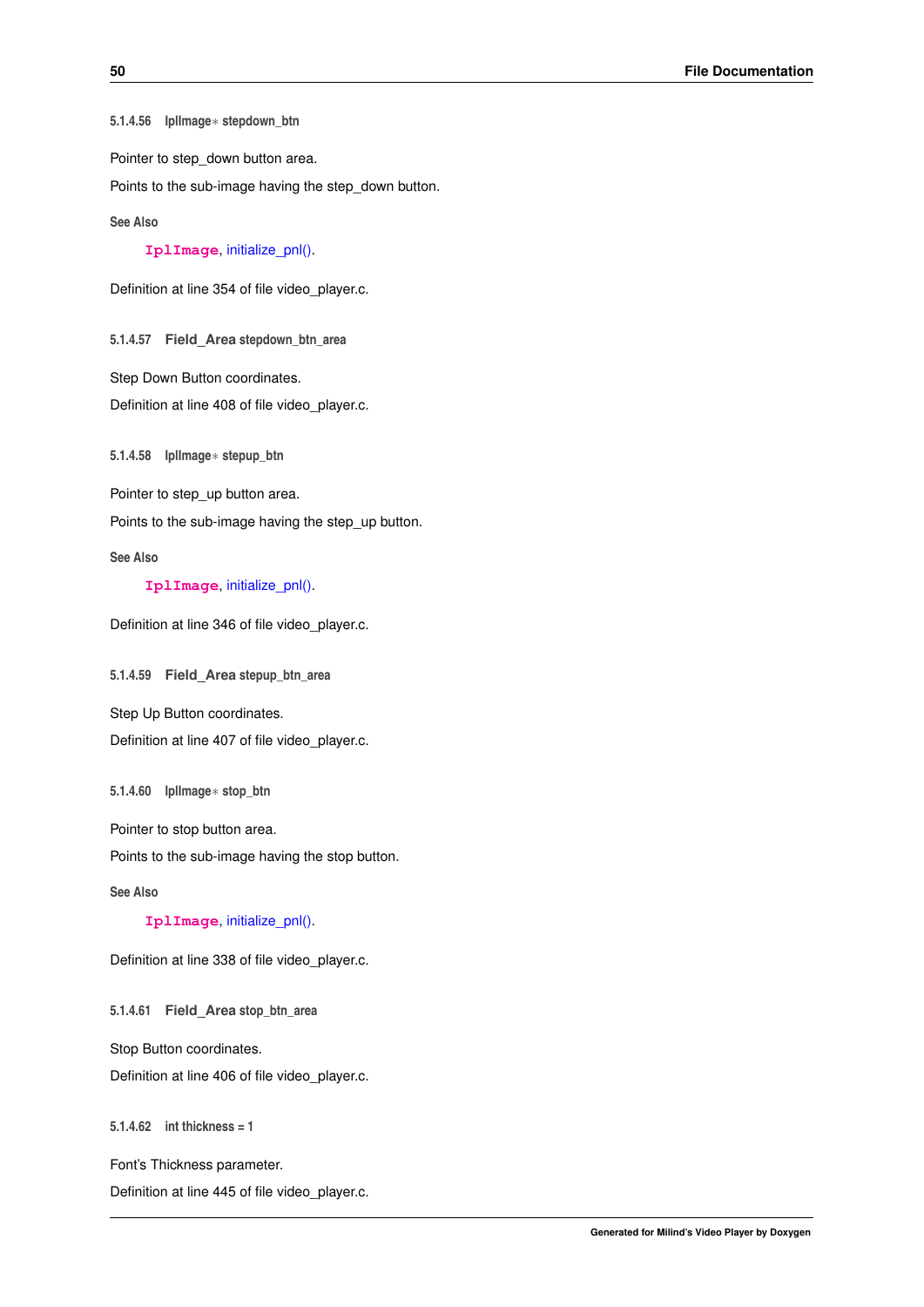<span id="page-56-11"></span><span id="page-56-0"></span>**5.1.4.63 bool typing\_step = false**

True when any textbox value is being edited.

<span id="page-56-6"></span>Definition at line 418 of file video\_player.c.

<span id="page-56-1"></span>**5.1.4.64 CvCapture**∗ **vid**

Pointer to CvCapture structure.

A global pointer to the CvCapture structure is created so that the capture properties can be extracted and edited seamlessly from any of the related functions. CvCapture is basically used to capture the video into the program using the functions **[cvCaptureFromFile\(\)](http://opencv.willowgarage.com/documentation/c/reading_and_writing_images_and_video.html#capturefromfile)** (for capturing from file) or **[cvCaptureFromCAM\(\)](http://opencv.willowgarage.com/documentation/c/reading_and_writing_images_and_video.html#capturefromcam)** (for capturing directly from the attached camera). The details of CvCapture structure can be found **[here](http://opencv.willowgarage.com/documentation/c/reading_and_writing_images_and_video.html#cvcapture)**.

**See Also**

**[cvReleaseCapture\(\)](http://opencv.willowgarage.com/documentation/c/reading_and_writing_images_and_video.html#releasecapture)**.

<span id="page-56-9"></span>Definition at line 166 of file video\_player.c.

<span id="page-56-2"></span>**5.1.4.65 CvScalar voilet = cvScalar( 255, 0, 127 )**

Voilet color.

<span id="page-56-10"></span>Definition at line 432 of file video\_player.c.

<span id="page-56-3"></span>**5.1.4.66 double vscale = 0.5**

Font's Vertical Scale parameter.

<span id="page-56-7"></span>Definition at line 443 of file video\_player.c.

<span id="page-56-4"></span>**5.1.4.67 CvScalar white = cvScalar( 255, 255, 255 )**

White color.

<span id="page-56-8"></span>Definition at line 427 of file video\_player.c.

<span id="page-56-5"></span>**5.1.4.68 CvScalar yellow = cvScalar( 0, 255, 255 )**

Yellow color.

Definition at line 429 of file video\_player.c.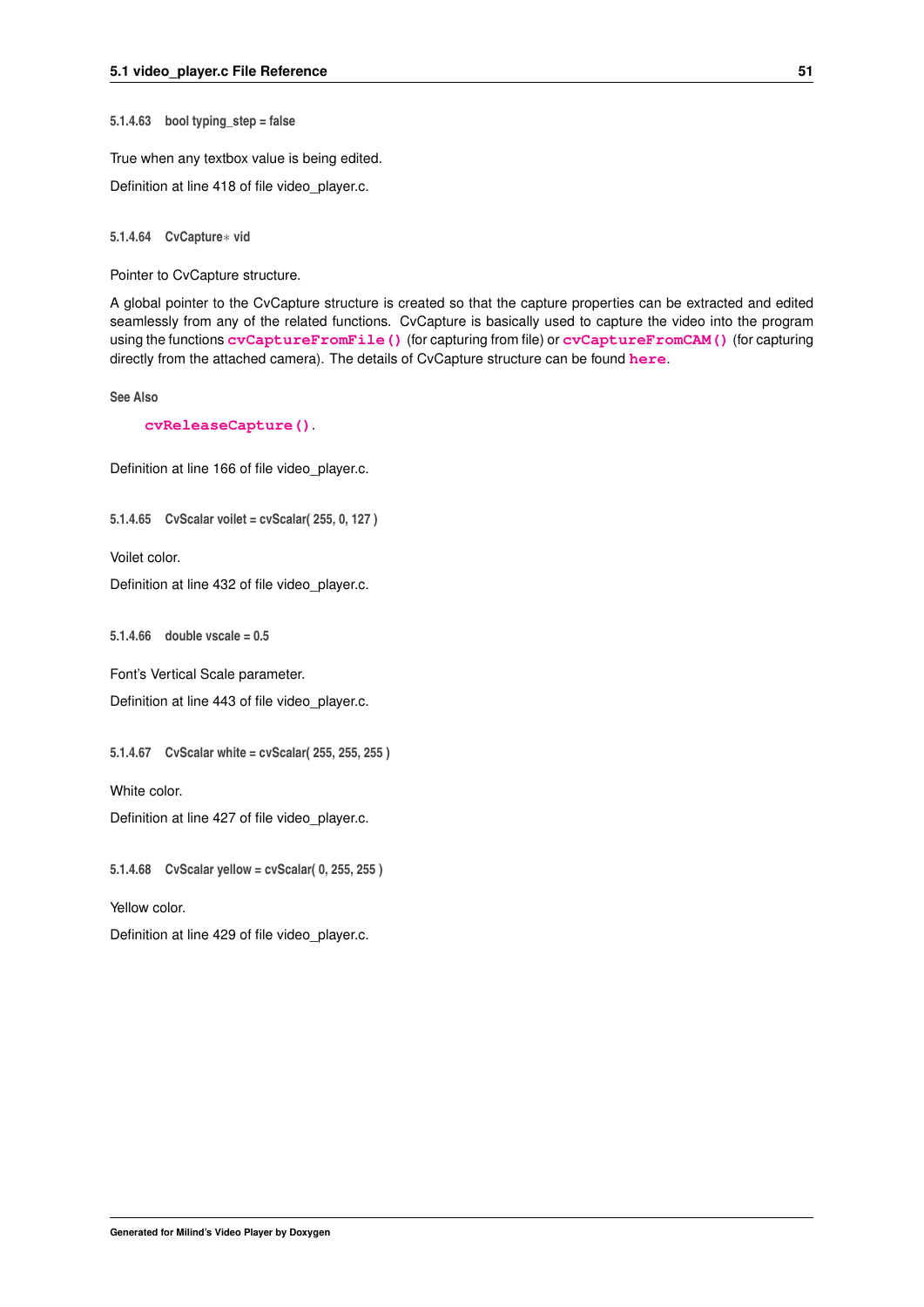## **Index**

<span id="page-57-0"></span>BTN\_ACTIVE video\_player.c, [14](#page-19-13) BTN\_INACTIVE video\_player.c, [14](#page-19-13) black video player.c, [41](#page-46-13) blink\_char video\_player.c, [41](#page-46-13) blink\_count video player.c, [41](#page-46-13) blink\_max video player.c, [41](#page-46-13) blinking video player.c, [41](#page-46-13) blue video\_player.c, [41](#page-46-13) brown video\_player.c, [41](#page-46-13) change\_status video\_player.c, [17](#page-22-4) ctrl\_pnl\_height video player.c, [14](#page-19-13) cur\_frame\_no video player.c, [42](#page-47-16) draw\_pause video\_player.c, [17](#page-22-4) draw\_square video\_player.c, [18](#page-23-2) draw\_stepdown video player.c, [19](#page-24-2) draw stepup video player.c, [20](#page-25-4) draw triangle video\_player.c, [20](#page-25-4) EDIT\_CALLS video\_player.c, [14](#page-19-13) EDIT\_TEXT video\_player.c, [14](#page-19-13) edit\_text video\_player.c, [42](#page-47-16) Field\_Area, [7](#page-12-7) x1, [7](#page-12-7) x2, [7](#page-12-7) y1, [8](#page-13-4) y2, [8](#page-13-4) fill\_color

video player.c, [21](#page-26-2) font video\_player.c, [42](#page-47-16) font\_bold video\_player.c, [42](#page-47-16) font bold italic video player.c, [42](#page-47-16) font\_face video player.c, [42](#page-47-16) font face italic video\_player.c, [42](#page-47-16) font italic video player.c, [42](#page-47-16) four cc\_edit video\_player.c, [43](#page-48-15) four\_cc\_edit\_area video\_player.c, [43](#page-48-15) four\_cc\_str video player.c, [43](#page-48-15) fourcc video player.c, [43](#page-48-15) fourcc\_l video\_player.c, [43](#page-48-15) fps video player.c, [43](#page-48-15) fps\_edit video\_player.c, [43](#page-48-15) fps\_edit\_area video\_player.c, [44](#page-49-9) frame video player.c, [44](#page-49-9) frame\_area video\_player.c, [44](#page-49-9) getButton video\_player.c, [22](#page-27-2) getSpectrumHorz video\_player.c, [23](#page-28-2) getSpectrumVert video\_player.c, [24](#page-29-2) gray video\_player.c, [44](#page-49-9) green video\_player.c, [44](#page-49-9) hscale video\_player.c, [45](#page-50-14) initialize\_pnl video\_player.c, [25](#page-30-2)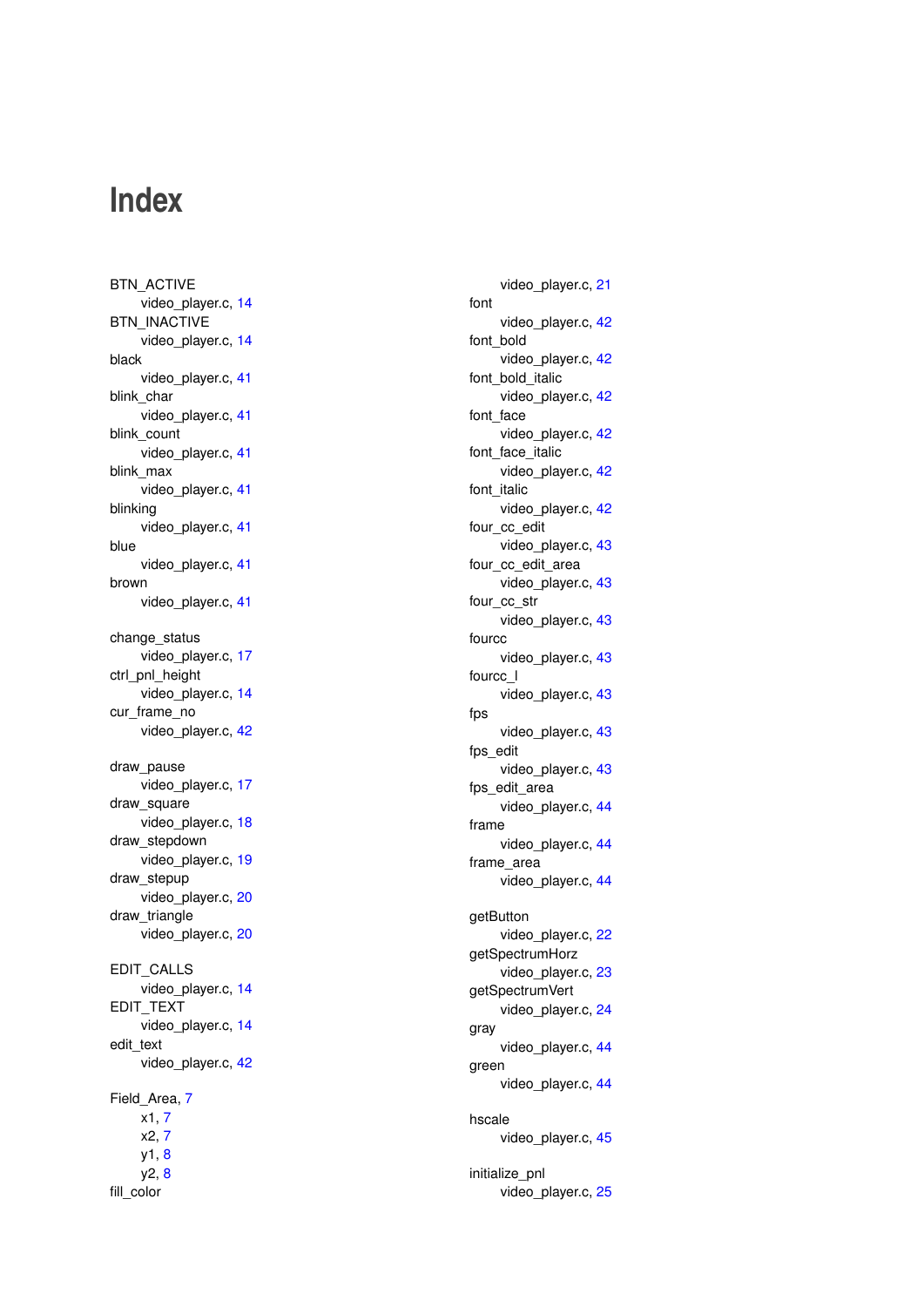light\_yellow video player.c, [45](#page-50-14) line video\_player.c, [45](#page-50-14) line\_type video\_player.c, [45](#page-50-14) MOUSE\_CALLBACK video player.c, [14](#page-19-13) main video\_player.c, [28](#page-33-2) moveSlider video player.c, [32](#page-37-2) my\_mouse\_callback video\_player.c, [34](#page-39-2) numFrames video\_player.c, [45](#page-50-14) OTHER\_CALLS video\_player.c, [15](#page-20-11) old\_frame video\_player.c, [45](#page-50-14) orange video player.c, [45](#page-50-14) oslider video player.c, [46](#page-51-10) p\_height video player.c, [15](#page-20-11) p\_width video\_player.c, [15](#page-20-11) PAUSE\_BTN video\_player.c, [15](#page-20-11) PLAY\_BTN video player.c, [15](#page-20-11) play\_pause\_btn video player.c, [46](#page-51-10) play pause btn area video player.c, [46](#page-51-10) player video player.c, [46](#page-51-10) playing video\_player.c, [46](#page-51-10) pnl video player.c, [47](#page-52-11) processing video player.c, [47](#page-52-11) red video\_player.c, [47](#page-52-11) resetAllEdits video\_player.c, [37](#page-42-4) resetField video\_player.c, [37](#page-42-4) STATIC TEXT video\_player.c, [16](#page-21-13) STEPDOWN\_BTN video\_player.c, [16](#page-21-13)

STEPUP\_BTN video player.c, [16](#page-21-13) STOP\_BTN video\_player.c, [16](#page-21-13) scrn\_height video\_player.c, [15](#page-20-11) shear video\_player.c, [47](#page-52-11) sldr\_btn video player.c, [47](#page-52-11) sldr\_btn\_width video\_player.c, [16](#page-21-13) sldr\_height video\_player.c, [16](#page-21-13) sldr\_maxval video\_player.c, [48](#page-53-10) sldr\_moving video player.c, [48](#page-53-10) sldr\_start video\_player.c, [48](#page-53-10) sldr\_val video\_player.c, [48](#page-53-10) slider video player.c, [48](#page-53-10) status edit video\_player.c, [49](#page-54-13) status\_edit\_area video player.c, [49](#page-54-13) status line video\_player.c, [49](#page-54-13) step\_edit video\_player.c, [49](#page-54-13) step edit area video\_player.c, [49](#page-54-13) step val video player.c, [49](#page-54-13) stepdown\_btn video player.c, [49](#page-54-13) stepdown btn area video player.c, [50](#page-55-14) stepup btn video\_player.c, [50](#page-55-14) stepup\_btn\_area video player.c, [50](#page-55-14) stop\_btn video\_player.c, [50](#page-55-14) stop btn area video player.c, [50](#page-55-14) thickness video player.c, [50](#page-55-14) type\_step video player.c, [39](#page-44-2) typing\_step video\_player.c, [50](#page-55-14) vid video\_player.c, [51](#page-56-11) video\_player.c, [9](#page-14-2)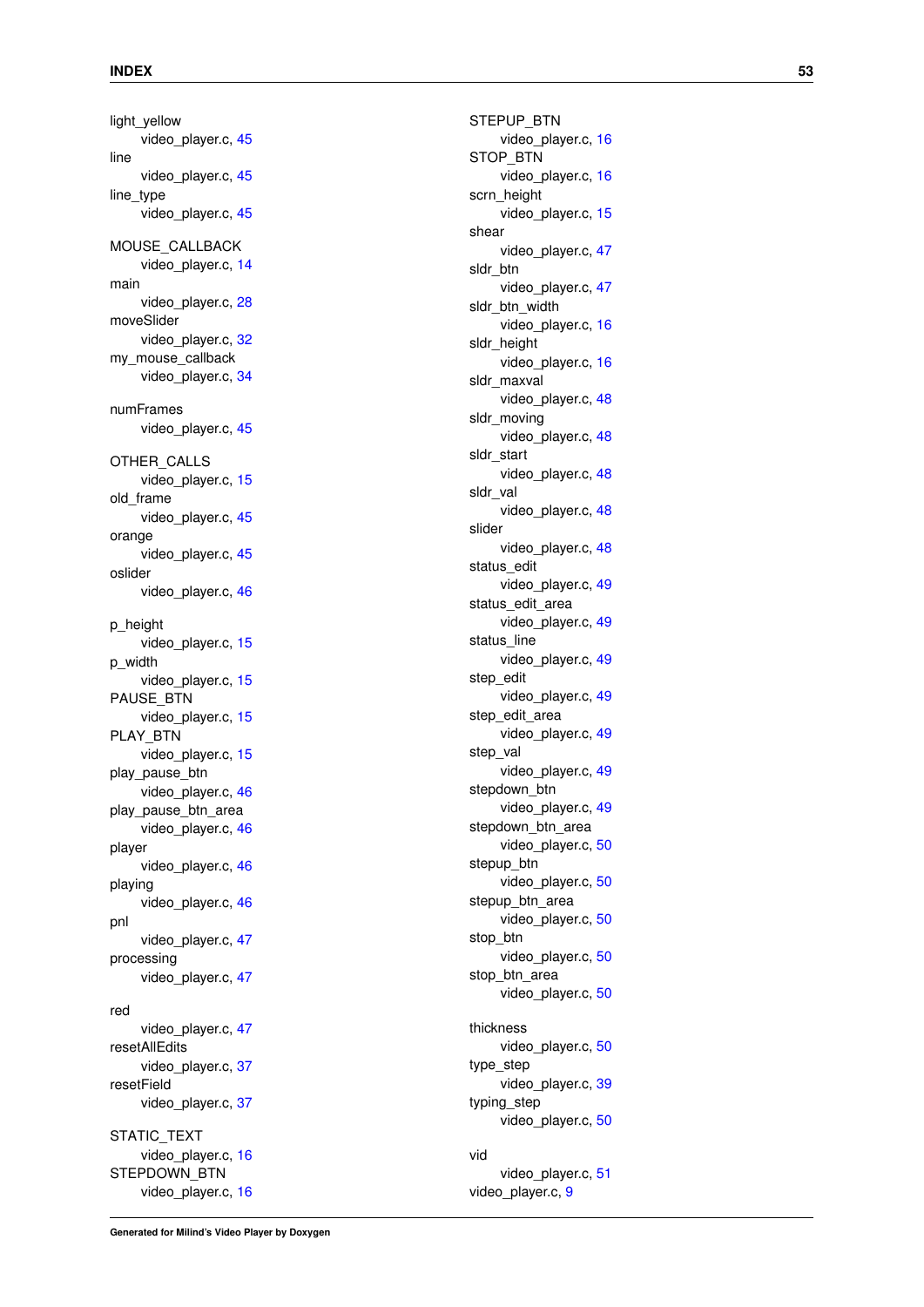x1

y1